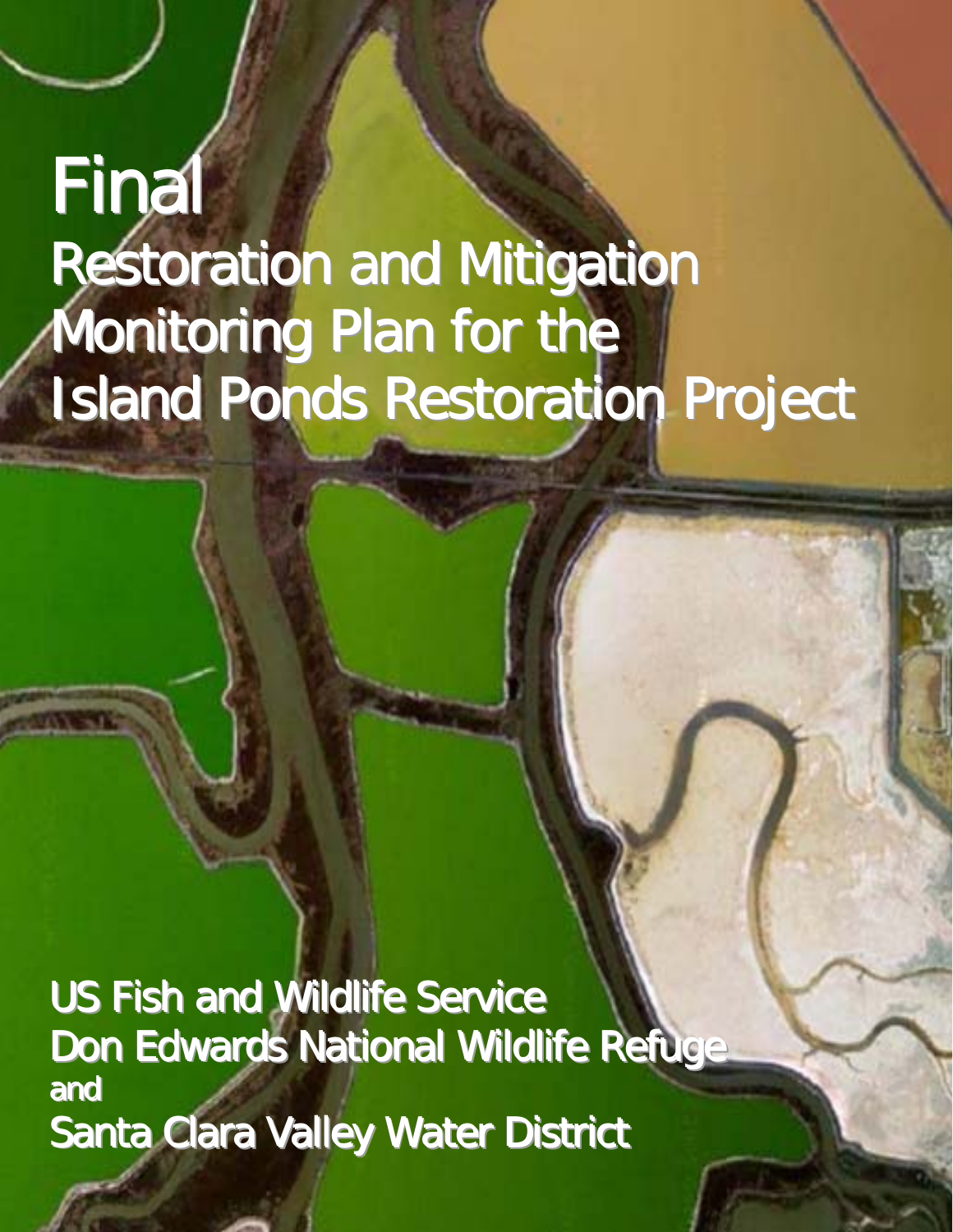| $\mathbf{1}$   |     |                |                                                                                                  |  |  |  |
|----------------|-----|----------------|--------------------------------------------------------------------------------------------------|--|--|--|
| 2              |     |                |                                                                                                  |  |  |  |
|                | 2.1 |                |                                                                                                  |  |  |  |
|                | 2.2 |                |                                                                                                  |  |  |  |
|                | 2.3 |                |                                                                                                  |  |  |  |
|                |     | 2.3.1          |                                                                                                  |  |  |  |
|                |     | 2.3.2<br>2.3.3 | Detect Possible Post-Restoration Impediments to Achieving Restoration and Mitigation Outcomes  5 |  |  |  |
|                | 2.4 |                |                                                                                                  |  |  |  |
|                |     | 2.4.1          |                                                                                                  |  |  |  |
|                |     | 2.4.2          |                                                                                                  |  |  |  |
|                |     | 2.4.3<br>2.4.4 |                                                                                                  |  |  |  |
|                |     |                |                                                                                                  |  |  |  |
| 3              | 3.1 |                |                                                                                                  |  |  |  |
|                |     |                |                                                                                                  |  |  |  |
|                | 3.2 |                |                                                                                                  |  |  |  |
|                | 3.3 |                |                                                                                                  |  |  |  |
|                | 3.4 |                |                                                                                                  |  |  |  |
|                | 3.5 | 3.5.1          |                                                                                                  |  |  |  |
|                |     | 3.5.2          |                                                                                                  |  |  |  |
|                |     | 3.5.3          |                                                                                                  |  |  |  |
|                | 3.6 |                |                                                                                                  |  |  |  |
|                | 3.7 |                |                                                                                                  |  |  |  |
|                | 3.8 |                |                                                                                                  |  |  |  |
|                | 3.9 |                |                                                                                                  |  |  |  |
| $\overline{4}$ |     |                |                                                                                                  |  |  |  |
|                | 4.1 |                |                                                                                                  |  |  |  |
|                |     | 4.1.1          |                                                                                                  |  |  |  |
|                |     | 4.1.2<br>4.1.3 |                                                                                                  |  |  |  |
|                |     | 4.1.4          |                                                                                                  |  |  |  |
|                | 4.2 |                |                                                                                                  |  |  |  |
|                |     | 4.2.1          |                                                                                                  |  |  |  |
|                |     | 4.2.2          |                                                                                                  |  |  |  |
|                |     | 4.2.3<br>4.2.4 |                                                                                                  |  |  |  |
|                |     | 4.2.5          |                                                                                                  |  |  |  |
|                | 4.3 |                | Summary of Design and Construction Impact Avoidance and Minimization Compliance Measures 22      |  |  |  |
| 5              |     |                |                                                                                                  |  |  |  |
|                | 5.1 |                |                                                                                                  |  |  |  |
|                |     | 5.1.1          |                                                                                                  |  |  |  |
|                |     | 5.1.2<br>5.1.3 |                                                                                                  |  |  |  |
|                |     | 5.1.4          |                                                                                                  |  |  |  |
|                | 5.2 |                |                                                                                                  |  |  |  |
|                |     | 5.2.1          |                                                                                                  |  |  |  |
|                |     | 5.2.2          |                                                                                                  |  |  |  |

#### Restoration and Mitigation Monitoring Plan for the Island Ponds Restoration Project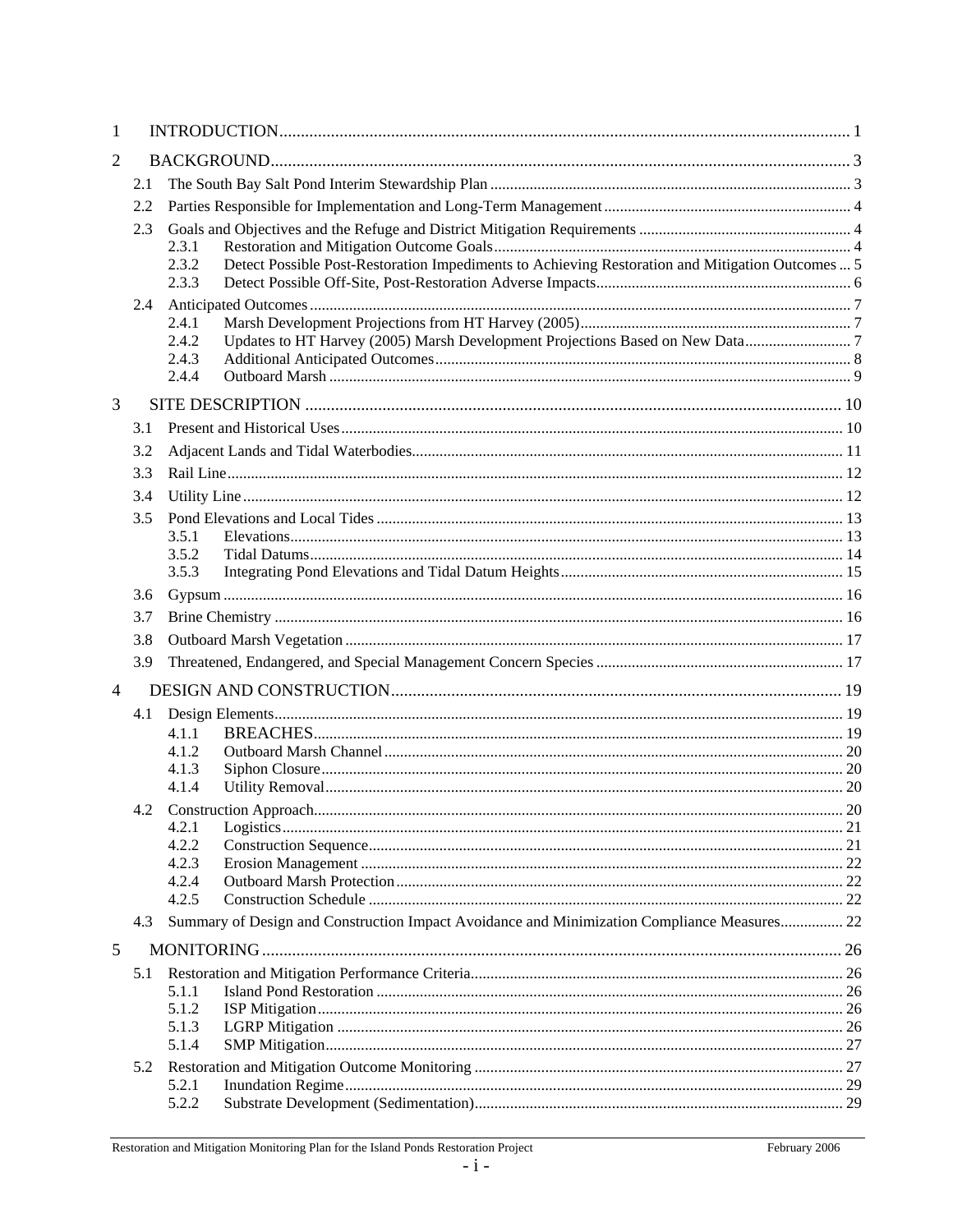|                |     | 5.2.3 |  |  |
|----------------|-----|-------|--|--|
|                |     | 5.2.4 |  |  |
|                |     | 5.2.5 |  |  |
|                |     | 5.2.6 |  |  |
|                |     | 5.2.7 |  |  |
|                |     | 5.2.8 |  |  |
|                | 5.3 |       |  |  |
|                |     | 5.3.1 |  |  |
|                |     | 5.3.2 |  |  |
|                |     | 5.3.3 |  |  |
|                |     | 5.3.4 |  |  |
|                |     | 5.3.5 |  |  |
|                |     | 5.3.6 |  |  |
| 6              |     |       |  |  |
|                | 6.1 |       |  |  |
|                | 6.2 |       |  |  |
| $\overline{7}$ |     |       |  |  |
|                | 7.1 |       |  |  |
|                | 7.2 |       |  |  |
|                | 7.3 |       |  |  |
|                | 7.4 |       |  |  |
| 8              |     |       |  |  |
|                | 8.1 |       |  |  |
|                |     | 8.1.1 |  |  |
|                |     | 8.1.2 |  |  |
|                |     | 8.1.3 |  |  |
|                |     | 8.1.4 |  |  |
|                | 8.2 |       |  |  |
|                |     | 8.2.1 |  |  |
|                |     | 8.2.2 |  |  |
|                |     | 8.2.3 |  |  |
|                |     | 8.2.4 |  |  |
|                |     | 8.2.5 |  |  |
|                | 8.3 |       |  |  |
| 9              |     |       |  |  |
|                |     |       |  |  |
|                |     |       |  |  |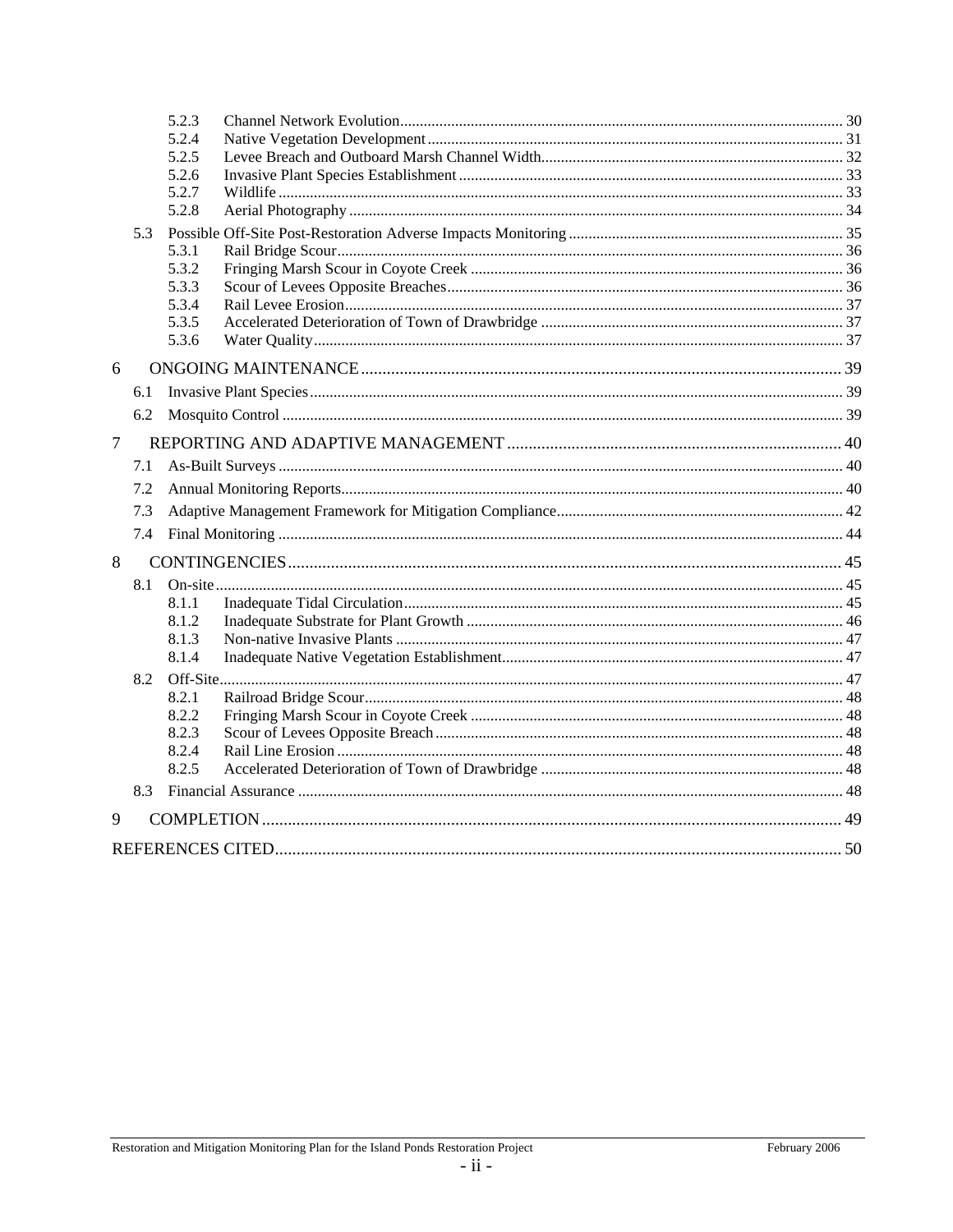# **List of Tables**

| Table 4. Monitoring Schedule – Projected Monitoring Duration, Frequency and Timing 28 |  |
|---------------------------------------------------------------------------------------|--|

#### **List of Figures (Figures follow text except Figure 2)**

Figure 1. Island Ponds and Vicinity

Figure 2. Compensatory Mitigation Goals within Overall Island Pond Restoration …………..…..5

- Figure 3. Site Map
- Figure 4. Historic Marsh Channels

Figure 5. 2004 USGS Island Pond Bathymetry Sampling Transect Locations

Figure 6. Pond Elevation Data Histograms, USGS 2004 Bathymetric Surveys

Figure 7. Digital Elevation Model Pond Surfaces

Figure 8. Tide Stage Data at Coyote Creek UPRR Bridge

Figure 9. Gypsum on Levee and Pond Surface

Figure 10. Levee Breach Locations

Figure 11. Schematic of Levee Breaches

#### **List of Appendices**

Appendix A. SCVWD Island Ponds Construction Drawings

Appendix B. SCVWD Engineer's Report, Construction Plans and Specifications

Appendix C. Predicted Tides for Coyote Creek at Alviso Slough, March 1 to April 30, 2006

Appendix D. SCVWD Stream Maintenance Program, Manual of Best Management Practices, Applicable Sections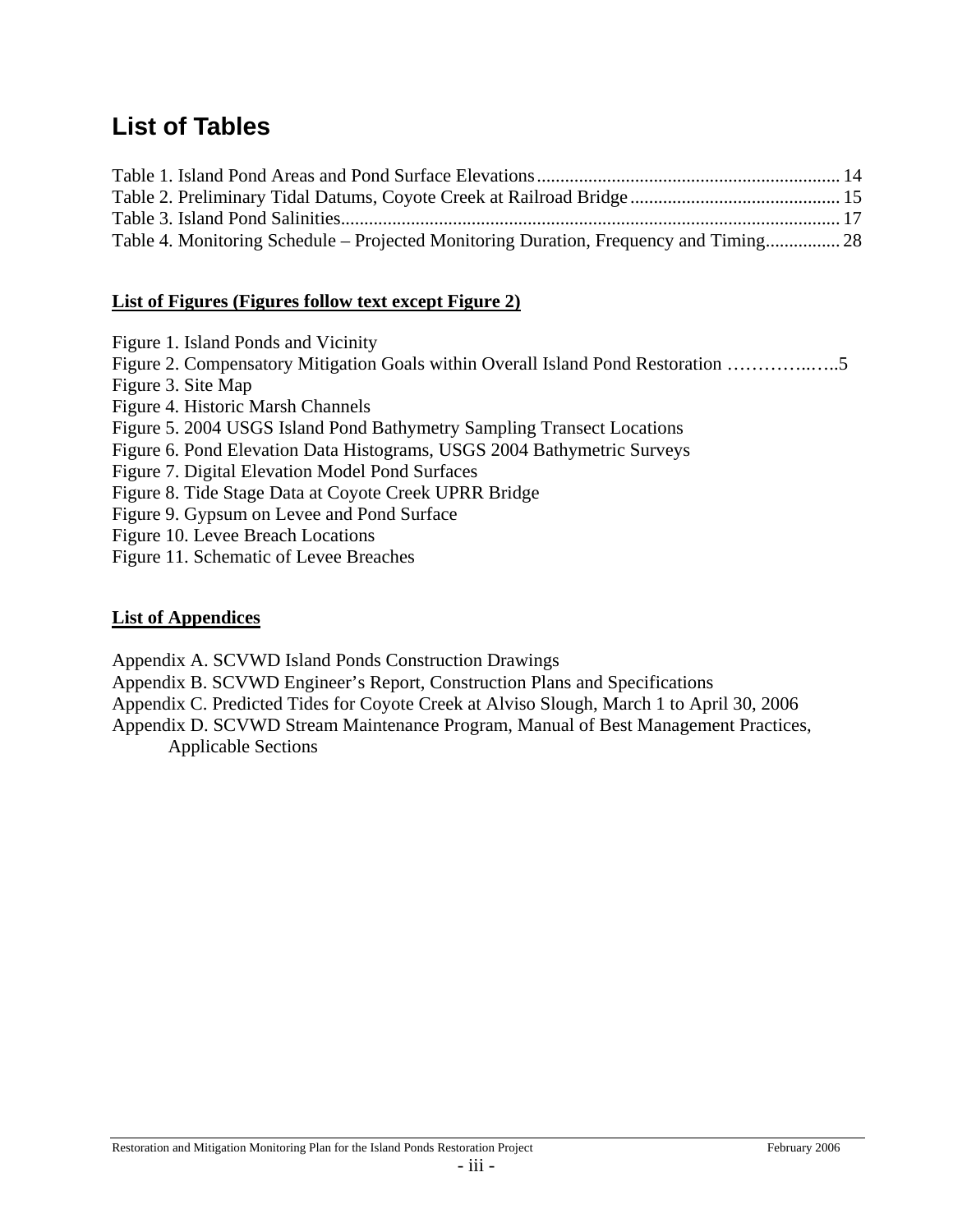# **1 INTRODUCTION**

The Santa Clara Valley Water District (District) and US Fish and Wildlife Service (USFWS) Don Edwards National Wildlife Refuge (Refuge) plan to restore tidal action to the 475-acre Island Ponds complex during March and April 2006. The Island Ponds (Alviso Ponds A19, A20, and A21) are located at the southern end of the San Francisco Bay Estuary, near the mouth of Coyote Creek (Figure 1). The Refuge acquired the salt making rights to these lands as part of the 16,500 acre state/federal salt pond purchase from Cargill in 2003. Tidal marsh restoration at the Island Pond fulfills two goals: (1) ecological restoration under the South Bay Salt Ponds Interim Stewardship Plan (ISP), and (2) meeting mitigation requirements for the ISP and for the District's Stream Maintenance Program (SMP) and Lower Guadalupe River Project (LGRP). An added benefit will be that lessons learned through this restoration project can be applied to the South Bay Salt Pond Restoration Project (SBSP).

This Restoration and Mitigation Monitoring Plan (RMMP) presents the approaches necessary to satisfy mitigation and monitoring requirements described in the various permits and environmental documents for the ISP, SMP and LGRP. These environmental documents and permits were prepared by the following resource and regulatory agencies: the Refuge, the District (2001, 2002a,b, 2005a,b), the San Francisco Bay Conservation and Development Commission (BCDC 2004a,b,c), San Francisco Bay Regional Water Quality Control Board (RWQCB 1993, 2002a,b, 2004a,b,c,d,e,f), US Army Corps of Engineers (USACE 2002a,b,c,d, 2003, 2004), California Department of Fish and Game (CDFG 2004), US Fish and Wildlife Service Endangered Species Office (USFWS 2004a,b,c,d), and National Marine Fisheries Service (NMFS 2002, 2003, 2004).

This RMMP specifies frameworks for the two main project activities: (1) construction and (2) longterm monitoring. Construction activities include restoration-site construction (which will proceed according to District specifications), pre-construction site preparation as required by permits and environmental documents, and short-term monitoring before, during, and after construction as required by permits and environmental documents. Construction is scheduled for 2006 within a window from March 1 to April 30, as specified by permit conditions. Maintenance and monitoring procedures for the construction phase of this project are constrained by various permit conditions; this RMMP relies on District site-specific construction plans and specifications as well as relevant District best management practices (BMPs) to meet many of these permit requirements.

This RMMP projects that the mitigation requirements specified in the permits may be attained approximately fifteen (15) years post-construction. Long-term monitoring activities addressed in this RMMP will take place from the time of construction to fifteen years after construction with further monitoring required if performance criteria are not met in fifteen years. Throughout the 15 year period, the District and Refuge will hold a series of interagency discussions at key progress milestones to evaluate project status and monitoring effectiveness. These adaptive management checkpoints will provide the opportunity for adjustments in the monitoring program and/or implementation of corrective measures on the ground.

Long-term monitoring activities fall into two categories: (1) on-site restoration target outcomes, and (2) on- and off-site possible adverse outcomes. The following on-site restoration target outcomes will be monitored: hydrology, sedimentation, channel evolution, levee-breach and outboard marsh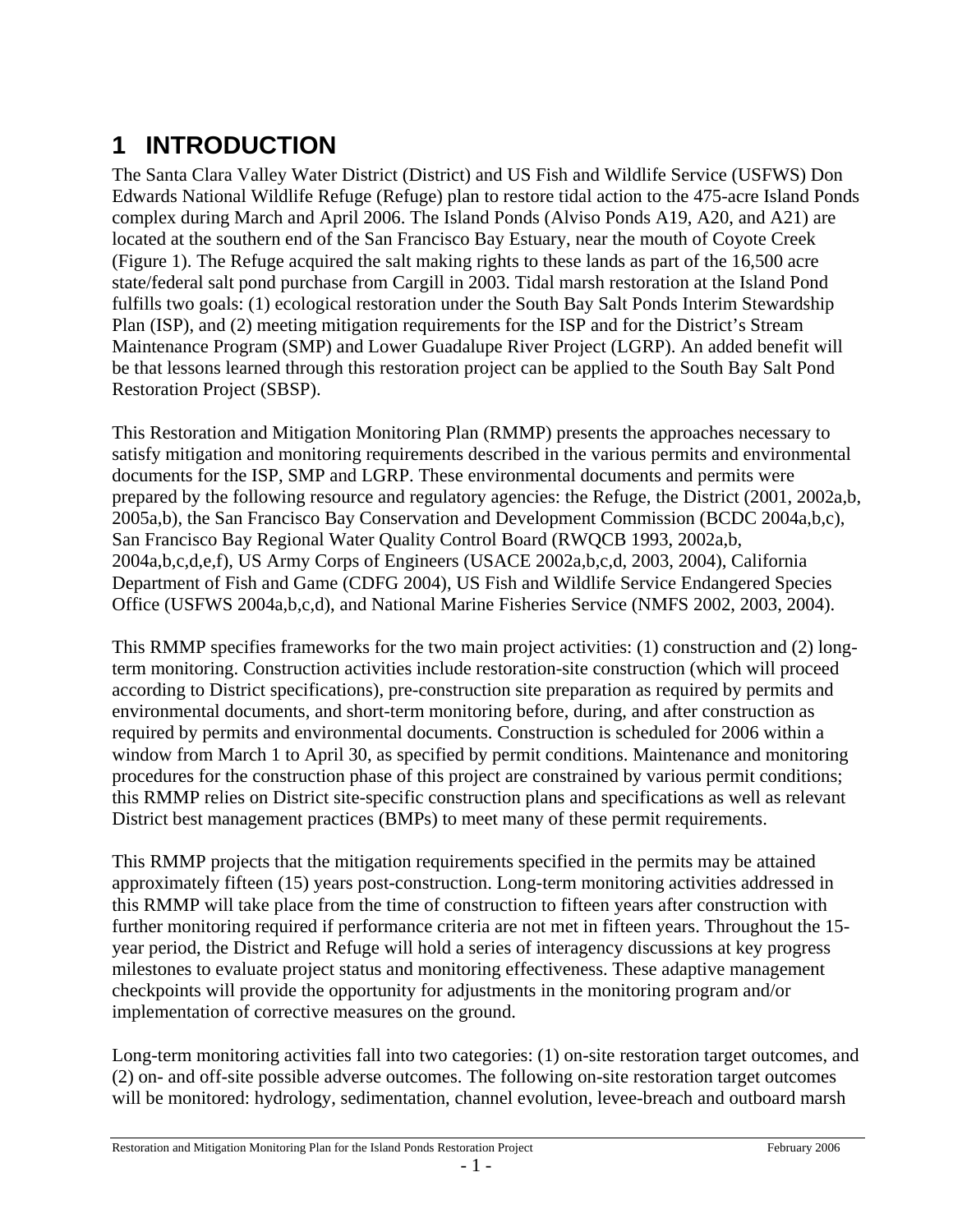channel width, vegetation, and wildlife use of the Island Ponds. Long-term monitoring of these items will track changes of site conditions after the levees are breached in order to determine: (1) how the Island Ponds evolve towards the desired state of restoration, and (2) when project performance criteria have been attained. Potential long-term adverse outcomes that will be monitored are: non-native plant species colonization, impacts on cultural resources, integrity of remaining on-site and nearby levees, integrity of the nearby railroad bridge and rail line, scour of fringing marsh along Coyote Creek, and water quality in Coyote Creek. This monitoring will allow detection of possible on- and off-site adverse outcomes so that problems can be corrected before serious impacts develop.

This RMMP is organized into the following chapters:

- Chapter 1: **Introduction**
- Chapter 2: **Background** covering context, mitigation requirements, responsible parties, long-term site management, goals, and expected outcomes
- Chapter 3: **Site Description** covering past and current use, elevations, brine chemistry, gypsum, railroad, utilities, adjacent lands, species of concern, and outboard marsh
- Chapter 4: **Design and Construction** covering design elements, construction approach, and avoidance and minimization measures
- Chapter 5: **Monitoring** covering performance criteria, on-site target outcome monitoring, and on- and off-site possible adverse outcomes monitoring
- Chapter 6: **Ongoing Maintenance** covering invasive species and mosquito control
- Chapter 7: **Reporting and Adaptive Management** covering due dates, annual monitoring, adaptive management checkpoints, and final monitoring
- Chapter 8: **Contingencies** covering on-site and off-site possible corrective measures
- Chapter 9: **Completion** covering actions for permit closure on mitigation requirements
- References: Documents cited in this RMMP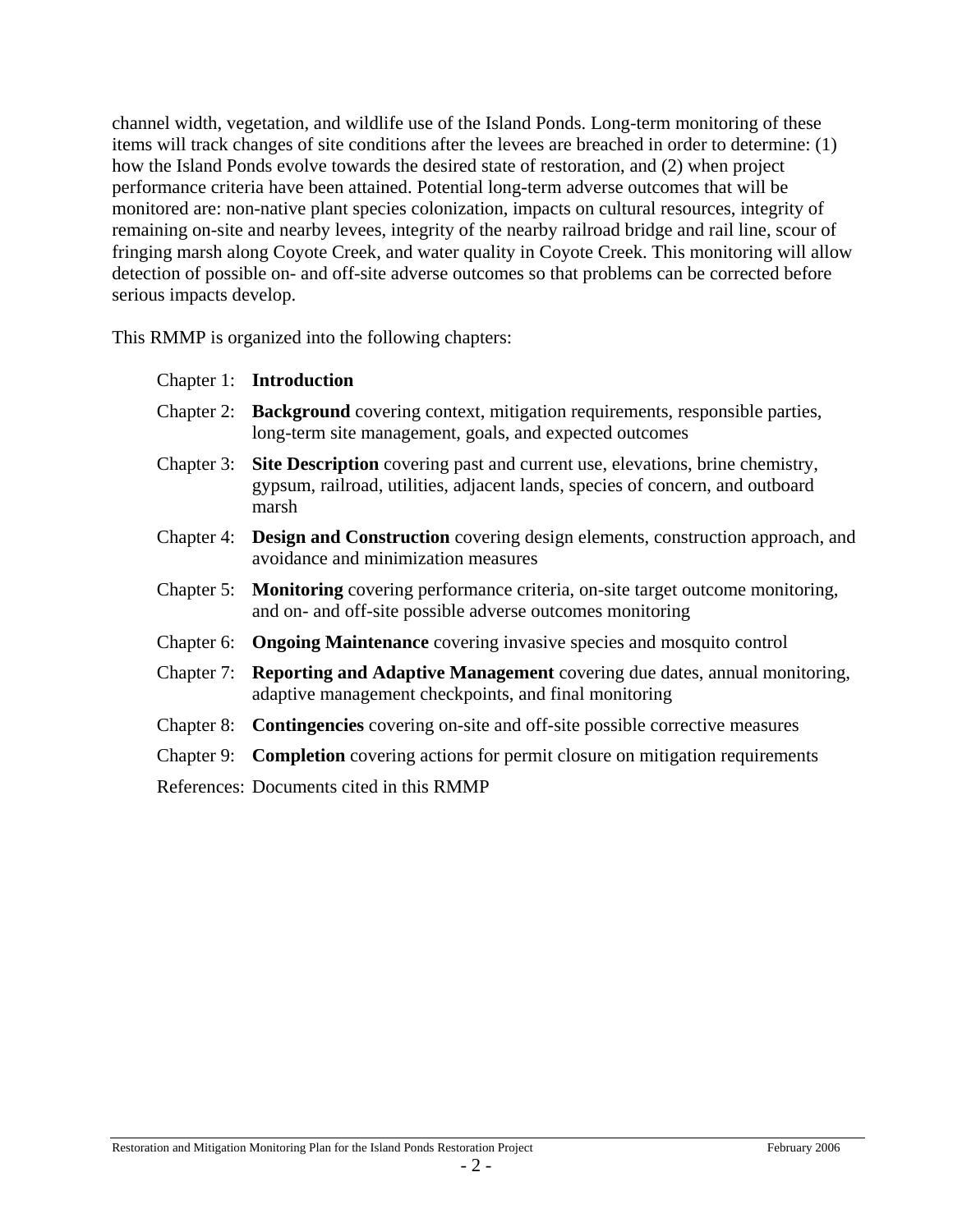# **2 BACKGROUND**

This chapter describes relevant project background: the South Bay Salt Ponds ISP, the Refuge and District mitigation requirements, responsible parties, the project goals and objectives, and anticipated restoration outcomes.

# *2.1 The South Bay Salt Pond Interim Stewardship Plan*

The Island Ponds were part of the Cargill South Bay salt evaporation complex purchased in 2003 with a combination of local, state, and federal funds. Specifically, this project falls under the ISP that was created to maintain the ponds while a long-term plan is created for the entire area. The objectives of the ISP for the Island Ponds include, but are not limited to (ISP 2003):

- Introduce tidal hydrology to the ponds;
- Assure ponds are maintained in a restorable condition to facilitate future long-term restoration;
- Minimize initial stewardship management costs; and
- Meet all regulatory requirements; especially discharge requirements to maintain water quality standards in the South Bay.

In 2004, the Final EIR/EIS for the ISP was certified by the USFWS and CDFG (ISP 2004). This document evaluated the environmental effects of implementing the ISP and identified broad mitigation measures that could be used to minimize adverse effects. The EIR found that potentially significant effects from ISP implementation could occur in several categories. Those that potentially apply to Island Ponds include:

- *Hydrology* Breaching of the Island Ponds could potentially lead to erosion of mud flats and impacts to the Union Pacific railroad bridge pier.
- *Water quality* Short term (24 hours to 8 weeks) impacts from elevated salinity in discharges to several of the creeks and sloughs in the area.
- *Sediments* Changes in pond management under all the alternatives could lead to increased mobility and bioavailability of inorganic contaminants and increased exposure of wildlife to contaminants.
- *Biological Resources* Benthic organisms in adjacent sloughs and creeks may be affected by elevated salinity in initial discharges. Disturbances related to construction may increase potential for spread of invasive perennial pepperweed (*Lepidium latifolium*), smooth cordgrass (*Spartina alterniflora*), or cordgrass hybrids. Changes in pond management may result in positive or negative effects on wildlife that use the salt ponds. Fish, particularly juvenile salmonids, may be affected by elevated salinity during initial discharge, and may be vulnerable to entrainment in borrow ditches or water control structures.
- *Cultural Resources* Flooding of the ponds may affect undocumented cultural or archaeological sites.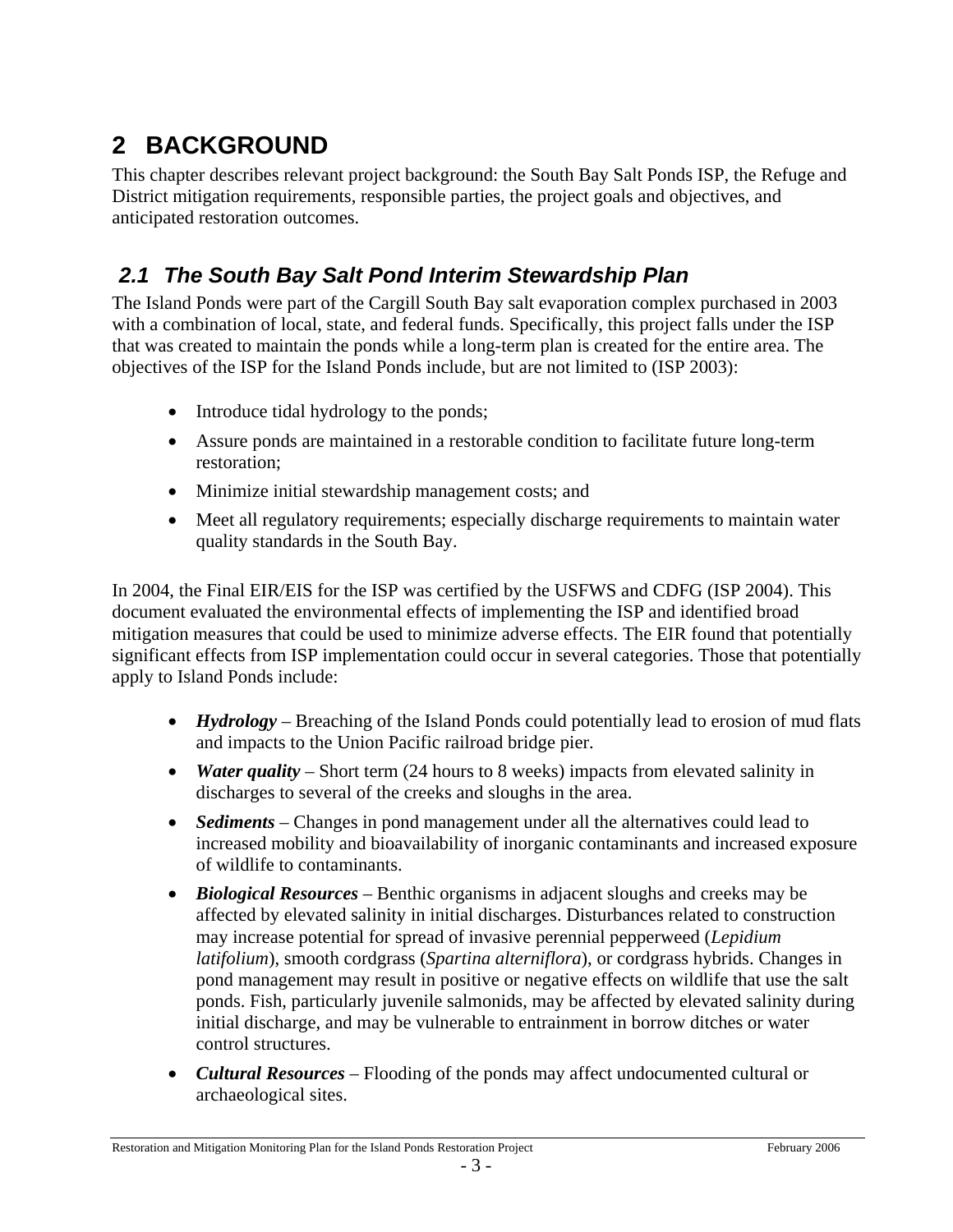Other effects pertaining to air quality, recreation, public access, visual resources, public health, land use, and socioeconomic values were identified as potentially occurring for some projects but do not apply to the Island Ponds Restoration Project.

#### *2.2 Parties Responsible for Implementation and Long-Term Management*

Both the District and the Refuge will participate in Island Pond restoration and compliance monitoring and the Refuge is responsible for all Pond management. Both parties are responsible for preparing the annual monitoring reports and submitting them to the regulatory agencies. The monitoring responsibilities specified under this RMMP will end when the mitigation goals have been achieved, or when the regulatory agencies determine that sufficient progress has been made towards the mitigation requirements.

This RMMP has been prepared for the District and the Refuge with the assistance of the team of Tetra Tech, Inc., FarWest Restoration Engineering, and Wetlands and Water Resources, Inc. (the Consultant Team).

#### *2.3 Goals and Objectives and the Refuge and District Mitigation Requirements*

Island Pond restoration is an activity of the South Bay Salt Ponds ISP and it fulfills mitigation requirements for the Refuge and CDFG under the ISP and for District under the SMP and LGRP. Beyond the mitigation requirements, the District and Refuge are under no obligation to ensure that the balance of the Ponds re-vegetate to any degree, nor are they responsible for monitoring beyond the mitigation monitoring requirements stated in Monitoring, Section 5. The District originally intended to fulfill its mitigation requirements at Pond A4 in Sunnyvale. The District was invited by CDFG and USFWS to participate in the breaching of the Island Ponds. Upon investigating this proposal further, the District agreed with CDFG and USFWS that transferring the District's tidal wetland mitigation requirements to the Island Ponds would allow Pond A4 to be better integrated with the South Bay Salt Pond Restoration Project. In addition, the Island Ponds project could be accomplished earlier with fewer technical challenges than the Pond A4 project.

Goals and objectives for the project are qualitative or quantitative statements derived from permit requirements and recommendations made in the ISP EIR/EIS. The project goals are to: (1) achieve restoration and mitigation project outcomes and (2) avoid off-site adverse impacts of construction and restoration activities. Monitoring associated with the project has three objectives that relate to these goals: (1) document progress towards achieving restoration and mitigation project outcomes, (2) detect on-site adverse impacts that could impede progress toward achieving the restoration and mitigation outcomes, and (3) detect potentially adverse off-site, post-restoration impacts.

### **2.3.1 Restoration and Mitigation Outcome Goals**

The restoration and mitigation goals of this project are described in the environmental documents and permits prepared for this project. These documents establish the following goals (illustrated in Figure 2):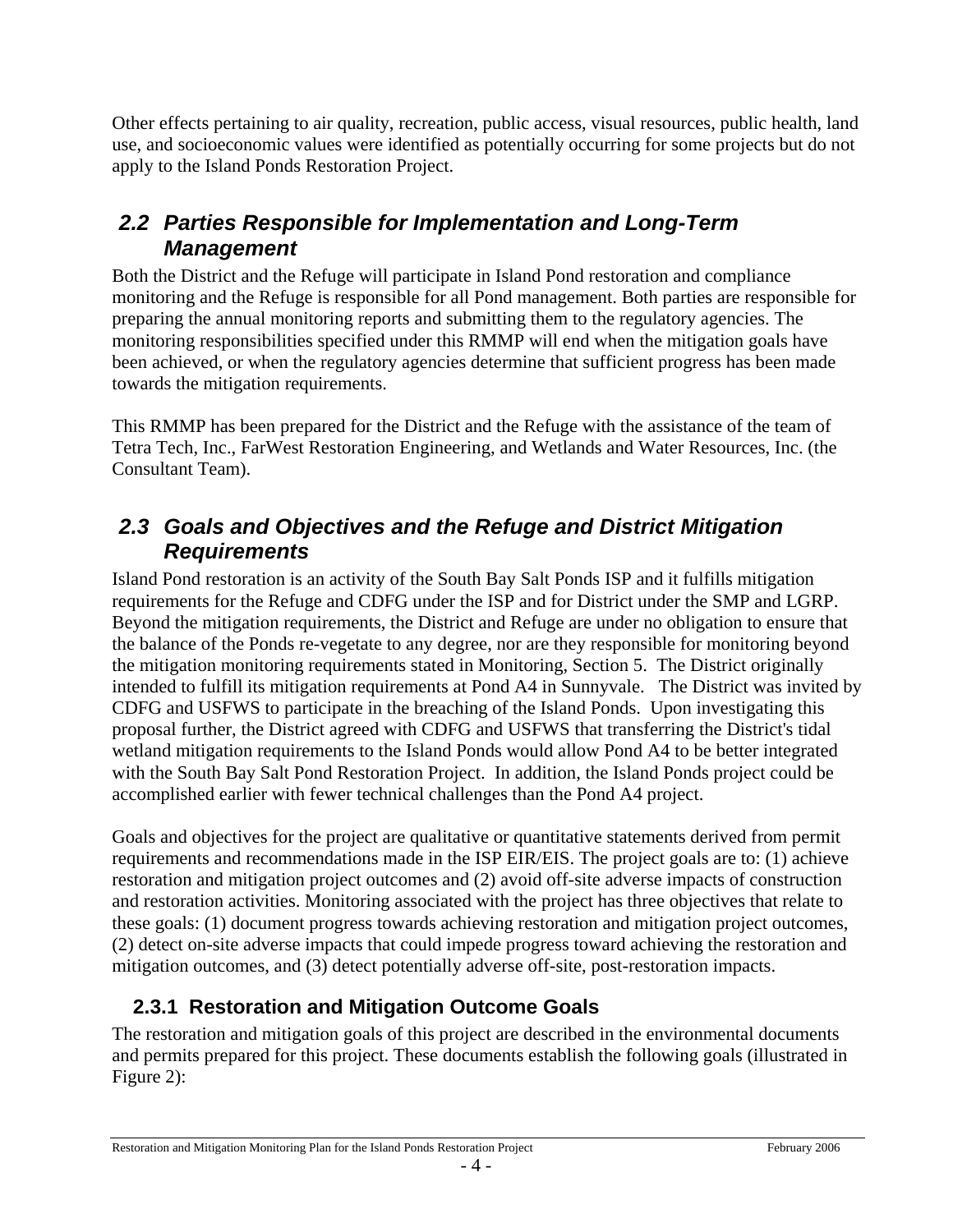1) **Ecological restoration:** Restore the three Island Ponds to tidal marsh. This goal is a beneficial ecological restoration effort of the ISP designed to provide the ecological benefits and services of functioning tidal marshes, including increasing the amount of habitats for the numerous plant, fish, and wildlife species that utilize tidal marsh for portions or all of their life cycles. Specifically, BCDC identified the potential, long-term restoration of California clapper rail *(Rallus longirostris obsoletus)* habitat as an important benefit that might be provided by restoration of the Island Ponds (BCDC 2004a).

#### 2) **Compensatory mitigation:**

- A) Restore 9 acres within Pond A21 to tidal marsh, as compensatory mitigation for the Refuge's ISP impacts.
- B) Restore 30 acres within the Island Ponds to tidal wetlands, as compensatory mitigation for District SMP impacts to tidal wetlands and clapper rail foraging habitat.
- C) Restore 35.54 acres within the Island Ponds to tidal marsh, as compensatory mitigation for the District's LGRP impacts.

The compensatory mitigation goals are non-overlapping; thus, a minimum of 74.54 ac of vegetated tidal marsh habitat must be restored to satisfy the mitigation requirements of the District and Refuge. The compensatory mitigation is intended to overlap with acreage restored under Goal #1 above (Ecological Restoration) as depicted in Figure 2.



**Figure 2. Compensatory Mitigation Goals within Overall Island Pond Restoration.** Oval represents total Island Pond area; rectangles represent mitigation requirements to be achieved within the restored Island Ponds.

#### **2.3.2 Detect Possible Post-Restoration Impediments to Achieving Restoration and Mitigation Outcomes**

The ISP (2003) determined that conditions within and adjacent to the Island Ponds are favorable to positive outcomes and that the likelihood of any of the following adverse outcomes was low. A finite number of possible adverse outcomes following restoration could interfere with mitigation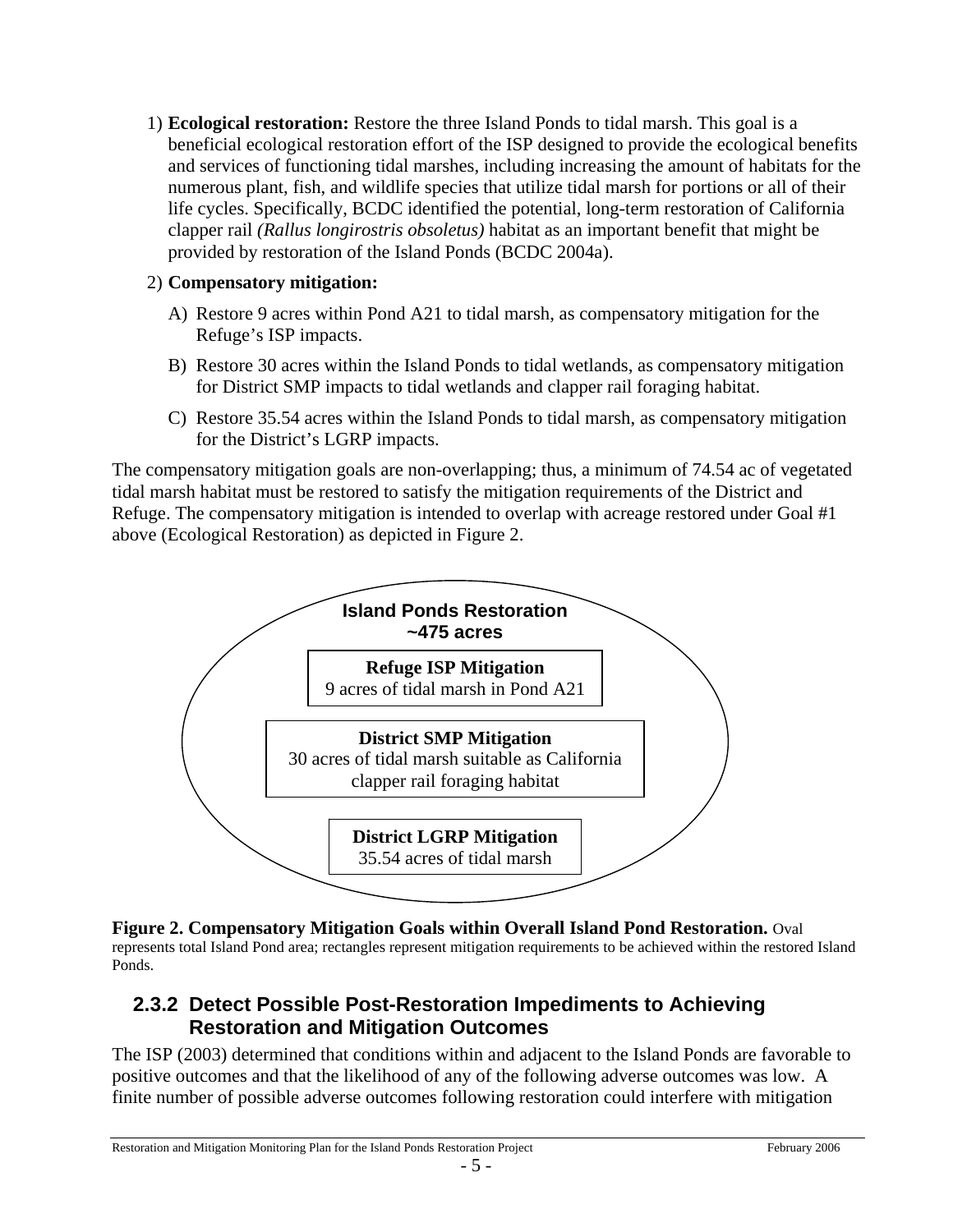compliance. Practical contingency measures for each of these concerns will be developed jointly between the Refuge, District, and regulatory agencies as needed (see Section Contingency Measures, Section 8.1, for an initial set of measures). The following developments, though unlikely, may compromise the ecological outcomes of the Island Ponds restoration effort:

- 1) **Non-native vegetation establishment,** in particular, smooth cordgrass and its hybrids;
- 2) **Inadequate sedimentation combined with a lack of gypsum dissolution,** such that the final substrate depth is too shallow to support native tidal marsh vegetation;
- 3) **Inadequate vegetative cover establishment**, due to Development #2 or to other causes;
- 4) **Excessive sedimentation within the levee breaches or outboard marsh channels**, at levels interfering with unimpeded tidal exchange between each pond and Coyote Creek;
- 5) **Inadequate maintenance of existing intertidal channels combined with lack of new channel formation** leading to loss of channel habitats; or
- 6) **Inadequate tidal circulation throughout each pond** that could promote Development #2, #3, and/or #5 (above).

#### **2.3.3 Detect Possible Off-Site, Post-Restoration Adverse Impacts**

The ISP EIR/S (ISP 2004) and discussions during recent planning identified five specific adverse impacts that may occur near the Island Ponds following their restoration to tidal action. The monitoring program will allow detection of the nature and extent of these adverse impacts if they occur. Detection of these potential adverse impacts would trigger evaluation of the need for, and approach to, corrective measures. The impacts of concern are:

- 1) **Excessive scour around footings of the Union Pacific railroad bridge** across Coyote Creek that may compromise bridge integrity (caused by project-related ebb-tide flow velocity increases in Coyote Creek, downstream of breaches);
- 2) **Excessive scour of marshes along Coyote Creek** downstream of the levee breaches that may detrimentally affect biological resources (caused by project-related ebb-tide flow velocity increases in Coyote Creek, downstream of breaches);
- 3) **Excessive scour of levees opposite the Island Pond breaches** that may compromise integrity of those levees (caused by flow velocity increases during ebb tide drainage of the Island Ponds);
- 4) **Erosion along the rail line** between Pond A20 and A21 that may comprise integrity of the rail line (caused by increased inundation in the tidal marsh on either side of the rail line due to overtopping or failure of remaining levees); and
- 5) **Accelerated deterioration of structures in the Town of Drawbridge** caused by increased inundation in the tidal marsh on either side of the rail line due to overtopping or failure of remaining levees.
- 6) **Water quality impacts** caused by the release of pond water with raised salinity to Coyote Creek.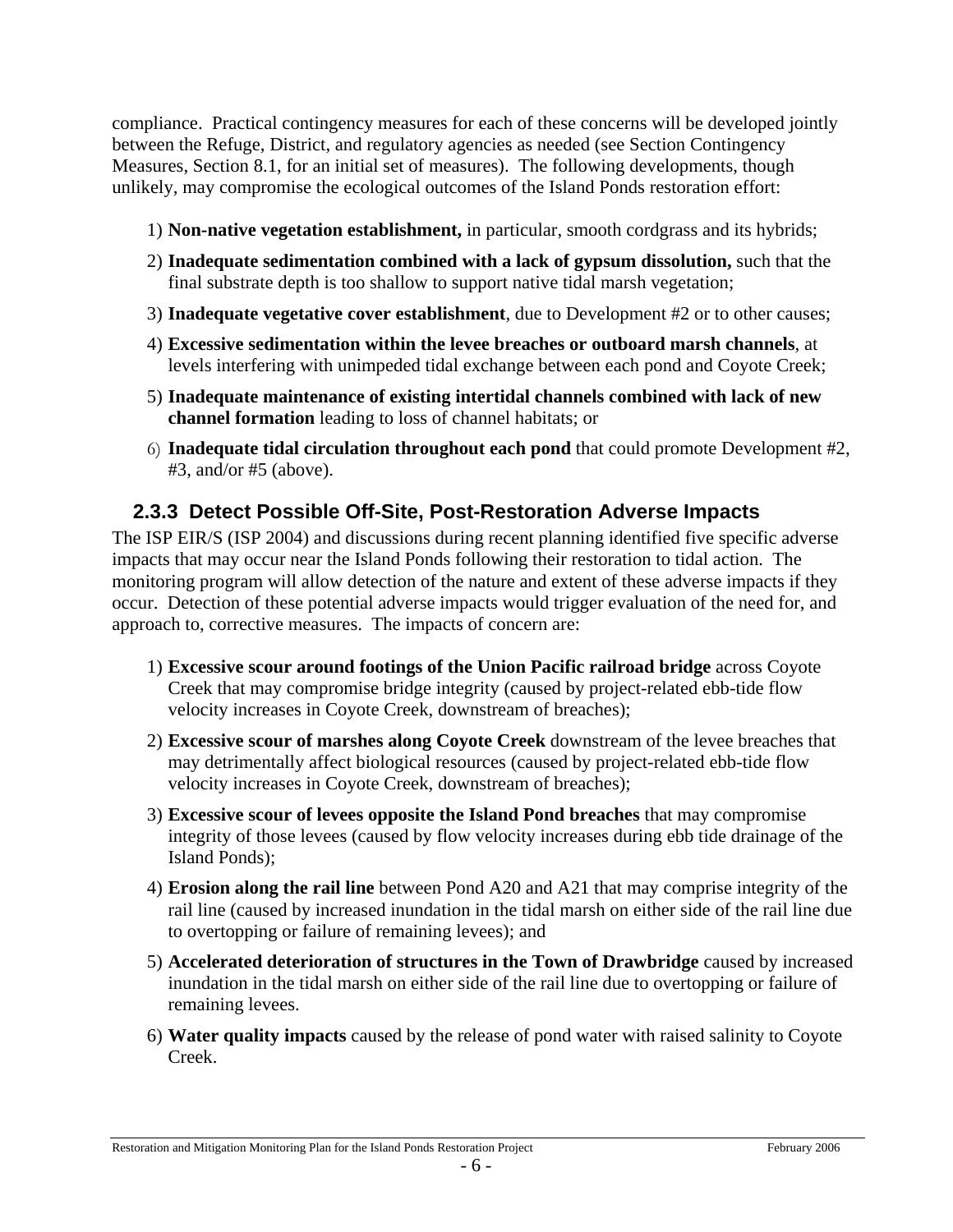### *2.4 Anticipated Outcomes*

Outcome projections are based on a variety of sources, use of computer models in prior studies, and institutional knowledge gained through experience on similar projects. Expected outcomes were described in a report prepared by HT Harvey Associates (HT Harvey 2005).

### **2.4.1 Marsh Development Projections from HT Harvey (2005)**

The HT Harvey Associates report (HT Harvey 2005) projected:

- 1. "Early successional tidal marsh habitat is expected to rapidly establish throughout the majority of the Island Ponds within 10 years after levee breaching. Approximately 374 acres of tidal marsh habitat (50-100% vegetation cover) is projected to establish by Year-10."
- 2. "The site would increase in elevation over time via natural sedimentation processes and reach equilibrium marshplain elevations near MHHW approximately 25 years after breaching."
- 3. "Tidal brackish-salt marsh transition habitat would establish throughout the majority of the study area (313 acres; 65% of the total area). This habitat would be dominated by alkali bulrush and pickleweed on the marshplain with Pacific cordgrass lining the slough channels. Tidal salt marsh habitat is expected to establish in the northwestern portion of Pond A21 (60 acres; 13% of the total area)."
- 4. "The projected surface area and quality of tidal salt marsh habitat in Pond A21 is more than adequate to meet the District's tidal marsh mitigation requirements for the SMP."
- 5. "The surface area and quality of tidal brackish-salt marsh transition habitat is more than adequate to meet the District's tidal marsh mitigation requirements for the LGRP."
- 6. "Under the ISP conceptual restoration design where ditch-blocks would not be installed, the existing borrow ditches would become the primary tidal channels. Lower order channels would still develop within the restored tidal marsh and would drain to the borrow ditches."
- 7. "The existing gypsum layer is most likely not a constraint to the restoration of tidal marsh functions in the long-term as the gypsum should gradually dissolve and erode where drainage channels form and will be buried with 2-3 feet of sediment on the restored marsh plain. The gypsum layer will likely slow the rate of tidal marsh vegetation establishment, especially during the first 5 years following breaching before the layer is substantially buried by sediment."

#### **2.4.2 Updates to HT Harvey (2005) Marsh Development Projections Based on New Data**

One vital piece of information became available after completion of the HT Harvey (2005) report: the baseline elevations of the ponds are lower than the values used to generate those predictions. The USGS 2004 pond bathymetric survey results contained an error for each pond related to how they read the Cargill staff gauges relative to the surveyed geodetic elevations of each gauge (for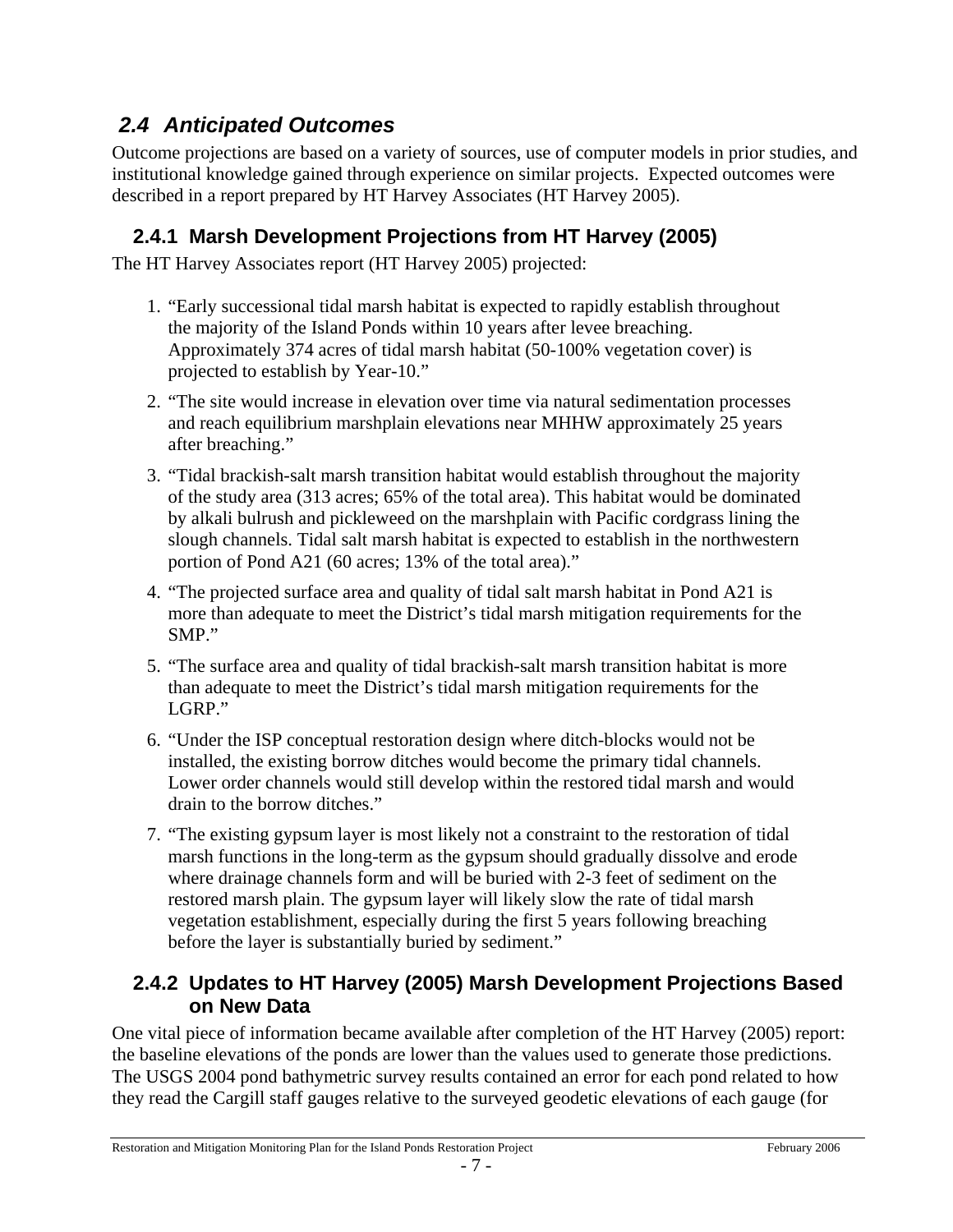further detail *see* Pond Elevations and Local Tides, Section 3.5). Correcting for this error lowered reported pond elevations 1.08ft for Ponds A19 and A21 and 0.58ft for Pond A20 relative to the elevations used by HT Harvey. Further, all USGS survey data are referenced to a 1999 Cargill survey that has not been documented or validated.

The District conducted a limited topographic survey in December 2005 to validate the bathymetric data and bring closure to pond elevation data issues. The District survey concluded that the pond bottoms are approximate 0.7 feet lower that the data used in the HT Harvey projections, but higher than the corrected USGS survey.

The key effect of the downward revision of pond surface elevations is that more time will be necessary for sedimentation to establish a new substrate suitable for colonization by native tidal marsh vegetation that is (a) of adequate depth for the root zones of these plant species and (b) at the intertidal elevations occupied by these plant species. Given the 0.2ft/year sedimentation rate prediction used by HT Harvey (2005), approximately an additional three (3) years will be required to achieve the target intertidal heights, extending the anticipated time frame for the Island Ponds Restoration Project to reach the mitigation requirements from 10 years to 13 years (*see* Adaptive Management Framework for Mitigation Compliance, Section 7.3).

Based on the nature of these estimations and the development of earlier estimates in the draft RMMP, a 15 year expectation is retained in the final RMMP with the inclusion of adaptive management strategies.

The median pond surface elevations are now believed to range between 2.1 to 2.4 ft below local MHW (*see* Pond Elevations and Local Tides, Section 3.5). HT Harvey (2005) presented the vertical ranges of occurrence of the anticipated dominant native tidal marsh plant species: alkali bulrush (*Schoenoplectus maritimus* [formerly known as *Scirpus maritimus*]) has a 2.5-foot vertical range from about 2 feet below local MHW to ½ foot above local MHW; cordgrass has a 1.9-foot vertical range from about 2½ feet to ½ foot below local MHW, and pickleweed (*Salicornia virginica*) has a 1.7-foot range from slightly less than 1 foot below to about 1 foot above local MHW.

Given the estimated elevations, pickleweed establishment is not expected to occur until at least one foot of net sediment accretion has occurred and the gypsum layer is not likely to interfere with its rooting zone. However, colonization by cordgrass and alkali bulrush is expected to occur as soon as enough sedimentation has occurred to provide some substrate; these early colonists will probably experience some rooting interference from the gypsum layer but as sedimentation continues and a thicker substrate forms, this interference should diminish to the point where there is no effect on plant growth. Tidal marsh is expected to establish on the balance of the acreage as sediment accrues in the upper reaches of the marsh, but this is not expected to occur over the life of this plan.

### **2.4.3 Additional Anticipated Outcomes**

**Wildlife Benefits.** Several wildlife species may benefit from this restoration. Some of those species include:

• **California clapper rail**. This species exists in fully tidal salt marsh, and is generally found in the proximity of vegetated or semi-vegetated tidal sloughs and fully-vegetated salt marsh plains. A completely developed system of tidal sloughs is necessary to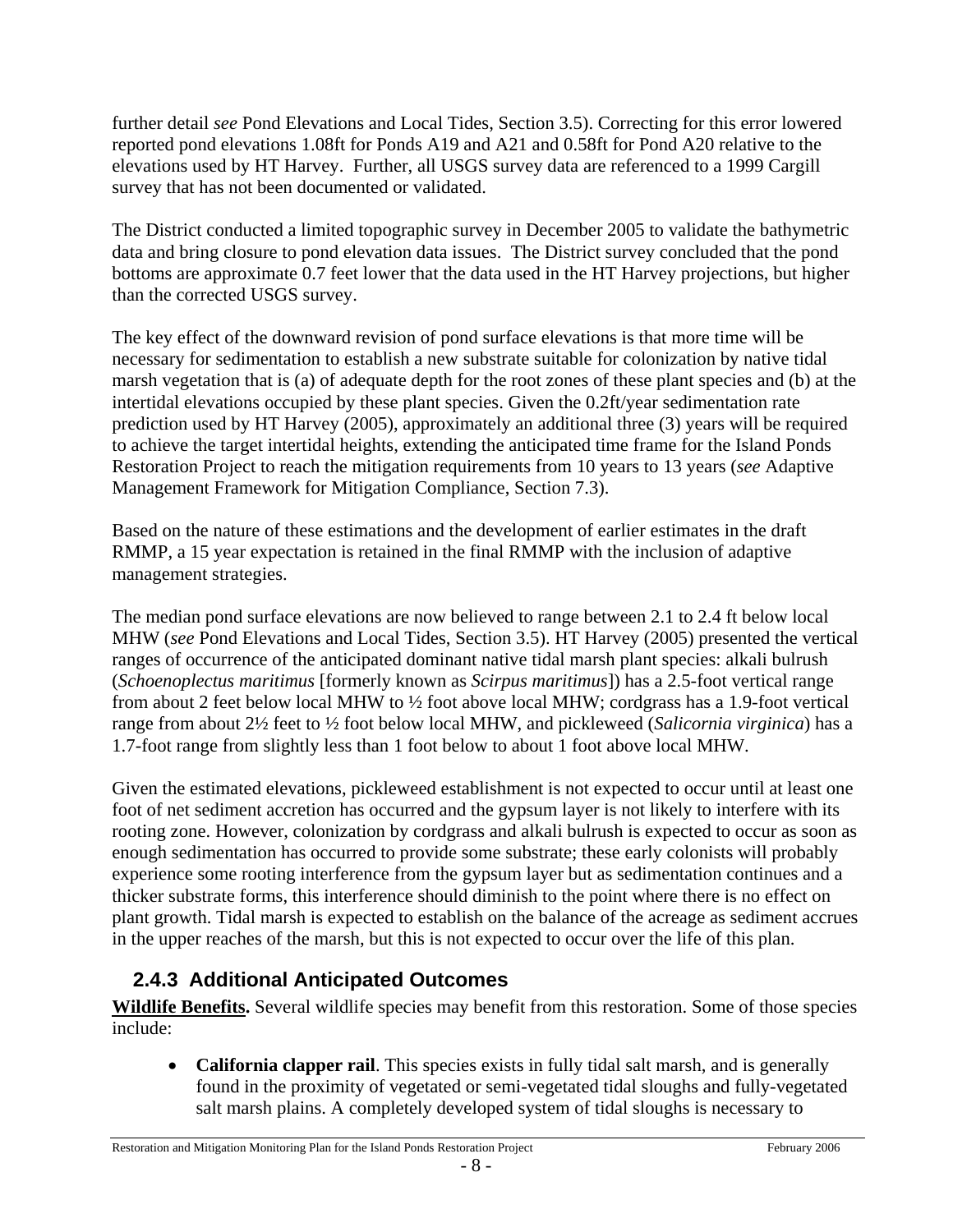support this species, with extensive native cordgrass coverage in lower elevational zones and pickleweed in upper marsh areas. A fringe of vegetative cover in high-marsh areas is needed to provide cover for this species during periods of inundation.

- **Black rail** (*Laterallus jamaicensis*). This species is found in heavily vegetated (greater than 90% cover) mid- and high-marsh habitat with a vegetation height greater than 30cm. The best habitat for this species consists of tidal marshes with a full tidal range, particularly where freshwater inflow has allowed bulrushes to develop. This species is more likely to be found in broad marshes such as those projected to develop at Island Ponds than more narrow marshes.
- **Salt marsh harvest mouse** (*Reithrodontomys raviventris*; SMHM) and **salt marsh wandering shrew** (*Sorex vagrans halicoetes*). The development of large stands of pickleweed will provide adequate foraging habitat for both of these species; to support other aspects of these species' life-cycles requires a vegetated upland transition zone where these mammals can escape tidal inundation. Remnant levees can provide this refugia to some extent.
- **Northern harriers** (*Circus cyaneus*). Pickleweed stands may also provide adequate nesting habitat for northern harriers, a state species of concern. Some large stands of pickleweed may develop over the life of this plan, but associated high-marsh transition zone habitat formation may take longer to develop.

The only species for which habitat development are required are the California clapper rail. Other marsh dependent bird species that may benefit from tidal marsh restoration in Island Ponds include the salt marsh common yellowthroat *(Geothlypis trychis sinuosa)*, and Alameda song sparrow *(Melospiza melodia pusillula).*

**Fisheries Benefits.** Tidal marshes represent important rearing and foraging habitats for juvenile fishes. Juvenile salmonids entering the Estuary from nearby Coyote Creek may find refuge from predators and foraging opportunities in cordgrass stands throughout the tidal cycle, and in midmarsh vegetation during high tides. Other species including bat rays, stickleback, topsmelt, and gobies may also benefit from foraging and cover opportunities offered in low-marsh habitat.

**Other Ecosystem Benefits.** The Island Ponds Restoration Project represents an opportunity to realize many of the ecosystem benefits that are commonly associated with healthy tidal marsh habitat. Water quality may benefit as a result of the unique filtering capabilities of tidal marshes (Mitsch and Gosselink 2000). Flood reduction benefits to such low-lying communities as Alviso may be realized as greater area is available to absorb storm surges and high tides.

### **2.4.4 Outboard Marsh**

Two possible changes could occur in the outboard fringing marshes in Coyote Creek following Island Pond Restoration. First, the increased tidal prism in Coyote Creek is expected to scour the waterway. This scour could extend laterally, leading to erosion of the bayward edge of the existing outboard fringing tidal marsh. Second, the increased tidal prism in Coyote Creek could increase near-surface water salinity. This increased salinity could lead to a shift over long time periods in tidal marsh species composition in the outboard marsh toward more salt-tolerant species. The current species mix includes the range of saline to salt-brackish marsh plants (HT Harvey 2003). Future changes would be most likely to shift relative percent cover of these existing species.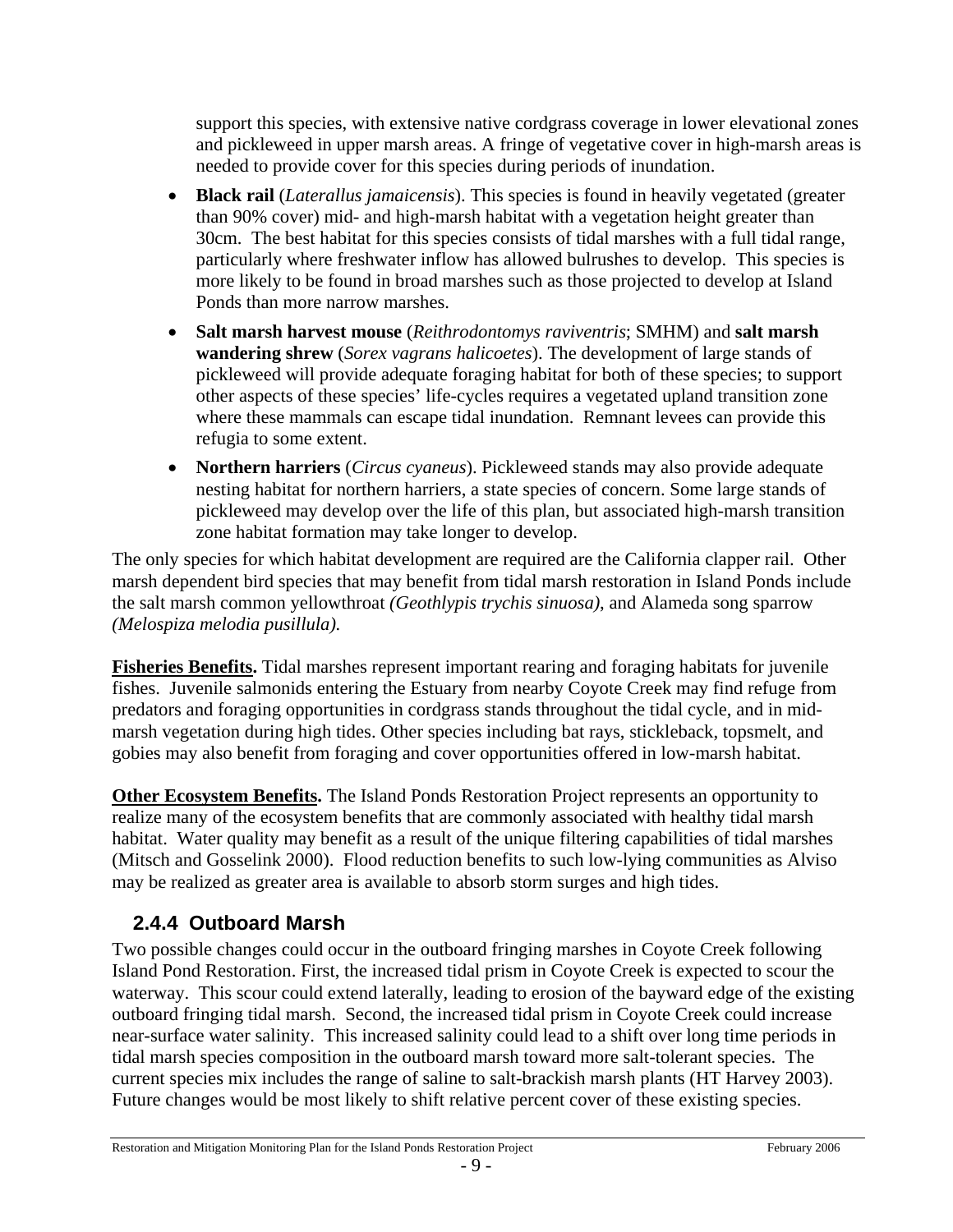# **3 SITE DESCRIPTION**

This chapter describes the Island Ponds and their surrounding environmental context. The present and historical uses of the ponds, physical context for the ponds, physical and chemical characteristics of the ponds, and the biological resources of the surrounding outboard marsh are all described below.

The Island Ponds are a part of the 25-pond, 8,300 acre evaporation pond system collectively referred to as the Alviso Complex (Figure 1; ISP 2004). The Alviso Complex, located at southern terminus of San Francisco Bay, was the largest of the three South Bay salt pond complexes. The Island Ponds are in the eastern portion of the Alviso Complex, on the bayshore edge of the City of Fremont. The Ponds are in Alameda County, immediately north of the Alameda-Santa Clara County boundary located in Coyote Creek.

### *3.1 Present and Historical Uses*

#### **Present Use**

Since early 2003, the Island Ponds have been in full title ownership by the Refuge. Following the Purchase Agreement requirements, the Refuge assumed operation and management responsibility of the ponds from Cargill in October 2005. Though much of the land in the Alviso Complex subsided in past decades due to groundwater pumping in adjacent communities, the existing pond bottom elevations in the three Island Ponds remain relatively high in elevation (ISP 2004; *see* Pond Elevations and Local Tides, Section 3.5).

#### **Use for Salt Production**

Commercial solar salt production in the San Francisco Estuary began in the mid 1850s and initially focused on enhancing production of natural salt pans in Alameda County. Subsequently, small operations in diked tidal marshes proliferated in the South Bay (ISP 2004). Operations in diked tidal marsh systems capture bay water during high tide events; over time solar evaporation of this Bay water results in salt crystallization. By the 1900s, 37 salt pond facilities were operating in diked tidal marshes in the South Bay (ISP 2004). During the 1920s and 1930s, many of the smaller production facilities consolidated into two companies, the Oliver and Leslie companies (ISP 2004). Over the next decades production increased significantly. During Leslie's first year of production in 1936 it produced approximately 300,000 tons on 12,500 acres; production increased to over 1 million tons on 50,000 acres of salt ponds by the 1960s (Siegel and Bachand 2002, ISP 2004). In 1979, the Leslie Salt Company sold 11,430 acres of salt ponds to the Refuge, including the Island Ponds, subject to Leslie's continuing right to make salt. This same year, Cargill acquired the Leslie Salt Company. In 2003, California and federal agencies purchased an additional 16,500 acres of industrial salt ponds from Cargill, which included the salt making rights for the Island Ponds.

Salt production began at the Alviso Complex in 1929 (Ver Planck 1958). Within the larger Alviso Complex, the Island Ponds served as middle stage evaporator ponds. The ponds are characterized as having intermediate salinities relative to the other stages of the salt production process (Siegel and Bachand 2002).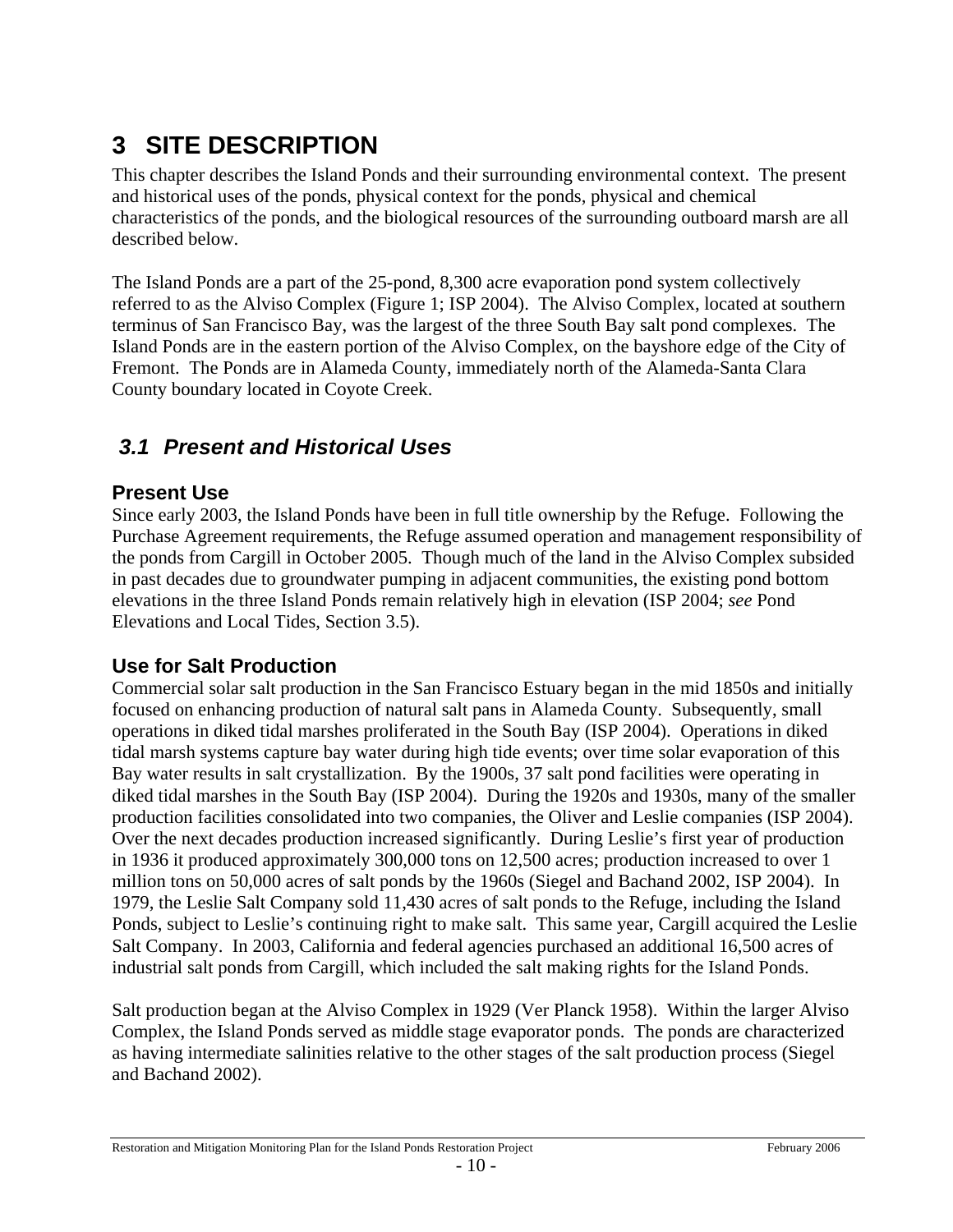#### **Town of Drawbridge**

The historic town of Drawbridge is located on Station Island between ponds A20 and A21 (Figure 3). During the mid-1870s, as agricultural production increase in the South Bay, a railroad bridgetender established residence on Station Island for the purpose of raising bridges for the increasing number of boats using Coyote and Warm Springs sloughs, and a small town of cabins grew (USFWS 2003b). Drawbridge began declining in the 1920's and was fully abandoned by the  $1970's.$ 

The structures of the town of Drawbridge have not been maintained since the town was abandoned. The remaining structures of Drawbridge have not been evaluated for eligibility to the National Register of Historic Places and there are no plans to preserve these structures (ISP 2004).

#### **Historic Tidal Marsh**

The Island Ponds were tidal marshlands prior to European colonization of the region. These marshlands consisted of extensive channel networks, vegetated marsh plain and intertidal mudflats (Figure 4).

### *3.2 Adjacent Lands and Tidal Waterbodies*

Significant features in the vicinity of the Island Ponds include Coyote Creek and Mud Slough, adjacent tidal marsh, other former evaporation ponds in the Alviso Complex (slated for restoration preparation under the ISP), solar evaporation ponds with ongoing salt production operations in the Newark complex, the Newby Island landfill, the San Jose/Santa Clara Water Pollution Control Plant, and the Warm Springs Restoration Site (Figure 3).

Coyote Creek and Mud Slough border the perimeter of the Island Ponds, with portions of tidal marsh extending immediately east of Pond A19. Coyote Creek borders the western and southern portions of the site. Coyote Creek drains approximately 205,145 acres of Santa Clara County (SCVWD 2002). Coyote Creek is the largest watershed in Santa Clara County, draining 29 tributaries across mixed landscapes (SCVWD 2002). Mud Slough, which borders the northern perimeter of the Island Ponds, drains the 47,636 acres of Alameda County's Arroyo la Laguna watershed into Lower Coyote Creek (SCVWD 2005). The Arroyo la Laguna watershed drains the west-facing slopes of the Diablo Range, north of the Alameda-Santa Clara county boundary. The upper portions of the watershed are largely under agricultural cultivation and the lower portion is largely urbanized with waterways modified for flood control (SCBWMI 2001).

Former evaporation ponds in the immediate vicinity include Pond A15, A17, and A18 to the south and A22, A23, and M4 to the north. As with the Island Ponds, these ponds served as brine concentration ponds. Most of the ponds in the Alviso Complex are part of the ISP. The exceptions are Pond A4 and A18. The District purchased Pond A4 in 2000 with the intention of restoring wetlands to meet mitigation objectives for the LGRP and SMP. The District now seeks to transfer these mitigation objectives to the Island Ponds Restoration Project; the future use of Pond A4 remains to be determined.

The San Jose/Santa Clara Water Pollution Control Plant (WPCP), located approximately 2 miles south of the Island Ponds, discharges over 100 million gallons of treated wastewater daily into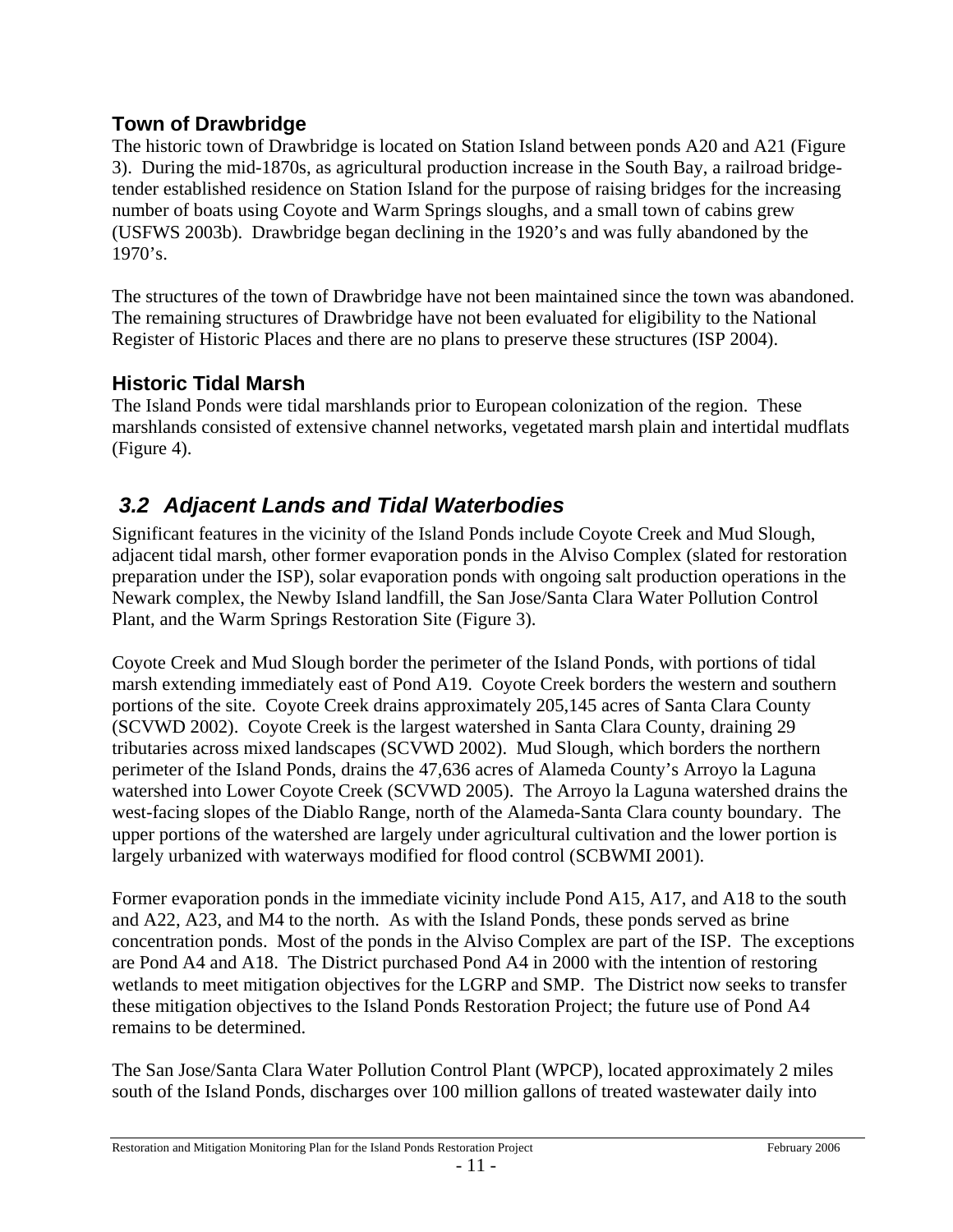Artesian Slough (City of San Jose 2005). From the southern terminus of Artesian Slough in the vicinity of the WPCP, the Slough travels northward discharging into Coyote Creek immediately south of Ponds A19 and A20. Pond A18 was purchased by the City of San Jose from Cargill in 2005 as additional bufferland and is part of the ongoing WPCP Master Planning effort.

Active evaporation ponds in the immediate vicinity include the Mowry Ponds located to the northwest of the Island Ponds. Though owned by the USFWS since 1979, the Mowry Ponds are not part of the ISP and Cargill continues to operate them for salt production.

The Newby Island Sanitary Landfill, an active 342-acre waste disposal facility, is located immediately southeast of Pond A19. BFI operates the landfill for the disposal of household and business solid waste from Santa Clara County.

The 220-acre Warm Springs Restoration site, also known as Coyote Creek Lagoon, is immediately east of Pond A19. The restoration project served as a soil borrow pit and wetland mitigation site for the adjacent business park development. Warm Springs is located at the northeast end of the bayward reach of Coyote Creek and the east end of Mud Slough at the head of a shallow, tapering channel. Prior to modern alteration including diking for agriculture in the 1950s, the site was probably pickleweed dominated tidal marsh (PWA and Faber 2004). The restoration site was breached in two locations in 1986. The vegetation colonizing the site includes pickleweed, cordgrass, bulrush, and cattail (PWA and Faber 2004). In the immediate vicinity there are extensive stands of alkali bulrush indicative of a mature brackish marsh (PWA and Faber 2004). Vegetation and site monitoring are ongoing as this site is one of a handful of long-term tidal marsh restoration mitigation monitoring efforts in San Francisco Estuary.

### *3.3 Rail Line*

The UP Railroad operates an active rail line between Ponds A20 and A21. The railroad crosses bridges on Coyote Creek and Mud Slough. Based on limited LiDAR data from the USGS for the South Bay Salt Pond Restoration Project, the average elevation along the railroad line ranges from approximately 9.8-13.1ft NAVD88. Flood and erosion protection of the UP rail line is an important project requirement and will require monitoring during the post-breaching phase of this project.

### *3.4 Utility Line*

Pacific Gas and Electric (PG&E) has an above ground power line consisting of 12 poles along the pond levees along Coyote Creek. This line brought power to the historic town of Drawbridge and supplies power to the pumps utilized for Cargill operations. The power lines are along the Coyote Creek levee of Ponds A19 and A20 from the UP railroad to the Pond A19 pump station are scheduled to be removed prior to construction and therefore should not present a constraint to the project design. The power line to the Pump A21 pump house will be removed after the pond is breached. This will allow transfer of excess brine to Pond M4 up to the point of breaching. There are no other public utilities at the site.

#### Restoration and Mitigation Monitoring Plan for the Island Ponds Restoration Project February 2006  $-12$  -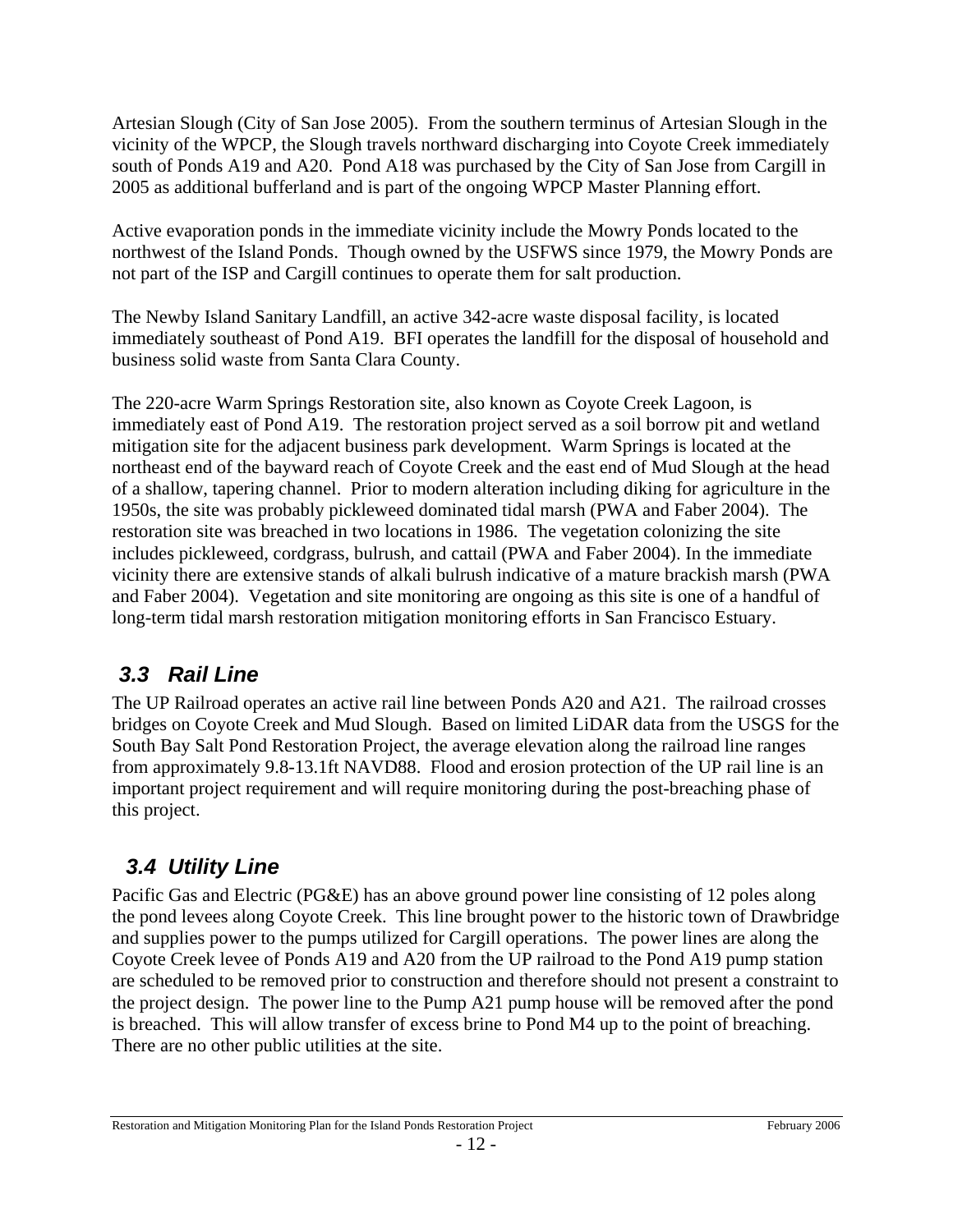### *3.5 Pond Elevations and Local Tides*

Tidal marshes occur at the interface of lands within the intertidal zone. The relationship of marsh elevation to tidal range exerts a fundamental control on marsh form and function. At the Island Ponds, existing data provide a solid starting point for determining pond elevations and tide heights. However, all of these data contain some uncertainties due to lack of sufficient independent connection to geodetic datums.

Two different vertical datums to which topographic and bathymetric survey data are referenced:

- **National Geodetic Vertical Datum of 1929, or NGVD29**, was in use across the United States for several decades and was superseded in 1988; the National Geodetic Survey and National Ocean Service no longer support data referenced to NGVD29
- **North American Vertical Datum of 1988, or NAVD88,** replaced NGVD29 and is the currently supported federal vertical datum.

### **3.5.1 Elevations**

There have been several estimates of pond elevations, each of which is shown here and some of which have been used in prior analyses:

- 1) Cargill's 1999 survey (conducted by the Fremont Engineers), was incorporated into South Bay Salt Pond Restoration Feasibility Analysis (Siegel and Bachand 2002) and into the South Bay Salt Pond Restoration Project Interim Stewardship Plan (ISP 2003); this survey consisted of a handful of spot elevations within the ponds and was referenced to NGVD29.
- 2) USGS 2004 bathymetric survey consisted of approximately 34,000 depth soundings in the Island Ponds. These data contain two versions, both of which rely upon the 1999 Cargill survey data to reference their elevations to NGVD29 and both of which utilize VertCon (NGS 2005) to convert their data to NAVD88:
	- a. Original data found to have a systematic vertical error due to misunderstanding of staff gauge survey points, distributed August 2004 and utilized as the basis to project Island Pond restoration outcomes (HT Harvey 2005)
	- b. Corrected data resolving the staff gauge reference survey point
- 3) The District surveyed spot elevations on the pond surfaces and the reference benchmark for the January to April 2004 Coyote Creek tide stage data in NAVD88

Figure 5 shows the USGS bathymetric sampling transects in the Island Ponds, representing several thousand individual soundings in each pond with data points including pond surface, remnant natural channels, and perimeter borrow ditches. USGS utilized Cargill staff gauges within the ponds to determine pond levels during field work. Cargill's 1999 survey (*see* item #1 above) provided the elevations of the physical top of each staff gauge in each pond, relative to NGVD29. No metadata were provided on that survey. USGS used VertCon software (National Geodetic Survey on-line vertical datum conversion tool at http://www.ngs.noaa.gov/cgibin/VERTCON/vert\_con.prl; USGS 2005) to convert its bathymetric data to NAVD88. Figure 6 shows the histogram of these data and illustrates the two distinct topographic features in the ponds –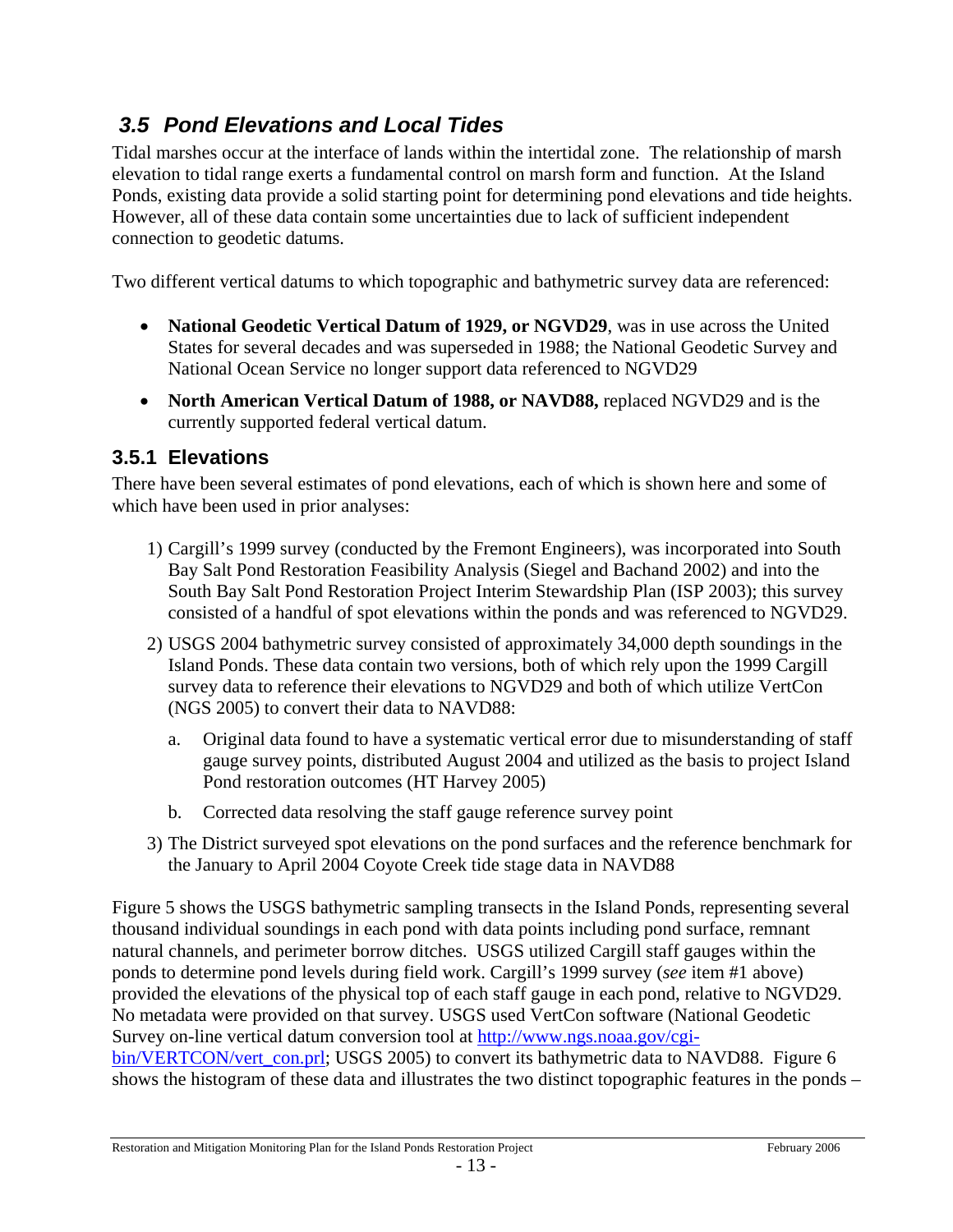the pond surface (upper data mode) and the channels and borrow ditches (lower data mode). Figure 7 shows the coarse-scale Digital Elevation Model surfaces developed by USGS from these data.

|               |                 | <b>POND SURFACE ELEVATIONS (feet NAVD88)</b> |                                  |                              |                        |
|---------------|-----------------|----------------------------------------------|----------------------------------|------------------------------|------------------------|
|               |                 |                                              | USGS 2004 Bathymetric Survey     |                              |                        |
| <b>POND</b>   | AREA<br>(acres) | Cargill                                      | Median with Staff Gauge          | Median with Corrected Staff  | District Spot          |
|               |                 |                                              | Error, Unvalidated Reference     | Gauge, Unvalidated Reference | <b>Elevation Check</b> |
|               |                 | 1999                                         | Aug 2004                         | May 2005                     | Dec 2005               |
| A19           | 265             | 4.5                                          | 5.7                              | 4.6                          | 5.0                    |
| A20           | 63              | 4.5                                          | 5.2                              | 4.6                          | 4.8                    |
| A21           | 147             | 5.0                                          | 6.0                              | 4.9                          | 5.3                    |
|               | See Notes:      | 1,2                                          | 2,3,4,5                          | 2,5,6                        |                        |
| Data Used By: |                 | ISP (2003) Table<br>4.1.7 $p.4-5$            | HT Harvey $(2005)$<br>Appendix B | Draft RMMP                   | <b>Final RMMP</b>      |

#### **Table 1. Island Pond Areas and Pond Surface Elevations**

Notes:

1) Cargill 1999 data based on work of Fremont Engineers; data provided to South Bay Salt Pond Restoration Project and incorporated into the Interim Stewardship Plan.

2) Original data referenced to NGVD29; VertCon software from the National Geodetic Survey (http://www.ngs.noaa.gov/cgibin/VERTCON/vert\_con.prl) used to establish a fixed conversion to NAVD88 for the Island Pond area of 2.7ft.

3) Original data reported by USGS in August 2004 used incorrect position on pond staff gauges (highest marked number) to obtain reference elevation in NGVD29 based on Fremont Engineers survey for Cargill in 1999.

4) Philip Williams and Associates used 25-meter digital elevation model data from USGS in projecting Island Pond sedimentation (HT Harvey 2005).

5) Table reports data *median* values for the pond surfaces only, excluding data for the channels and borrow ditches. We established these *median* elevations from the data presented in Figure 6 that shows the distribution (number of data points at each surveyed elevation, or histogram) of the more than 34,000 bathymetric data points collected by USGS in February 2004 and corrected by USGS in May 2005 for the staff gauge reference elevation (see Note 6 below).

6) USGS revised its bathymetric data results in May 2005 to correct the staff gauge position reference to be physical top of staff gauge (point surveyed by Fremont Engineers in 1999). Adjusted values were -1.08ft for Ponds A19 and A21 and - 0.58ft for Pond A20.

7) In December 2005, District independently surveyed approximately 60 random spot elevations on the pond surfaces as a validation step of the USGS 2004 bathymetric survey.

#### **3.5.2 Tidal Datums**

Environmental Data Solutions (EDS), subcontractor to Moffatt-Nichols Engineers working for the South Bay Salt Pond Restoration Project (SBSPRP), collected tide stage data in Coyote Creek at the railroad bridge from January to April 2004. EDS surveyed its sampling station to a nearby benchmark along the rail line (NGS BM Z1370, PID HS4389) for which a Processional Licensed Surveyor provided an updated geodetic elevation relative to NGVD29. EDS reported its data relative to NGVD29. Here, VertCon has been used to convert NGVD29 to NAVD88.

Figure 8 presents the January to April 2004 tide stage data used to calculate the preliminary tidal datum. Utilizing National Ocean Service (NOS) tidal datum reckoning protocols (Gill and Schultz 2001), the Consultant Team calculated the preliminary tidal datum heights using the NOS Alameda station as the reference station. The NOS Port of Redwood City station is half the distance as the Alameda station but the former does not have an established geodetic height and thus cannot be used for tidal datum reckoning. This data gap has been identified by the SBSPRP (PWA 2005). Table 2 presents the results of this preliminary tidal datum reckoning.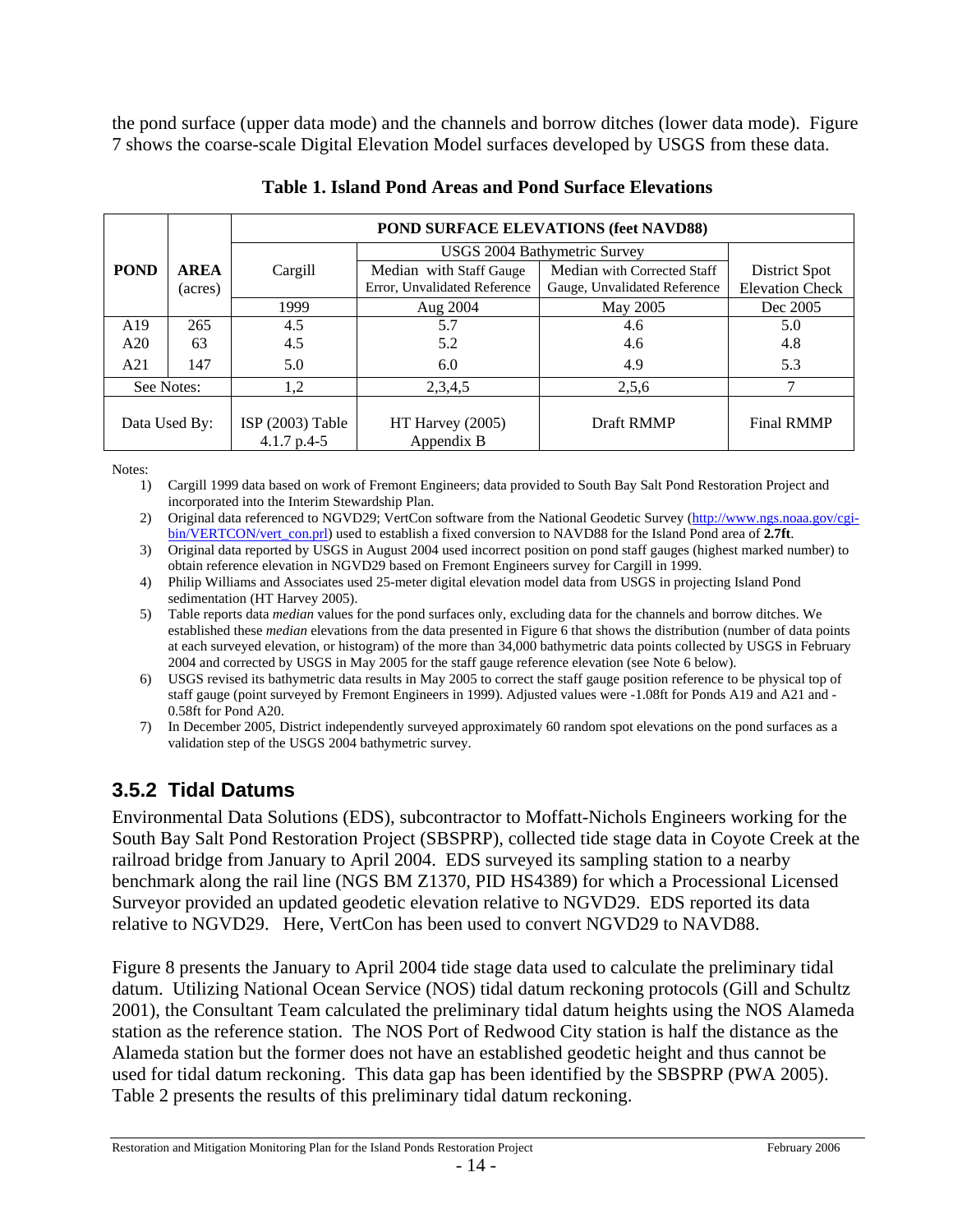|                          | Elevation          |  |  |
|--------------------------|--------------------|--|--|
| Datum $1$                | 2,3<br>(ft NAVD88) |  |  |
|                          |                    |  |  |
| <b>MHHW</b>              | 7.6                |  |  |
| <b>MHW</b>               | 7.0                |  |  |
| MTL                      | 3.0                |  |  |
| <b>MLW</b>               | $-0.4$             |  |  |
| MLLW                     | $-1.5$             |  |  |
|                          |                    |  |  |
| Uncertainty <sup>4</sup> | 0.11               |  |  |

#### **Table 2. Preliminary Tidal Datums, Coyote Creek at Railroad Bridge**

Notes:

- 1. Datums calculated from South Bay Salt Pond Restoration Project 12-minute tide stage data collected January to April 2004 in Coyote Creek at the UPRR Railroad Bridge. Calculations used Alameda (NOS 941-4750) as reference station.
- 2. VertCon used to convert all data from NGVD29 to NAVD88.
- 3. These data will be updated for the Final RMMP with December 2005 District survey of reference benchmark to NAVD88, if these data are available in time.
- 4. Uncertainty in tidal datum estimates based on 3-month period of record, per National Ocean Service protocol (Gill and Schultz 2001)

The uncertainties in these data include the following elements:

- Reliance of tidal datum reckoning on Alameda vs. Redwood City reference data. The magnitude of this uncertainty is not known but would be expected to fall within the halffoot range. This uncertainty will remain unresolved for this RMMP as there are no plans in place to bring the Port of Redwood City NOS station into the NAVD88 geodetic datum. Three physical processes strongly affect tides in the South Bay generally, and near the Island Ponds in particular:
	- A) Tidal amplification (about 3 ft greater than at the Golden Gate);
	- B) Large watershed discharges that enter Coyote Creek; and
	- C) The nearby WPCP, which is permitted to discharge up to 120 million gallons per day of treated wastewater.
- Use of VertCon to convert data from NGVD29 to NAVD88. Because all prior data used nearly identical conversion factors, the conversion introduces a systematic error that is not likely to affect relative elevations. However, it does introduce uncertainty with absolute elevations that become important when relating Island Ponds to other data sets and locations.

#### **3.5.3 Integrating Pond Elevations and Tidal Datum Heights**

The relationship between pond elevations and tide heights is fundamental to the outcome of the Island Pond Restoration Project. Figure 6 integrates the results of these analyses and provides a view of the current understanding of the relationship between pond elevations and tide heights. Figure 6 shows the number of data points across the range of elevations encountered at the Island Ponds. These histograms illustrate the two different geomorphic elements present – the upper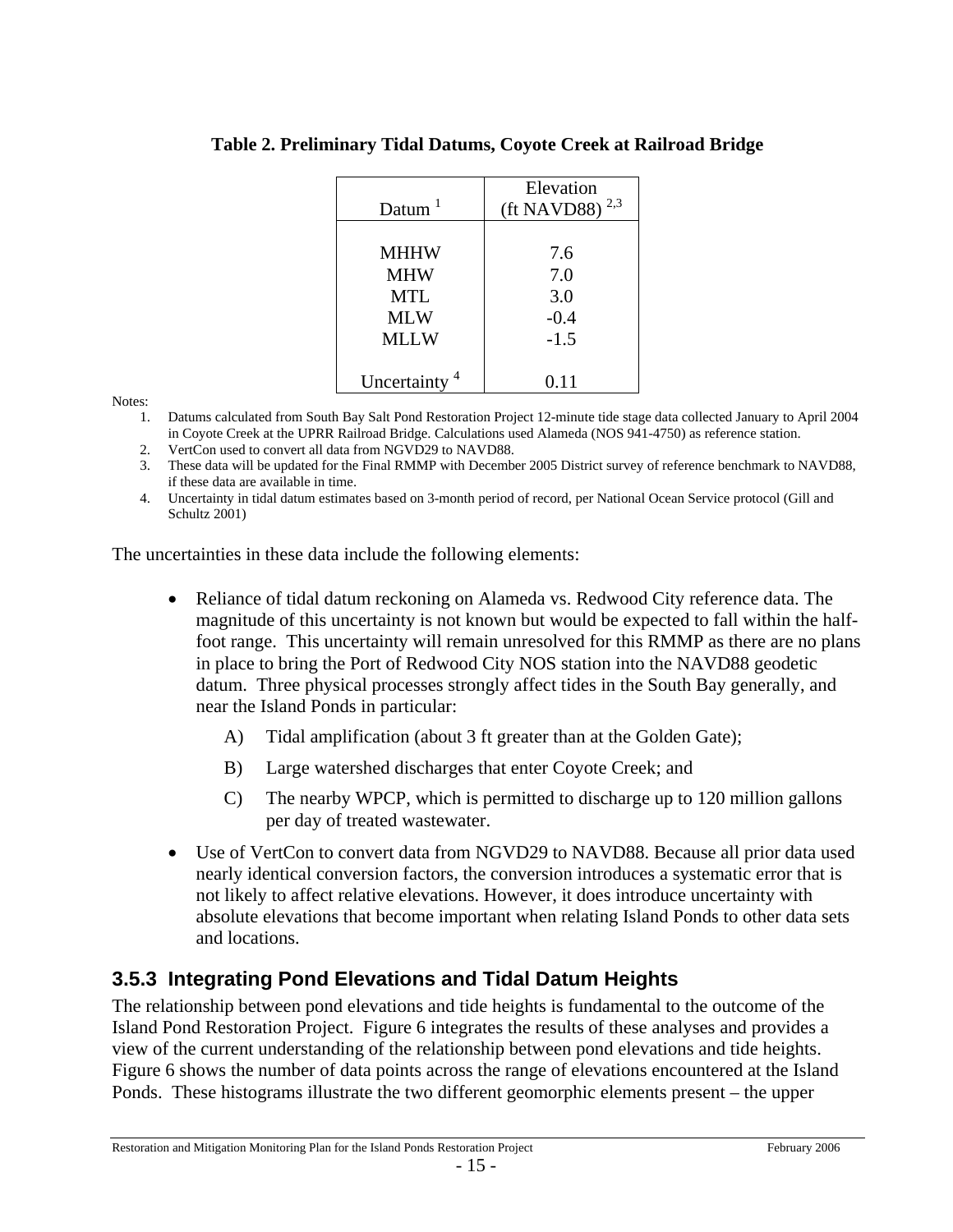"mode" represents the pond surface and the lower "mode" represents the channels and borrow ditches. This figure and data in Tables 1 and 2 reveal that the median pond surface elevations are between 2.1 to 2.4 feet below local mean high water (MHW) at the railroad bridge, which indicates that a sufficient thickness of newly deposited sediment following restoration of tidal action should provide a suitable substrate for vegetation colonization and establishment. The relationship described reflects the limitations and uncertainties described in Sections 3.5.1 and 3.5.2.

# *3.6 Gypsum*

The surfaces of the three Island Ponds as well as the extant natural channels and borrow ditches are covered by a surface layer of gypsum (calcium sulfate). Gypsum precipitates during production of brine at salinities greater than 147 parts per thousand (ppt; Ver Planck 1958). Gypsum is a hard yet breakable material. The thickness of the gypsum layers in the Island Ponds has not been determined systematically; HT Harvey (2005) reported thicknesses of about 6 inches based on a small number of field measurements. Qualitative observations during a site visit on October 10, 2005 confirmed this very general value and found chunks of gypsum atop the pond levees indicating its presence within the borrow ditches where levee maintenance material is excavated (*see* Figure 9).

Gypsum dissolution is anticipated once tidal action is restored to the Island Ponds, but the rate of this dissolution is not known. Gypsum dissolution occurs at salinities below 147 ppt and the rate of dissolution depends on water exchange rates, water salinity, surface flow velocities, and period of inundation (Siegel and Bachand 2002). At the Island Ponds, surface flow velocity and period of inundation are likely to be the controlling factors. Consequently, dissolution would be expected to occur more rapidly in areas closer to the breaches and in natural channels and borrow ditches. Whether gypsum will continue to dissolve once it is buried by under sediments is not known. Siegel and Bachand (2002) estimated dissolution periods for ponds at elevations of the Island Ponds to be 0- 40 years. As the gypsum is likely to be buried by two feet or more of sediment (*see* Table 1), it is not expected to impede marsh development. For the purposes of vegetation projections and timing of mitigation goals, no gypsum dissolution is assumed.

# *3.7 Brine Chemistry*

The ISP reported average brine salinities for each of the Island Ponds (Table 3). Cargill used the Island Ponds as intermediate evaporation ponds in the salt production process. These ponds received water from Stage 1 evaporation ponds and distributed water to Crystallizer Ponds (HT Harvey 2005). The existence of gypsum on the surface of these ponds indicates that salinities in these ponds reached and exceeded 147ppt on a consistent basis (Siegel and Bachand 2002). Stage 2 Evaporation Ponds had brine salinities that typically ranged from 147-315ppt. Salinities outside of that range occurred seasonally due to short-term variations in weather and/or pond operations. The precise characteristics of brine remaining in the borrow ditches of the Island Ponds are currently unknown. The salinity, pH, dissolved oxygen, and temperature of the remaining brine will be measured prior to breach. In compliance with the RWQCB permit, brine in the Island Ponds has been pumped out to the greatest extent practicable given the existing pumps. Brine is currently restricted to the borrow ditch in Pond A21 and to less than ½ foot in Ponds A19 and A20. Precipitation is expected to raise these water levels and lower the salinity until the breach construction starts in March 2006. This excess lower salinity water will be pumped out again to the greatest extent practicable before the restoration construction begins.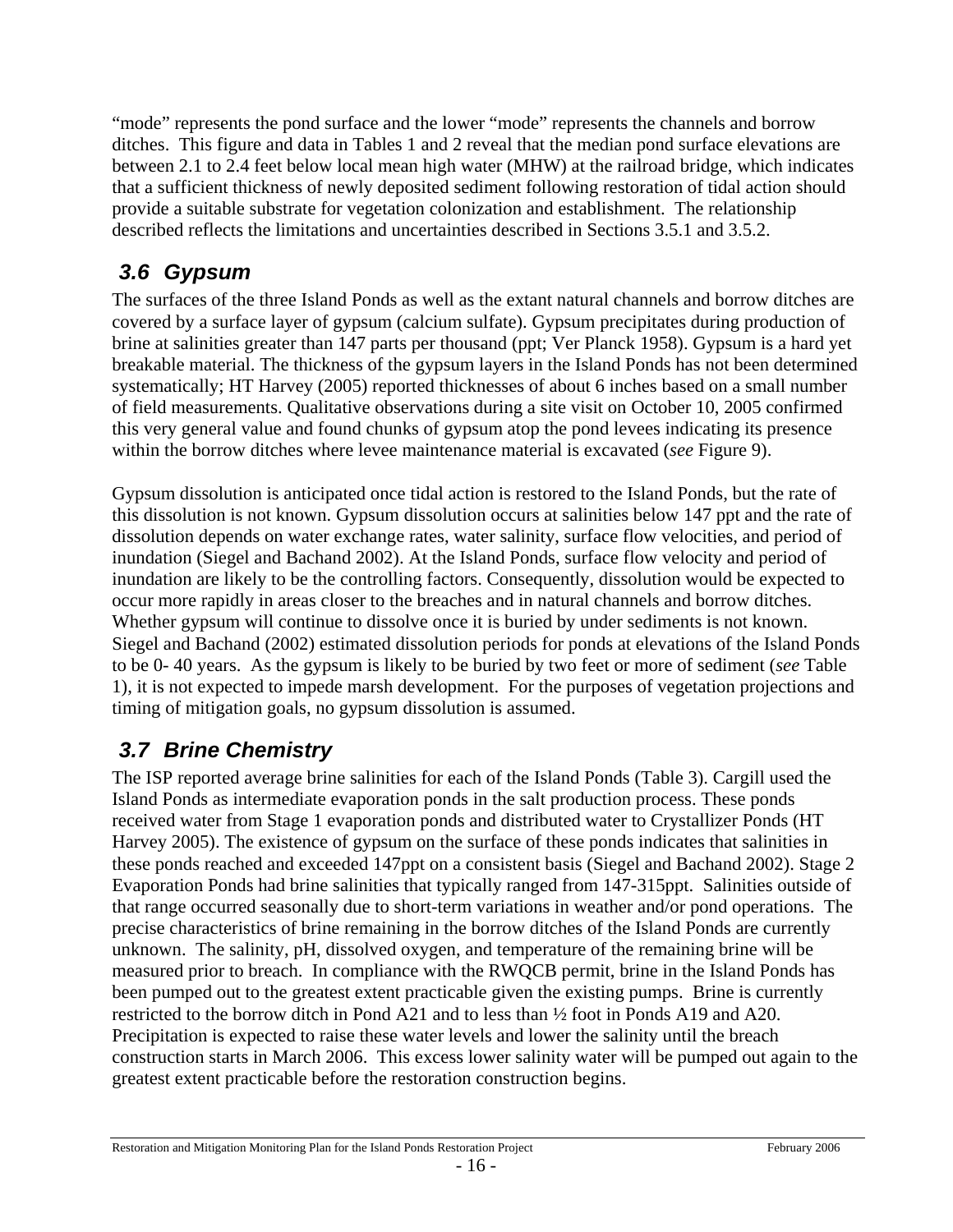|      |       | Average Salinity <sup>1</sup><br><b>Summer</b> Winter |        |
|------|-------|-------------------------------------------------------|--------|
| Pond | (ppt) | (ppt)                                                 | (ppt)  |
| A19  | 152   | 132                                                   | 79-290 |
| A20  | 158   | 139                                                   | 87-289 |
| A21  | 173   | 151                                                   | 87-304 |

#### **Table 3. Island Pond Salinities**

Source: South Bay Salt Pond, Initial Stewardship Plan 2003 1. Salinities based upon values 6 year record (1997-2003).

# *3.8 Outboard Marsh Vegetation*

Vegetation on the outboard side of the Island Ponds, along Mud Slough and Coyote Creek, grades from tidal salt marsh to a brackish marsh transitional plant association. A small amount of tidal salt marsh is found at the tip of Pond A21 and a large area of tidal brackish marsh lies east of Pond A19. This vegetative transition follows increasingly greater concentrations of saltwater downstream.

Tidal salt marsh habitat, dominated by Pacific cordgrass along the channel edge and pickleweed on the marshplain, is limited to an approximately 1600 foot long reach of Mud Slough adjacent to the northwestern tip of Pond A21. Because of the steep gradient found at the edge of the levees, only a narrow fringe of high-marsh transition vegetation is found at the edge of these levees. Both pure and mixed patches of alkali bulrush and pickleweed dominate the tidal brackish salt marsh transition along the entire north and south sides of the Island Ponds (HT Harvey 2005). Pacific cordgrass is limited to lower elevations along the channel edges around Pond A21. Perennial pepperweed is found in patches between Pond A19 and Coyote Lagoon. Other transition-zone species include alkali heath (*Frankenia salina*), spearscale (*Atriplex triangularis*), and saltgrass (*Distichlis spicata*).

### *3.9 Threatened, Endangered, and Special Management Concern Species*

Special status fish and wildlife species include those designated as protected by, or eligible for protection under, federal and state law, including, but not limited to, the Endangered Species Act. The Island Ponds are currently barren and lack vegetative cover; no threatened, endangered or special status species are known to inhabit the Island Ponds (C. Morris, Refuge Manager, *personal communication*, 2005). The associated levees and outboard marsh may provide habitat suitable for special status species identified by the ISP as occurring within the South Bay Salt Pond project area. Agency permit conditions specify precautions to avoid or minimize impacts to special status species identified by the ISP as potentially occurring in the project vicinity.

No site-specific wildlife surveys were conducted at the Island Ponds for the preparation of this document and presence or absence of special status species on the site or associated levees and mudflats remains to be confirmed. Refuge staff believe the following California species-of-specialconcern may occur in the vicinity of the Island Ponds: Northern Harrier, Salt Marsh Common Yellowthroat (*Geothlypis trichas sinuosa*), and the Alameda Song Sparrow (C. Morris, Refuge Manager, *personal communication*, November 2005). Because of the high salinities that were present on the Island Ponds when they were part of salt-making operations, use of this area by California Least Tern, currently or in the recent past, is highly unlikely (C. Morris, Refuge Manager, *personal communication*, December 2005).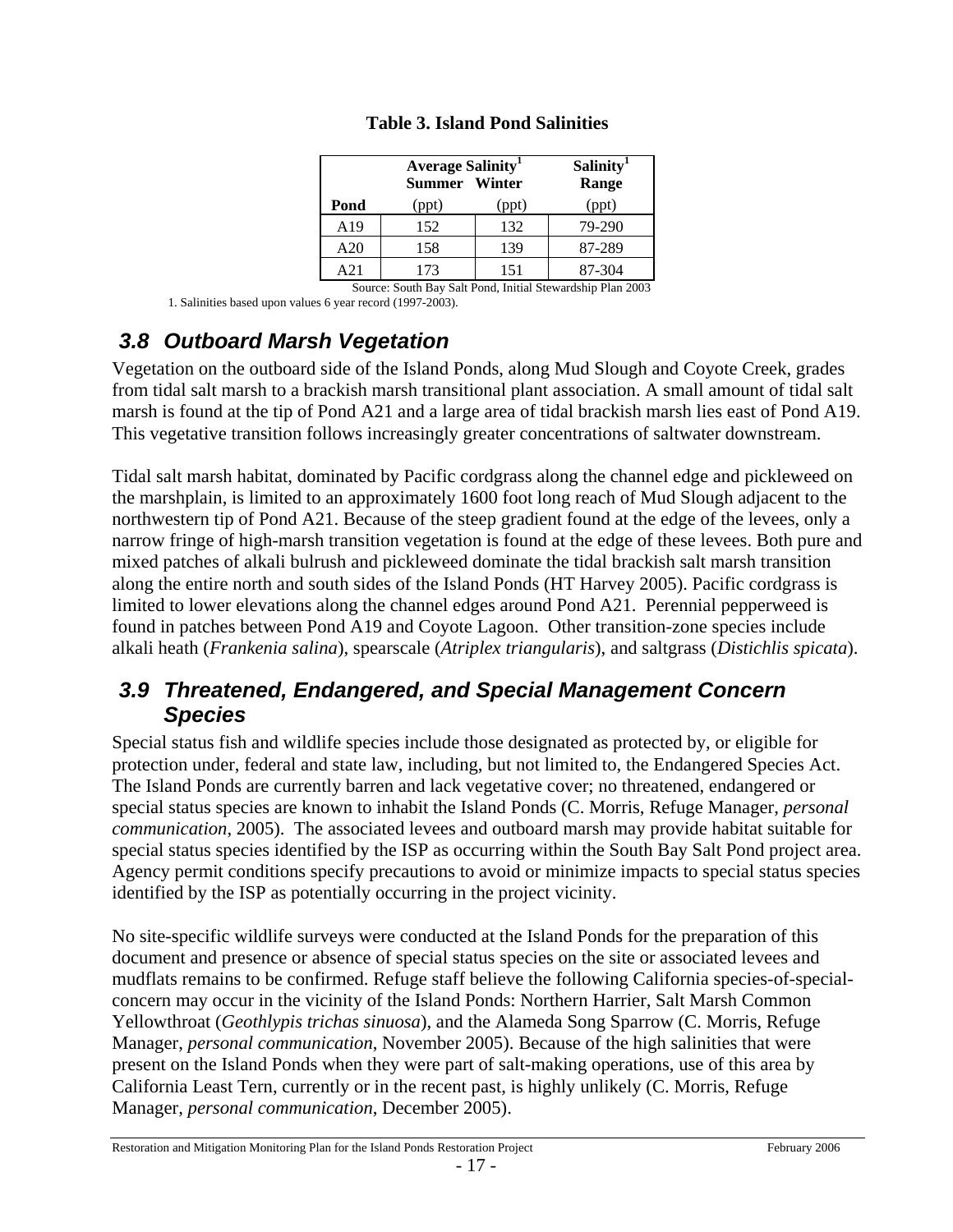California clapper rail and black rail are expected to benefit from this project but neither has been found in the Island Pond Vicinity on a regular basis (C. Morris, Refuge Manager, *personal communication*, November 2005). Additional special status species identified as potentially occurring in the project, include:

- **Bay shrimp** (*Crangon franciscorum*) This species is commonly found in South Bay tidal sloughs and tributaries. The potential impacts of the initial release of high-salinity water from former salt ponds on Bay shrimp and its commercial fishery were evaluated in the ISP. The study concluded the salt pond release would likely result in a shift in habitat preference to upstream tributaries; juvenile habitat would decrease during initial release but adult habitat would remain unchanged. The report identified March – April as the optimal period for initial release as this period corresponds to the Bay shrimp's seasonal spawning migration to the ocean (ISP 2004).
- **Harbor seals** (*Phoca vitulina richardsi*) This species utilizes the open waters of the San Francisco Estuary and isolated beaches, islands, or ledges as haul-outs. Similar undisturbed locations are used as pupping sites (ISP 2004). Of the 12 known haul out locations in the South Bay, four are within the greater ISP project vicinity, with one of these located along Coyote Creek, at the south end of Pond A20 (ISP 2004). Island Ponds permit conditions require pre-construction surveys for harbor seals within 30 days of construction.
- **Steelhead trout** (*Oncorhynchus mykiss*) and **Chinook salmon** (*O. tshawytscha*) Both species migrate to spawning and rearing sites in the upper reaches of the South Bay tributaries, including Coyote Creek (ISP 2004). Steelhead migrate up Coyote Creek, past the Island Ponds, from late December through early April, with the greatest activity occurring between January and March (ISP 2004). Fall-run Chinook salmon migrate up tributaries, including Coyote Creek, from late-September through November. Juvenile salmon and steelhead migrate downstream to the ocean from mid-March to early May, earlier migration may occur during high flows caused by storm events. Based upon studies of the potential effects of pond water initial release on migrating salmonids, the ISP concluded that pond discharges "will not adversely affect the ability of the adult salmonids to find their spawning grounds" (ISP 2004, Technical Appendices, p. 220).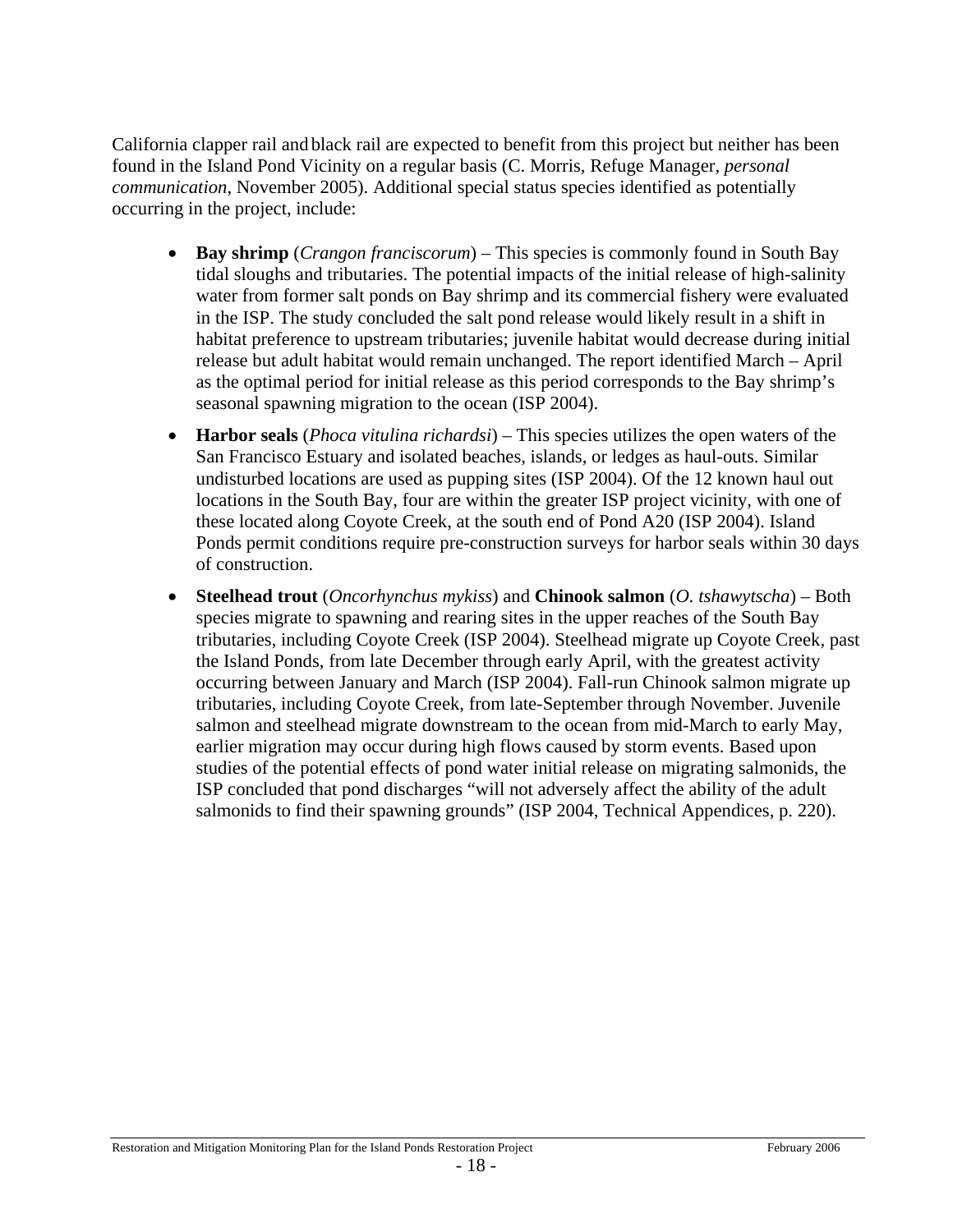# **4 DESIGN AND CONSTRUCTION**

The Island Ponds Restoration Project design calls for breaching the existing ponds levees and allowing for natural sedimentation of the pond surface. Sedimentation is intended to lead to pond re-vegetation and formation of small channels atop the existing pond surface. This design is a minimal-engineering approach that relies on natural processes to meet project goals and objectives. Several previous investigations have determined that natural sedimentation within the ponds will provide a suitable substrate for vegetation growth and channel formation sufficient to meet District and Refuge mitigation and habitat restoration goals. These studies and reports include:

- **1. Alviso Island Pond Breach Initial Stewardship Plan Study, Ed Gross, Schaff and Wheeler (September 2003) –** Schaff and Wheeler focused their modeling study of the entire SBSPRP to include a more detailed analysis of the breach sizes and locations for the Island Ponds. The purpose of their modeling was to evaluate the impacts of the restoration on salinity in Coyote Creek. Their analysis evaluated a number of scenarios but determined that the relatively conservative scenario of somewhat undersized levee breaches in a July release period would result in minimum salinity impacts. Because of the spacing of the model nodes, breach widths were evaluated at 25 meters;
- **2. South Bay Salt Ponds Initial Stewardship Plan (June 2003) and Final EIR/EIS (March 2004) –** Although the ISP and associated EIR/EIS covered the entire south bay salt ponds, these documents contained detailed descriptions of the Island Ponds restoration and analysis of the impacts and development of mitigation measures for the proposed project;
- **3. Island Ponds Tidal Marsh Establishment Projections Reports, H. T. Harvey and PWA (January 14, 2005) –** This report contains the details of the sedimentation along with the associated vegetation and habitat development projections. This report identifies that suitable mitigation habitat can be developed within the Island Ponds. Following publication of this report, additional data showed that the bottom elevations of the Island Ponds were approximately 0.7 to 1.0 foot lower then expected (USGS 2005; *see* Pond Elevations, Section 3.5). The impact of this change in pond bottom elevation means that restoration targets will take slightly longer to achieve (*see* Anticipated Outcomes, Section 2.4).
- **4. Santa Clara Valley Water District Engineer's Report (January 2006)** The District has prepared a Preliminary Design Memorandum (January 2006) to provide specific details on breach sizing, anticipated tidal exchange and construction methods.

# *4.1 Design Elements*

This section presents the basis for various design elements of the restoration project. Design elements are engineered aspects of the project that are required for construction of this restoration project to achieve project goals and objectives. These elements include the cross-section and profile of the levee breaches and the connection channels through the outboard marsh as well as removal of utilities and other structures critical from the project area.

### **4.1.1 Breaches**

The design calls for two breach openings through existing levees at Ponds A19 and A21 and one breach opening at Pond A20 (Figure 10; Appendix A). For each breach opening, the top width will be approximately 35 to 45 feet, the bottom opening width will vary between approximately 6 to 30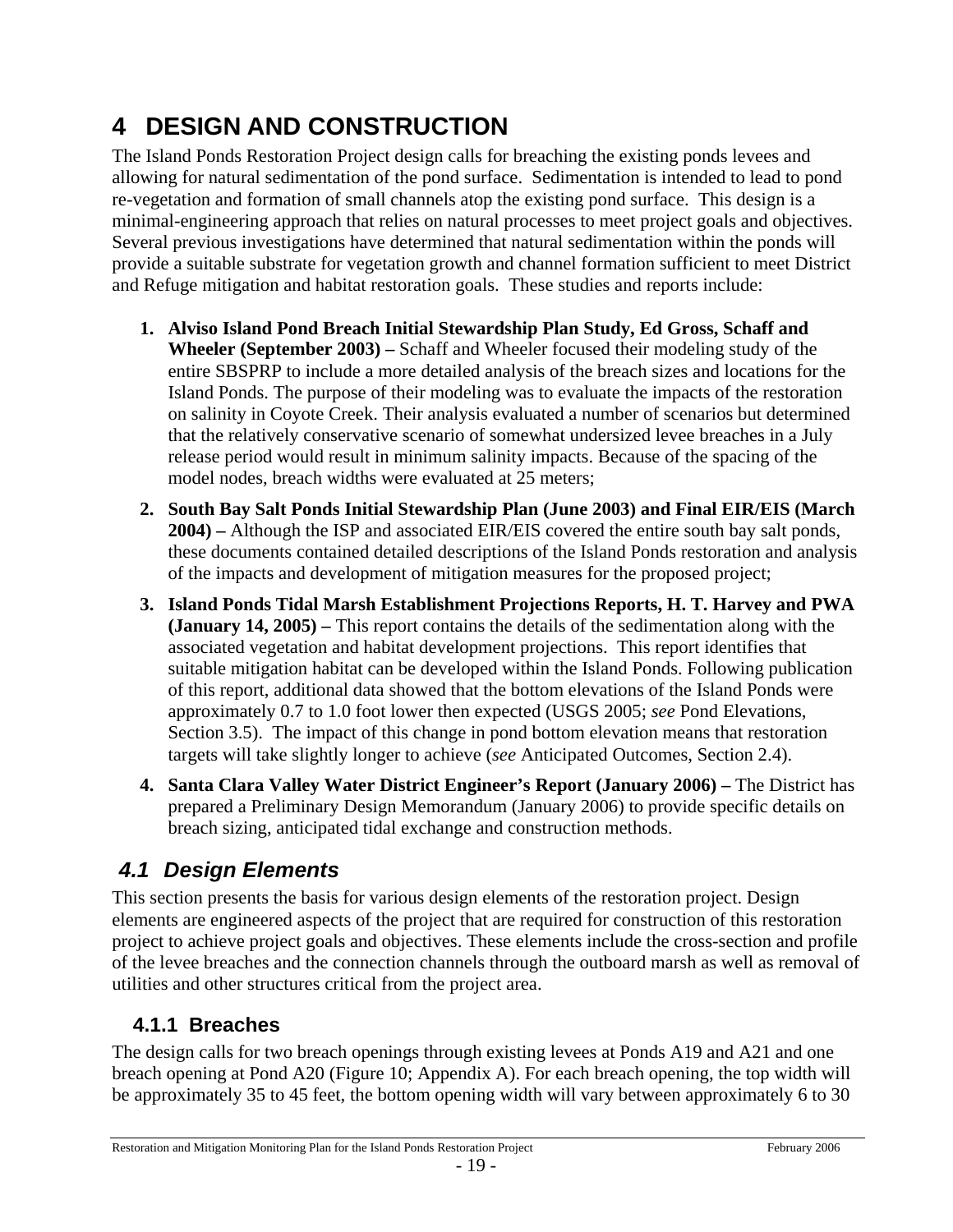feet, and the opening bottom elevation will be approximately 2.7 feet NAVD88 (0 foot NGVD29) with a maximum side slope of 1 (V) :2 (H) (Figure 11; Appendix B). The current design follows the general recommendations from ISP (ISP 2003) with a slight modification: the locations of the five breach openings were adjusted to meet the historical channel locations. The geometry of the levee breaches will be maintained in excavations through the outboard marsh into Coyote Creek.

Within each pond, there are deep borrow ditches that were created by excavation of material to construct and maintain the levees. After site-specific evaluations, the Consultant Team determined that use of ditch blocks in these borrow ditches might inhibit flow to the backside of each pond; thus, this design element was removed from the final construction plan. The excavated soil will be brought into the ponds and mechanically spread to use as pond surface fill in Ponds A19 and A21. This fill will not exceed a depth of 1 foot (BCDC 2004). Given the District estimate of 4,900 cubic yards of excavated material to be placed on the pond bottoms, placement at 1-foot thickness would cover approximately 3.0 acres and would have the added benefit of speeding marsh development in these locations. Materials greater than 40 feet from the levee at Pond A20 will be side-cast into the adjacent marsh. Excavated material will be placed along and approximately 10 feet from the hinge point on each side of the newly excavated channel. The materials will be placed in a berm-like configuration with a maximum bottom width of 20 feet and a side slope of approximately 1 (H) : 1 (V). One berm will be approximately 2 feet high and the other will be approximately 3 feet high. Approximate 1,100 cubic yards will be side-cast into these berms at Pond A20.

### **4.1.2 Outboard Marsh Channel**

The channel across the outboard marsh will keep the same dimensions as the levee breach with a connection invert elevation into Coyote Creek of approximately 0 ft NGVD. Excavated material from the levee breach and outboard channel construction will placed inside of the ponds for A19 and A21, and will be side-cast for Pond A20 (*see* Breaches, Section 4.1.1).

### **4.1.3 Siphon Closure**

The existing siphon to Pond A19 will be plugged on the Pond A18 side to prevent impacts associated with its removal. The siphon at Pond A21 will be plugged on the Pond M4 side once the Island Ponds are breached.

### **4.1.4 Utility Removal**

The existing PG&E power line and poles (12 poles total) will be removed by PG&E prior to levee breach construction activities. PG&E will also remove the utility providing power to the pump at Pond A21. The A19 and A21 pumps and platforms will be removed as part of the restoration project.

# *4.2 Construction Approach*

This section presents the anticipated approach to the construction of the Island Pond Restoration Project. The construction approach includes the means and methods for mobilization of equipment and performance of the work to achieve project construction requirements in a manner that meets permit requirements. Protection of existing wetlands and biological resources are key components of the construction approach.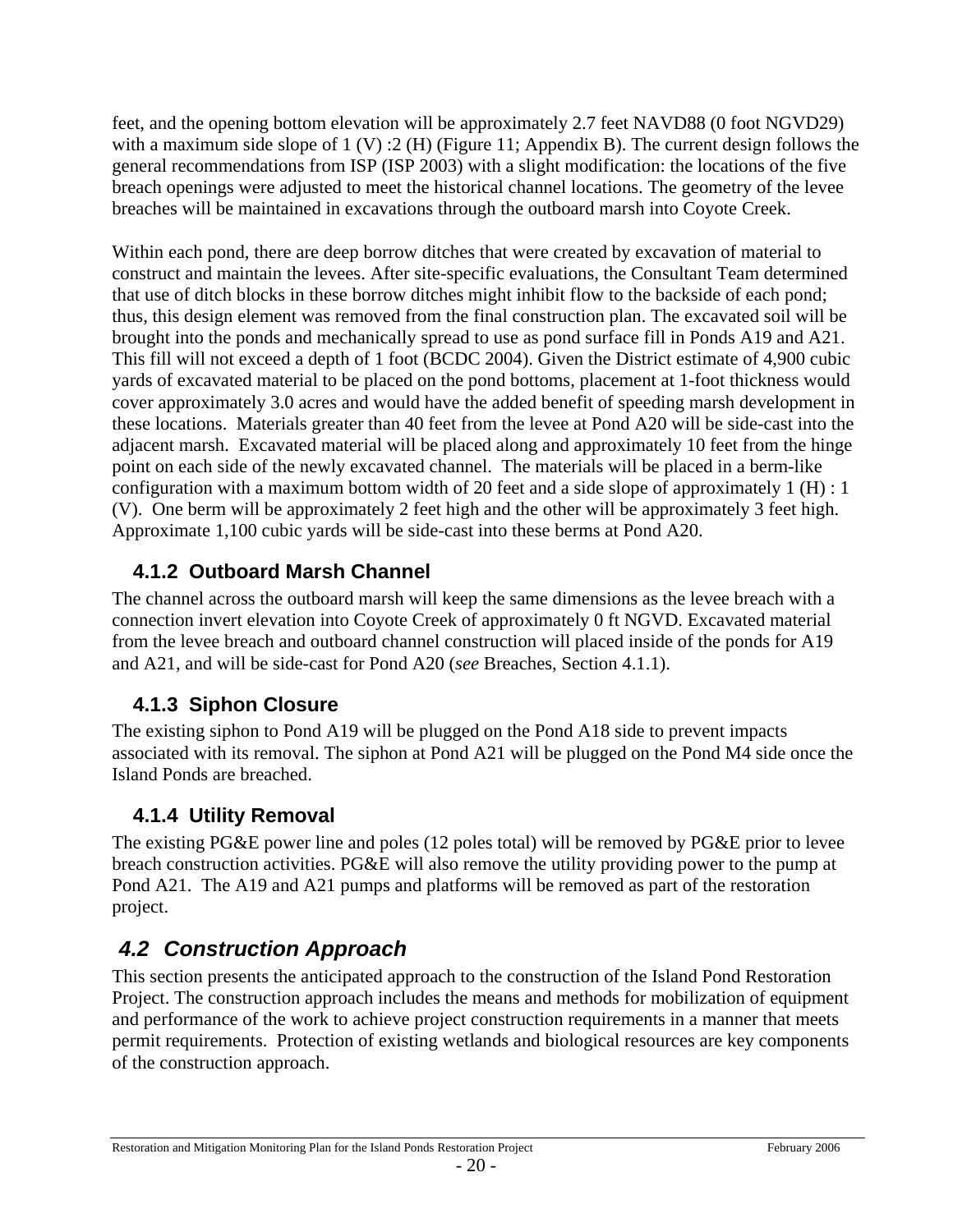#### **4.2.1 Logistics**

The Refuge will retain a contractor to perform the work. All funding for the work will be provided by the District through the Refuge. There are no access roads or bridges that can be used to reach the proposed breach locations. Amphibious excavators will be used for this project. The UP railroad bridge forms a barrier to the passage of construction equipment from Pond A21 to Ponds A19 and A20. Therefore, two separate transportation routes may be utilized to construct the Island Ponds Restoration Project.

For work at Pond A21, the excavator will be launched at Redwood City and floated to the work area across the South Bay and Coyote Creek. The Refuge will request UPRR to open the swing bridge on Mud Slough to access Ponds A19 and A20. If that is not possible the excavator will be assembled at a staging area along Cushing Parkway in Fremont and walked across Refuge Ponds A22, A23, and Mud Slough. Other supplies will be brought to ponds from the City of San Jose launch along Artesian Slough or Alviso Marina Park.

#### **4.2.2 Construction Sequence**

A Refuge biologist will conduct pre-construction surveys for sensitive species in the footprint of construction activities along the levees to be breached and adjoining outboard marsh channel (*see* Summary of Design and Construction Impact Avoidance and Minimization Measures, Section 4.3). Vegetation that the Refuge biologist determines may be suitable for SMHM in the work footprint will be removed by weed eaters. Fences will be installed around any cleared work area to prevent SMHM from entering the work area and to minimize turbidity impacts from excavation activities.

Excavation for each breach will begin near Coyote Creek and proceed toward the levee. A filter fence will be installed at the mouth of the channel to act as a barrier to keep turbid water from entering Coyote Creek during excavation of the channel. The elevation for the marsh area is around 7.4 to 8.7 feet NAVD 88, MHHW is about 7.6 feet NAVD 88, and MHW is about 7.0 feet NAVD 88 (Table 2). For the March 1 to April 30, 2006 construction window (see Appendix C), it is anticipated that the work area will not be inundated with water on two-thirds of the high tides.

The excavator has a reach of about 40 feet. Where the breach locations have a substantial band of outboard marsh on Pond A21, interim piles of excavated soil will be placed in the channel path approximately 40 to 60 feet behind the excavator toward the Ponds. A small excavator will load the material and load it into an amphibious dump truck that will carry it to the interior of the pond. Excavated soil will be placed in the borrow ditch to create a temporary access to the pond bottom, but will be removed at the end of the construction to keep the borrow ditches clear. There is little outboard marsh at Pond A19 and all material will be deposited on the pond bottom.

At Pond A20, material within the reach of the excavator (approximately 40 feet) will be placed on the pond bottom. Beyond 40 feet of the levee, excavated material will be placed along and approximately 10 feet from the hinge point on each side of the newly excavated channel. The materials will be placed in a berm-like configuration and with a maximum bottom width of 20 feet and a side slope of approximately  $1$  (H) :  $1$  (V). One berm will be approximately 2 feet high and one berm will be approximately 3 feet high.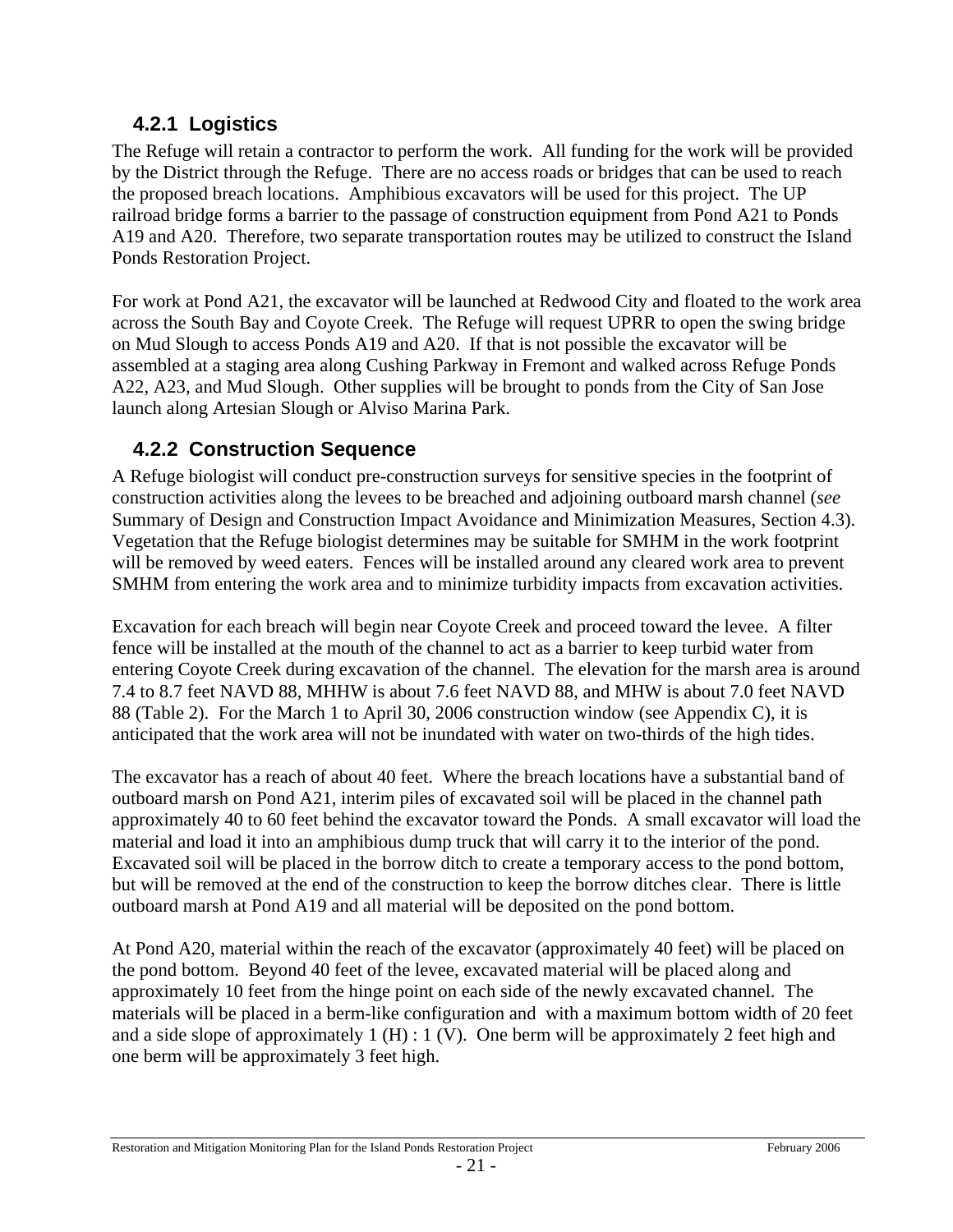The RWQCB wants the brine remaining in the borrow ditches of the Island Pond to mix with water from Coyote Creek before it is released into Coyote Creek. The excavator will complete the levee breach on the incoming tide once the water level in Coyote Creek equals or exceeds the water level in the borrow ditches. In this way, the contractor will ensure that brine from the Island Ponds mixes with Coyote Creek water before being released into Coyote Creek.

If by the end of the second breach construction on Pond A21 (assuming A21 is done first), the first breach appears to be constricting flows and shows little or no evidence that it is widening on its own, then the excavator will go back to the first breach to widen it further. This procedure will be assessed and repeated at each pond location.

### **4.2.3 Erosion Management**

Long-term natural erosion and sedimentation is an integral part of the project design and sedimentation is required to meet project goals and objectives. The construction contractor will be required to implement short-term sediment control and erosion BMP's (SCVWD 2005; Appendix D). A detailed description of the approach to sediment management, brine release, and construction timing is described above (*see* Construction Sequence, Section 4.2.1).

#### **4.2.4 Outboard Marsh Protection**

Protection of the outboard marsh will be accomplished by minimizing the extent of excavation in the outboard marsh required to reach the levee for construction of the tidal breach (*see* Outboard Marsh Channel, Section 4.1.2). Also, excavated materials will be deposited in the Island Ponds in Ponds A19 and A21. Excavated material will be side-cast at Pond A20 within the area of the channel that is anticipated to erode away as the channel widens.

### **4.2.5 Construction Schedule**

The anticipated construction schedule is as follows:

- **Early-February 2006** Conduct pre-construction surveys for special status species and pond brine quality;
- **March/April 2006** Breach pond levees to initiate restoration;
- **April 2006** Begin post-construction monitoring per this RMMP.

### *4.3 Summary of Design and Construction Impact Avoidance and Minimization Compliance Measures*

The second goal of the Island Ponds restoration project is to avoid and minimize adverse impacts of restoration activities. The permits and environmental documents for the ISP, SMP, and LGRP identify a suite of requirements related to this goal. Design and construction compliance measures are summarized below.

### **Submittal of Pre-Construction Plans**

The District submitted a Preliminary Design Memorandum in January 2006, along with construction plans and specifications referenced in this RMMP as part of the required preconstruction submittals. Calculations for determining the size of any levee breaches, the anticipated

- 22 -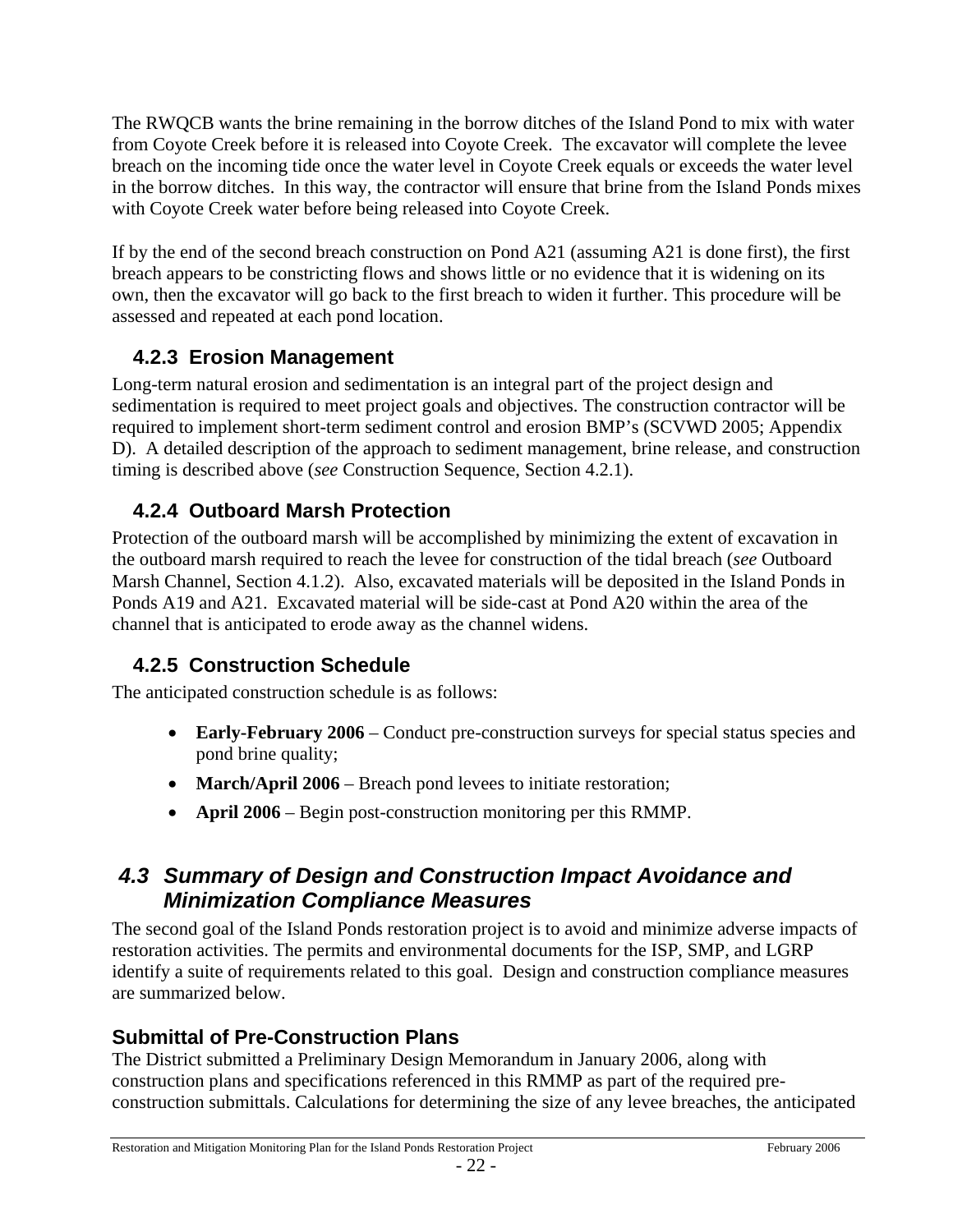amount of cut and fill activities, and the expected full tidal exchange will be included in the Preliminary Design Memorandum.

The Refuge will complete a resource consultation with the California State Historic Places Officer prior to March 1, 2006 in regards to the Town of Drawbridge abandoned structures.

#### **Excavated Soil Management and Minimization of Sedimentation into Coyote Creek**

Construction of the levee breach will create excavated soils. This fill will be placed in the Island Ponds on the pond surfaces at a depth not to exceed 1 ft at Ponds A19 and A21 (*see* Breaches, Section 4.1.1). Excavated material will be side-cast to the adjacent marsh that is expected to erode away as the channel widens along Pond A20 at areas beyond the reach of the excavator to place material on the pond bottom.

Natural erosion of the levee breach and channel through the outboard marsh and sedimentation of the Island Pond surface are integral parts of the project design. However, if the breach does not widen on its own, the breaches may be further mechanically widened while the construction contract is still active.

The construction process will disturb the construction area making it susceptible to erosion. This erosion will be minimized to the extent practicable. The construction contractor will be required to implement sediment control and erosion BMP's that the Refuge will enforce (SCVWD 2005; Appendix D).

#### **Minimization of Flooding Impacts**

The project is designed to flood the Island Ponds as part of the restoration design. Previous modeling (ISP 2004) has determined that the proposed breach locations should not result in the flooding of adjacent properties.

#### **Minimization of Water Chemistry Impacts**

The precise characteristics of brine remaining on the Island Ponds are unknown. The project design uses a March/April breach date to reduce the salinity impacts to aquatic species. The RWQCB Waste Discharge Requirement permit prohibits initial release from these ponds when brine salinity is greater than 135ppt (RWQCB 2004a). The RWQCB assumed that salinities less than 135ppt correspond with metal ion concentrations within acceptable limits (RWQCB 2004a); thus, testing for concentrations of metals will not be required as part of this project.

The Refuge will measure brine salinity, dissolved oxygen, pH, and temperature within 30 days prior to breaching the Island Ponds and report these water chemistry results to the RWQCB prior to breach. In addition to the 135ppt salinity limit, RWQCB (2004a) specified that all pond waters discharging to the Bay or Sloughs would: (1) have pH between 8.5 and 6.5; (2) have dissolved oxygen concentrations greater than or equal to 5 mg/L; and (3) be no more than  $20^{\circ}$ F warmer than receiving waters. The Island Ponds will be breached on an incoming tide to insure that remaining pond brine is well-mixed with (and diluted by) Bay water prior to release into Coyote Creek.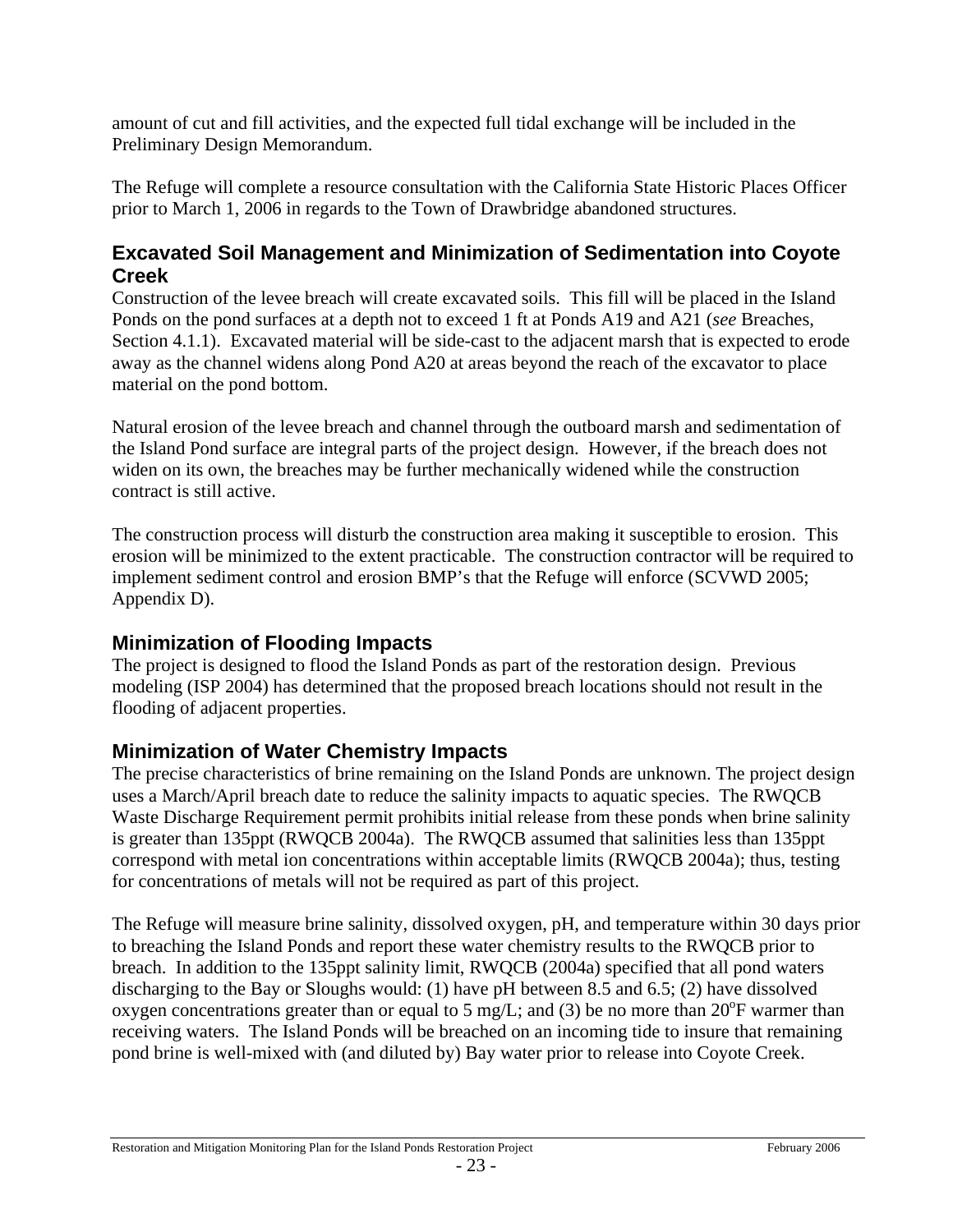In specifying brine chemistry limitations for initial pond release, the RWQCB anticipated that the Island Ponds would be drained such that waters in Ponds A19 and A20 were less than 0.5 ft and only water in the borrow ditches remained at Pond A21 (RWQCB 2004a). The Refuge will insure that excess pond water (such as may accumulate from rain input) will be pumped to Pond M4 so that these volume requirements are met prior to breaching the Island Ponds.

The potential for contaminated sediment mobilization from the Island Ponds into Coyote Creek was identified as a concern in the ISP. Island Pond sediments were tested for inorganic contaminants. Mean concentrations for all inorganics tested were at or below ambient conditions elsewhere in the San Francisco Estuary. Thus, the ISP EIR/EIS (ISP 2004) concluded that breaching the Island Pond levees would not impact water/sediment quality in the Coyote Creek or the South Bay.

#### **Minimization of Biological Impacts**

The restoration was evaluated as part of the ISP EIR/EIS and determined to have less then significant impacts to in-stream biology. The construction window of March/April was selected to avoid impacts to **bay shrimp** when this species migrates to the ocean to spawn (ISP 2004, RWQCB 2004e); no other concentrated shellfish populations are known to occur in the immediate vicinity of the Island Ponds (C. Morris, Refuge Manager, *personal communication*).

The selected breach locations were designed to meet hydraulic requirements and also minimize the impacts of permanent loss or degradation of outboard salt marsh habitat on SMHM.

Migrating adult **steelhead** may be present in the vicinity of the Island Ponds at the time of initial release (Hansen 2003); however, no steelhead spawning habitat occurs in the Island Pond vicinity, so construction is not likely to directly impact steelhead spawning (NMFS 2004). Outmigrating juvenile steelhead may also be present in the vicinity at the time of Island Pond breaching; NMFS (2004) determined that there would be no significant impact to local steelhead populations as a result of restoration activities under the ISP.

Permits require pre-construction surveying for the following bird species: **California clapper rail, California least tern, burrowing owl, northern harrier, common yellowthroat, song sparrow, western snowy plover, Caspian tern, Forster's tern, California gull, black skimmer, herons, egrets, and other special status waterbirds.** Permit conditions mandate that the Refuge conduct these surveys no more than 30 days prior to construction. The Refuge must conduct surveys for the California least tern no more than 2 weeks prior to construction. If pre-construction surveys detect Western snowy plover nesting areas, construction activities will be limited to the period September 20-February 1 in nesting areas, which could affect the March 1 to April 30 construction period. If pre-construction surveys detect clapper rail activity on the project site, the Refuge will consult with the USFWS Endangered Species Office. If monitoring detects any of these species, the appropriate agencies will be notified and the necessary design, construction, or logistical changes will be made to minimize impacts to this species. Because these species are not thought to inhabit or utilize the Island Ponds or the adjacent outboard marsh on a regular basis, no delay in the construction schedule as a result of these species is anticipated.

Permits require pre-construction surveying for the **SMHM** no more than 14 days prior to construction and surveying for the **salt marsh wandering shrew** and **harbor seals** no more than 30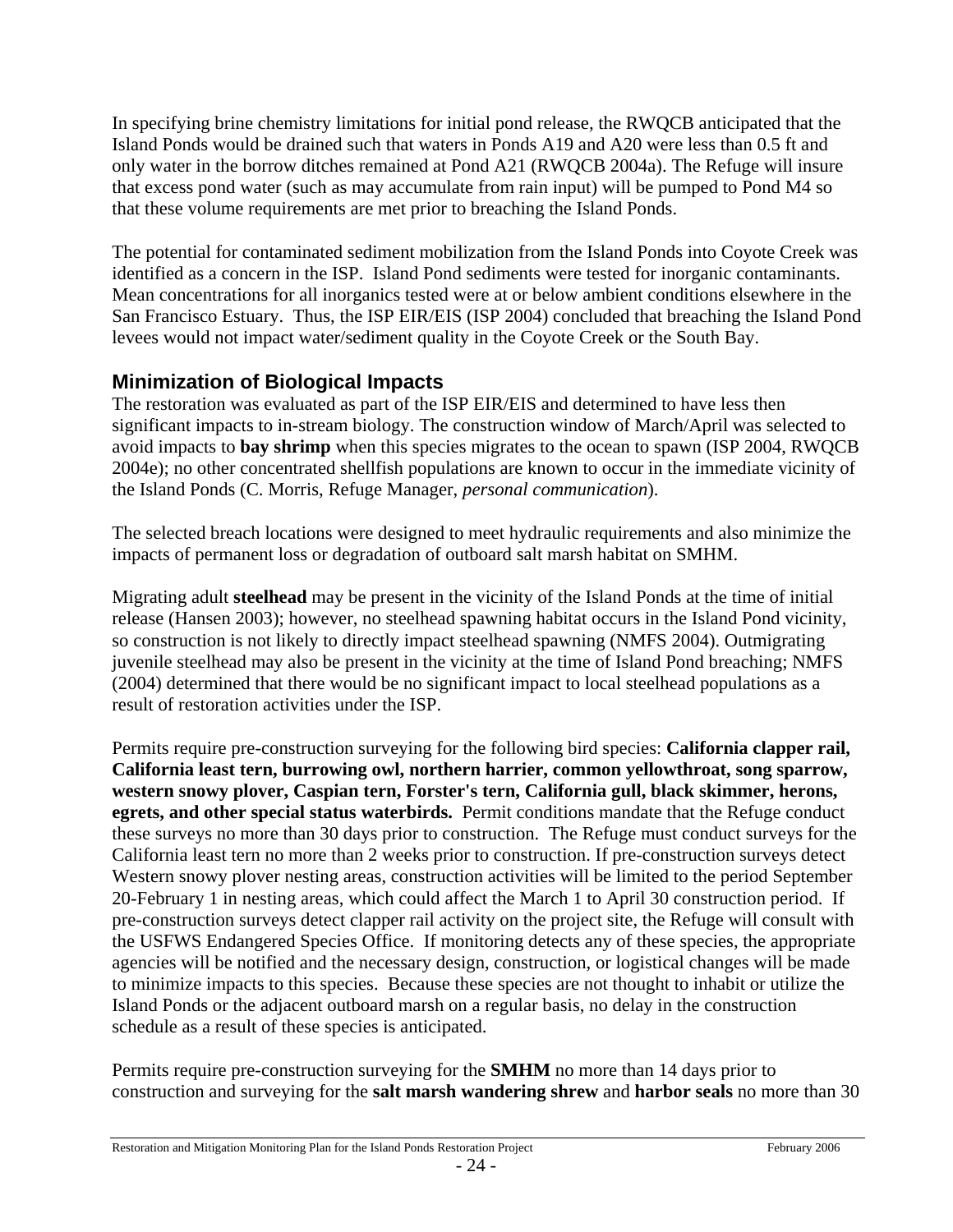days prior to construction. The Refuge will conduct these pre-construction mammal surveys and if any of these species are detected, the appropriate agencies will be notified and the necessary design, construction, or logistical changes will be made to minimize impacts to these species. Any construction related damage to SMHM preferred habitat will be documented and assessed to the total allowed for entire ISP (less than 1.99 acre). No more than 5 days prior to the commencement of Island Ponds construction, the Refuge will arrange to clear by a weed-eater any vegetation within the construction area that may harbor SMHM. Sediment fencing will be deployed to define and isolate potential mouse habitat and act as a barrier to SMHM movement into the construction zone wherever Refuge biologists believe that such a barrier is necessary. The USFWS Endangered Species Office must be notified within 24 hours of the finding of any injured or dead SMHM or California clapper rail, or any unanticipated damage to SMHM or California clapper rail habitat due to project construction (USFWS 2004a). Based upon current understanding of existing conditions at the project site, no delays in the construction schedule as a result of these species are anticipated.

Other biological resource-protection actions will be performed prior to commencement of earthmoving activities. One breach locations at Pond A21 has been refined to avoid existing patches of non-native cordgrass in order to minimize the risk of further invasion due to construction activities. Also, construction equipment use areas (the construction footprint) will be limited to protect existing vegetated habitats. Finally, the contractor will wash any part of its construction equipment that came into contact with the non-native cordgrass so as not to disperse plant material during equipment relocation (ISP 2004).

#### **Unavoidable Construction Delays**

There are several developments that could delay implementation of the restoration plan. Preconstruction monitoring will be accomplished over a 2-4 week period in order to assess conditions immediately prior to breaching. Most delays would arise from adverse findings from this preconstruction biological monitoring. Adverse findings from pre-construction biological monitoring are considered unlikely but possible based on current knowledge of site conditions.

Unacceptable Biological Conditions – If the pre-construction surveys detect the presence of special status bird or mammal species (described previously) on the project site, the relevant management agencies will be notified and the protocols outlined in the project permits will be implemented. Minor revisions to the location of the levee breaches or outboard channels that may be necessary to avoid sensitive species are not expected to result in a significant construction delay; therefore, detection of these species should not cause the March/April 2006 work period to be missed.

Unacceptable Water Chemistry Conditions **–** If the brine quality in the Island Ponds exceeds permit requirements (salinity greater than 135 ppt, pH above 8.5 or below 6.5, dissolved oxygen concentrations less than 5 mg/L, or brine temperature more than  $20^{\circ}$ F warmer than Coyote Creek), then the RWQCB will be consulted prior to proceeding with construction.

Construction Contractor/Construction Equipment-Related Delays – It is possible that there will be construction delays due to problems with the construction contractor's work, including equipment delays. The Refuge will use all means to insure that the construction contractor meets permit requirements, especially the April 30, 2006 end-of-construction deadline.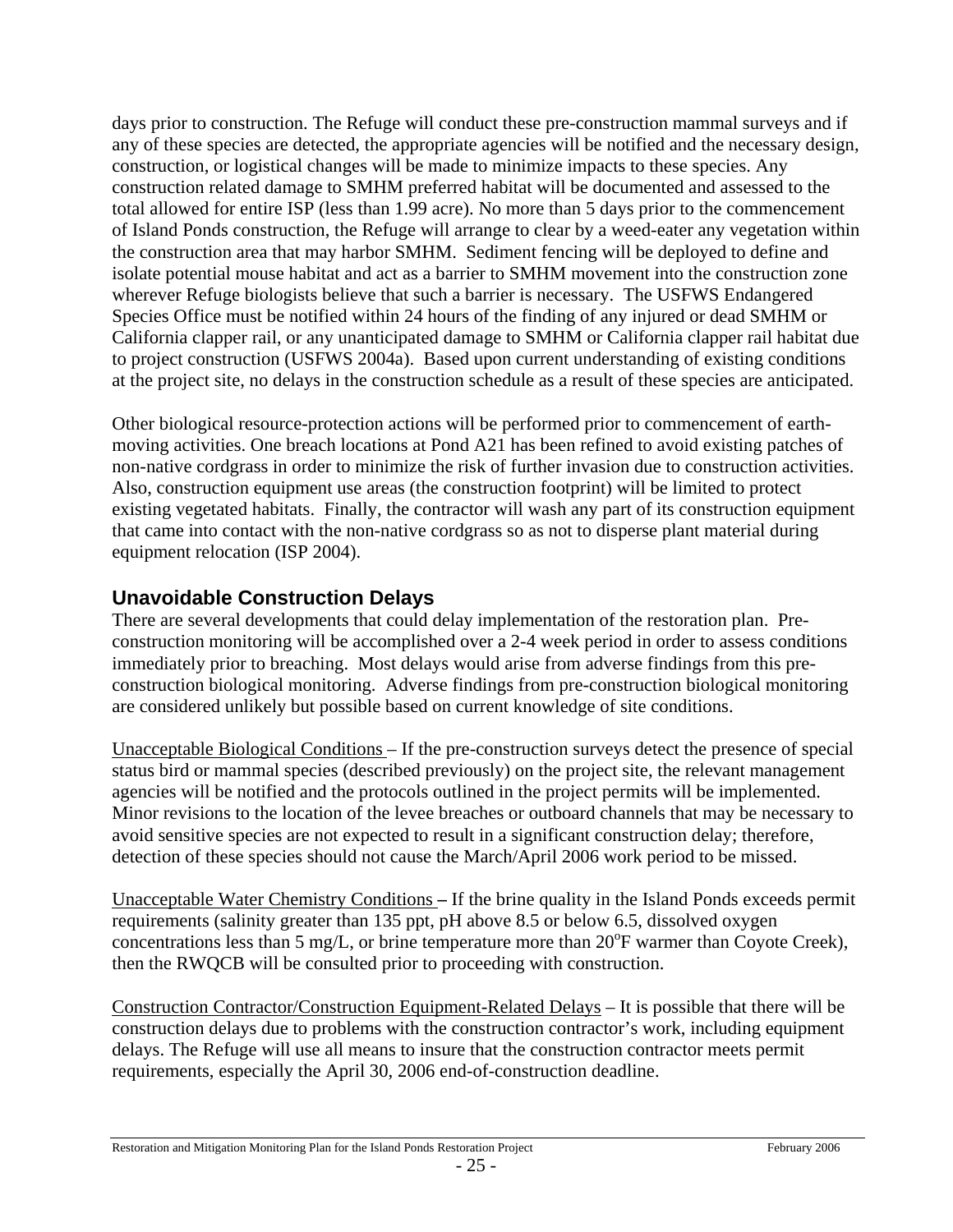# **5 MONITORING**

This chapter describes the monitoring program that will accompany the Island Ponds Restoration Project. Two principal goals have been identified for this project: (1) restoration and mitigation at the Island Ponds and (2) avoidance of off-site adverse impacts of construction and restoration activities. Specific performance criteria (Section 5.1) extend from these goals. All the Onsite (Section 5.2) and Offsite (Section 5.3) monitoring is geared to these performance criteria.

### *5.1 Restoration and Mitigation Performance Criteria*

Restoration and mitigation goals stem from four sources: (1) the ISP and its associated EIR/EIS; (2) permits for the overall ISP process; (3) the District's LGRP permits and associated environmental documents; and (4) the District's SMP permits and associated environmental documents. Performance criteria associated with the restoration and mitigation goals from each of these sources are described below. Performance criteria are stated individually for the restoration goal and the three mitigation requirements.

### **5.1.1 Island Pond Restoration**

The performance criteria for restoration of the Island Ponds are:

- 1) Restore unimpeded tidal action to approximately 475 acres;
- 2) Vegetative cover increases continuously throughout the period monitored for mitigation compliance;
- 3) Plant species composition consists of native tidal marsh species appropriate to the salinity regime.

# **5.1.2 ISP Mitigation**

The RWQCB Water Quality Certification §401 for the overall ISP calls for compensatory mitigation of 9 acres of tidal marsh to be restored in Island Pond A21. The performance criteria for this mitigation requirement are:

- 1) Restore 9 acres of vegetated tidal marsh located within a larger marsh area in Pond A21;
- 2) Vegetation covers no less than 75% of the 9 acres;
- 3) Plant species composition consists of native tidal marsh species appropriate to the salinity regime;
- 4) Targets achieved within 15 years following levee breach.

# **5.1.3 LGRP Mitigation**

Conditions detailed in environmental documents from RWQCB, USACE, CDFG, and the LGRP EIR mandate restoration of 35.54 acres of tidal marsh for LGRP activities. This restoration will occur within the three Island Ponds. The performance criteria for this mitigation requirement are:

- 1) Restore 35.54 acres of vegetated tidal marsh located within a larger marsh area on the three Island Ponds;
- 2) Vegetation covers no less than 75% of the 35.54 acres;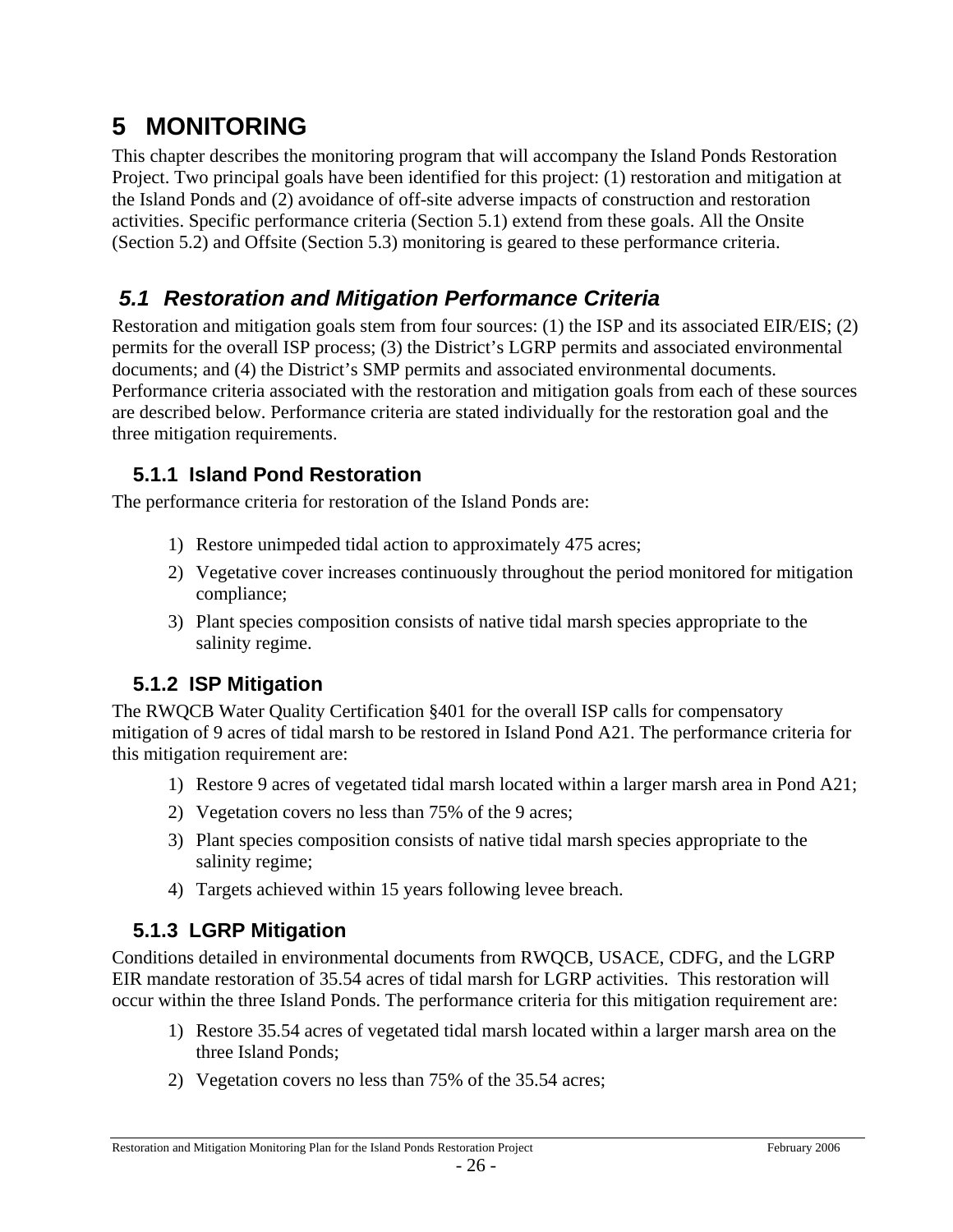- 3) Plant species composition consists of native tidal marsh species appropriate to the salinity regime;
- 4) Targets achieved within 15 years following levee breach.

#### **5.1.4 SMP Mitigation**

The USACE permit and USFWS Biological Opinion for the SMP calls for compensatory restoration of 30.00 acres of tidal marsh suitable as California clapper rail foraging habitat. In addition, permits from CDFG and RWQCB and the SMP EIR call for restoration of tidal marsh to mitigate SMP impacts. This restoration will occur within the three Island Ponds. The performance criteria for these mitigation requirements are:

- 1) Restore 30 acres of vegetated tidal marsh located within a larger marsh area on the three Island Ponds;
- 2) Vegetation will cover no less than 75% of the 30 acres;
- 3) Plant species composition will consist of native tidal marsh species appropriate to the salinity regime.
- 4) Presence of California clapper rail at the Island Ponds as detected by a positive response to rail call counts using USFWS Endangered Species Office approved survey protocols. This performance criterion for the clapper rail mitigation requirement was established by the District through negotiations with the USFWS Endangered Species Office in December 2005.
- 5) Targets achieved within 15 years following levee breach.

### *5.2 Restoration and Mitigation Outcome Monitoring*

Monitoring will both document the expected beneficial effects of this project and detect potential impediments to successful marsh restoration. Monitoring for each of the performance criteria above will continue until performance criteria are satisfied, at which point mitigation monitoring can cease. If these criteria are not met within 15 years, but monitoring shows continued, significant, positive progress, monitoring will continue (at reduced frequency, if appropriate) until performance criteria are met (*see* Adaptive Management, Section 7.3). If significant positive progress has not occurred by year 15 or if problems are found at any time within the 15-year monitoring period, then the causes will be investigated to determine appropriate corrective measures, if any (*see* Contingencies, On-site, Section 8.1).

Table 4 presents the monitoring schedule for a 15-year period.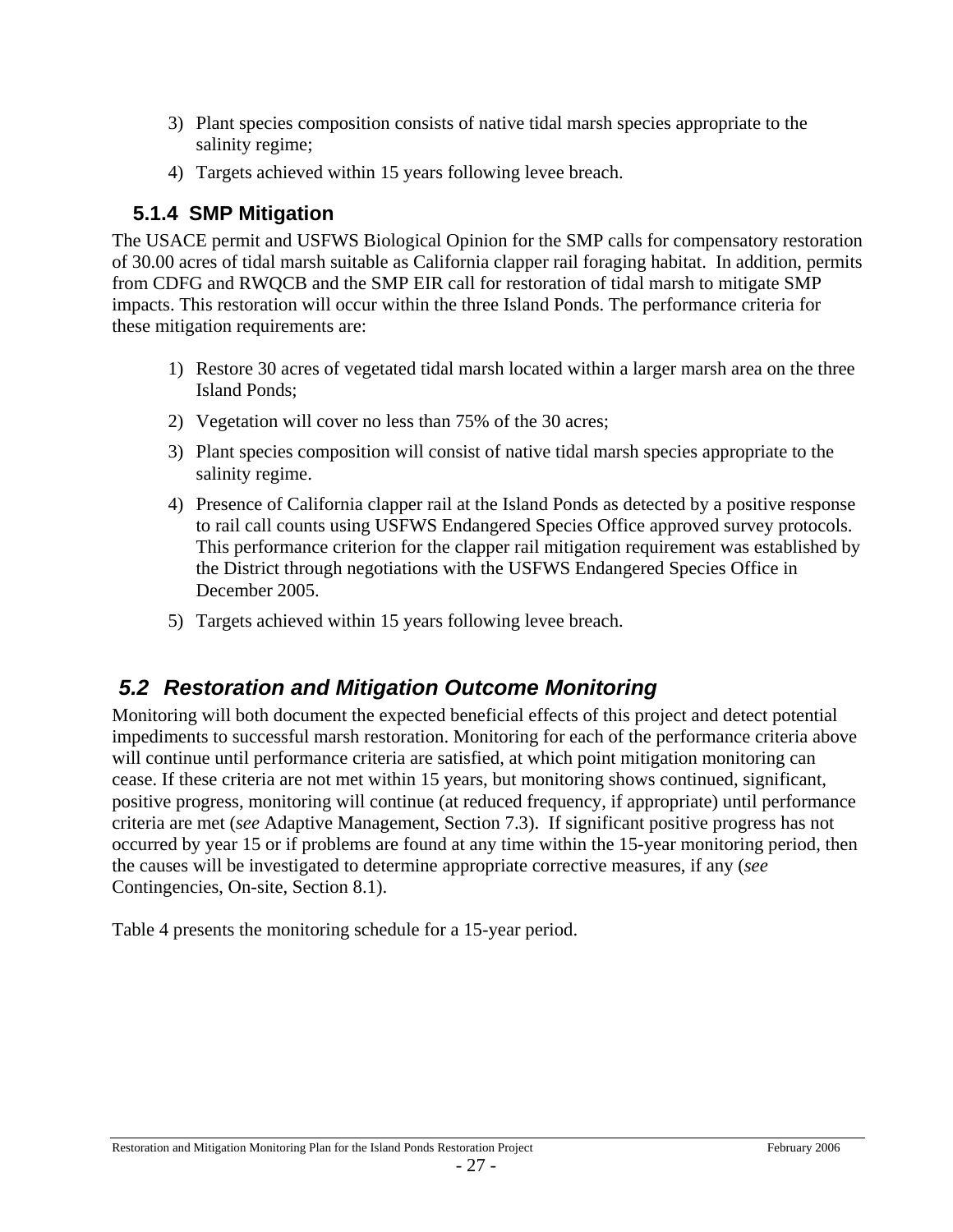| <b>Section</b>                                     | <b>Description</b>                                               | Year(s) for Each Monitoring Activity <sup>1</sup>                                                                      | <b>Frequency</b><br><b>During Years</b><br><b>Monitored</b> | <b>Seasonal</b><br><b>Timing</b>                   |  |  |
|----------------------------------------------------|------------------------------------------------------------------|------------------------------------------------------------------------------------------------------------------------|-------------------------------------------------------------|----------------------------------------------------|--|--|
| <b>On-Site Restoration Monitoring</b>              |                                                                  |                                                                                                                        |                                                             |                                                    |  |  |
| 5.2.1                                              | Inundation regime                                                | Years 1, 2, 3, 5, 10 and 15 (or until two<br>monitoring cycles indicate that full tidal<br>exchange has been achieved) | Annual<br>$(6 \text{ week})$<br>duration)                   | <b>Spring Tides</b><br>(Jun - Jul or<br>Dec - Jan) |  |  |
| 5.2.2                                              | Substrate development                                            | a) Years 1 and 2                                                                                                       | Semiannual                                                  | Apr, Oct                                           |  |  |
|                                                    |                                                                  | b) Years $3$ to $5$                                                                                                    | Annual                                                      | Oct                                                |  |  |
|                                                    |                                                                  | c) Year 6 to 30 acres of vegetation                                                                                    | Biennial                                                    | Oct                                                |  |  |
| 5.2.3                                              | Channel network evolution <sup>3</sup>                           | Years 1, 2, 3, 5, 10, 15                                                                                               | Annual                                                      | With aerial                                        |  |  |
| 5.2.4                                              | Vegetation mapping - using aerial<br>photos <sup>3</sup>         | Until mitigation achieved                                                                                              | Biennial                                                    | Jul - $Aug2$                                       |  |  |
|                                                    | Ground-based quantitative vegetation<br>sampling                 | Once 30 acres of vegetated area is established<br>until 75 acres of 75% vegetation cover is<br>achieved                | Biennial                                                    | Jul - $Aug2$                                       |  |  |
| 5.2.5                                              | Levee breach and outboard marsh<br>channel geometry <sup>3</sup> | Years 1, 2, 3, 5, 10, 15                                                                                               | Annual                                                      | With aerial                                        |  |  |
| 5.2.6                                              | Invasive Spartina monitoring and control                         | Year 1 to 75% native vegetation cover                                                                                  | Annual                                                      | Sept-Nov                                           |  |  |
| 5.2.7                                              | Wildlife use (CLRA)                                              | Begin when 30 ac. native vegetation to detection                                                                       | Annual                                                      | Jan - Apr 15                                       |  |  |
|                                                    | Wildlife use (SMHM)                                              | Begin at 5 acres contiguous suitable habitat, end<br>at SMHM detected                                                  | Once every 5<br>years                                       | Jun - Aug                                          |  |  |
|                                                    | Wildlife use (shorebirds & waterfowl)                            | Years $1 - 5$                                                                                                          | Quarterly                                                   | Win, Spr, Sum,<br>Fall                             |  |  |
| 5.2.8                                              | Aerial photo                                                     | a) Year 1 to 5, 10, 15                                                                                                 | Annual                                                      | Jul - Aug                                          |  |  |
|                                                    |                                                                  | b) Year 7, 9, 11  to end                                                                                               | Biennial                                                    | Jul - Aug                                          |  |  |
| <b>Off-Site Possible Adverse Impact Monitoring</b> |                                                                  |                                                                                                                        |                                                             |                                                    |  |  |
| 5.3.1                                              | Rail bridge pier scour                                           | a) Years 1 - 5                                                                                                         | Quarterly                                                   | Win, Spr, Sum,<br>Fall                             |  |  |
|                                                    |                                                                  | b) Years 1 - 5                                                                                                         | Once per 10-yr<br>storm event                               |                                                    |  |  |
|                                                    |                                                                  | c) Begin at implementation of corrective<br>measures, end 5 years after                                                | Quarterly                                                   | Win, Spr, Sum,<br>Fall                             |  |  |
| 5.3.2                                              | Fringing Marsh Scour in Coyote Creek <sup>3</sup>                | a) Years $1 - 5$ , Final year                                                                                          | Annual                                                      | With aerial                                        |  |  |
| 5.3.3                                              | Scour of levees opposite breaches <sup>3</sup>                   | a) Years 1 - 3                                                                                                         | Annual                                                      | With aerial                                        |  |  |
|                                                    |                                                                  | b) If outboard marsh retreats to levees opposite<br>breach, then 3 additional years from<br>occurrence                 | Annual                                                      | Jul - Sep                                          |  |  |
| 5.3.4                                              | Rail line erosion                                                | a) Years 1 - 5                                                                                                         | Annual                                                      | Apr - Jun                                          |  |  |
|                                                    |                                                                  | b) Years $1 - 5$                                                                                                       | Once per 10-yr<br>storm event                               |                                                    |  |  |
| 5.3.5                                              | Deterioration of Town of Drawbridge<br>structures                | a) Years 1 - 5                                                                                                         | Annual                                                      | Apr - Jun                                          |  |  |
| 5.3.6                                              | <b>Water Quality</b>                                             | a) Adjacent to breaches - Year 1<br>b) Upstream and downstream of ponds - Year 1                                       | Weekly<br>Monthly                                           | March / April<br>May - Oct                         |  |  |

#### **Table 4. Monitoring Schedule – Projected Monitoring Duration, Frequency and Timing**

Notes

1. Projected time estimates to achieve Performance Criteria, actual duration is dependent upon Performance Criteria (see Restoration and Mitigation Performance Criteria, Section 5.1). If mitigation performance criteria not all met by Year 15, then the project proponents and resource agency staff will meet to determine how best to proceed consistent with adaptive management strategies.

2. If CLRA are detected, on-site vegetation and sedimentation monitoring is then only allowed from Sept. 1st - Jan 31st

3. Monitoring to use annual aerial photo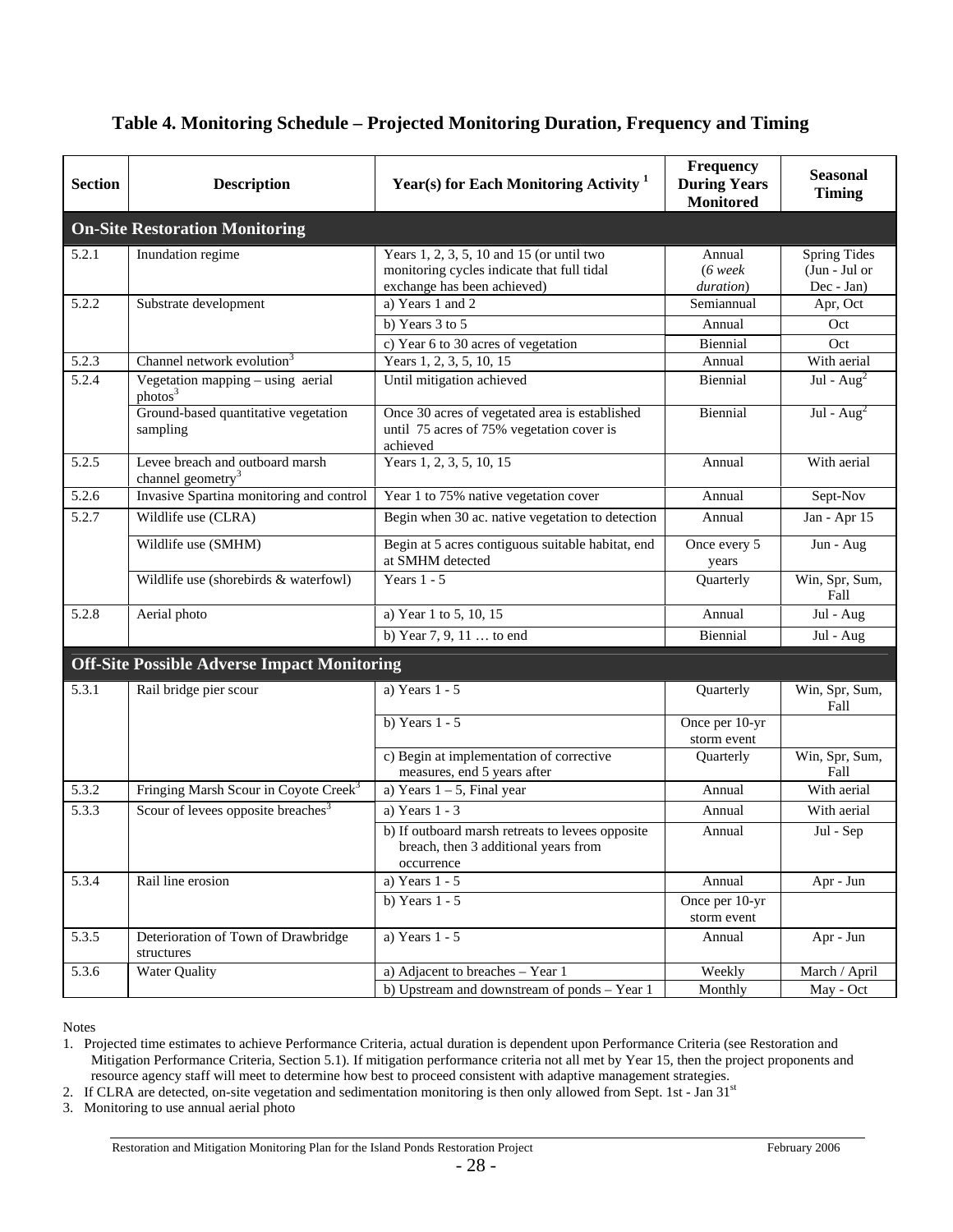#### **5.2.1 Inundation Regime**

Inundation regime monitoring inside and outside the Island Ponds will be performed to evaluate the project goal of unimpeded tidal exchange, a fundamental precursor to achieving mitigation and restoration goals.

The water level will be recorded at four locations in the ponds during years 1, 2, 3, 5, 10 and 15 of the Island Ponds Restoration Project, or until two monitoring cycles indicate that full tidal exchange has been achieved. Water level sensors will be deployed for periods of approximately six weeks each year at four locations: one in Coyote Creek to measure the "supplied" tide heights (which are reported to vary by a small amount along this reach of Coyote Creek (Schaff and Wheeler 2003) and for which the monitoring will assume a single station is adequately representative) and one on the northern side of each pond far from the levee breaches. These sensors will be deployed to coincide with summer or winter peak spring-tide conditions (generally June to July or December to January each year). Tide stage data will be sampled at 12-minute intervals coincident with National Ocean Service continuous monitoring in San Francisco Bay.

If tides are unimpeded, then the tide stage and tide range will be nearly identical inside vs. outside the ponds. If tides are constricted, then the tide height inside the ponds will be lower than outside and the tide range will be smaller; reduced height of high tides inside the ponds will provide a simple indicator of this problem. To ensure geodetic compatibility between all data sets, tide gauges will be tied to a common local benchmark via a topographic survey and sensors will be field calibrated at least three separate times during each deployment (i.e., at deployment, midway through deployment, and at end of deployment).

### **5.2.2 Substrate Development (Sedimentation)**

To meet the project goals of restoring tidal marsh, sedimentation must occur within the Island Ponds. Naturally deposited sedimentation will form the substrate that is essential to plant establishment and growth and will provide the environment required by benthic organisms.

Substrate development will be monitored with sediment pins and field methods modified to account for the gypsum layer. A total of 30 pins will be installed across all three ponds (15, 5, and 10 pins, respectively, for Pond A19, A20, and A21). Pin locations will be distributed across the ponds to measure anticipated deposition gradients away from each levee breach. Sediment pins will consist of UV-resistant 2" schedule 40 PVC or similar. Holes will be drilled through the gypsum layer and the PVC pipe will be driven into the underlying mud to resistance. Past experience indicates pins may go between 5-30 feet deep. The top of each pin will be at least 1 foot above the highest predicted tide level so that it is always visible; tops will be capped with a flat PVC cap glued in place. Each pin will be numbered in a manner that cannot be removed to ensure no future errors occur in determining sample ID.

To measure the rate of sedimentation accurately and account for the possibility of gypsum dissolution, which would lower the ground surface and thus lead to underestimating sedimentation, three measurements must be made at each sediment pin. The baseline measurement will consist of measuring the distance from the top of the pin to the ground surface (survey stadia rods are a simple means to perform this measurement). At each post-restoration sampling event, this distance will be re-measured. Then, three measurements of deposited sediment thickness will be made at random,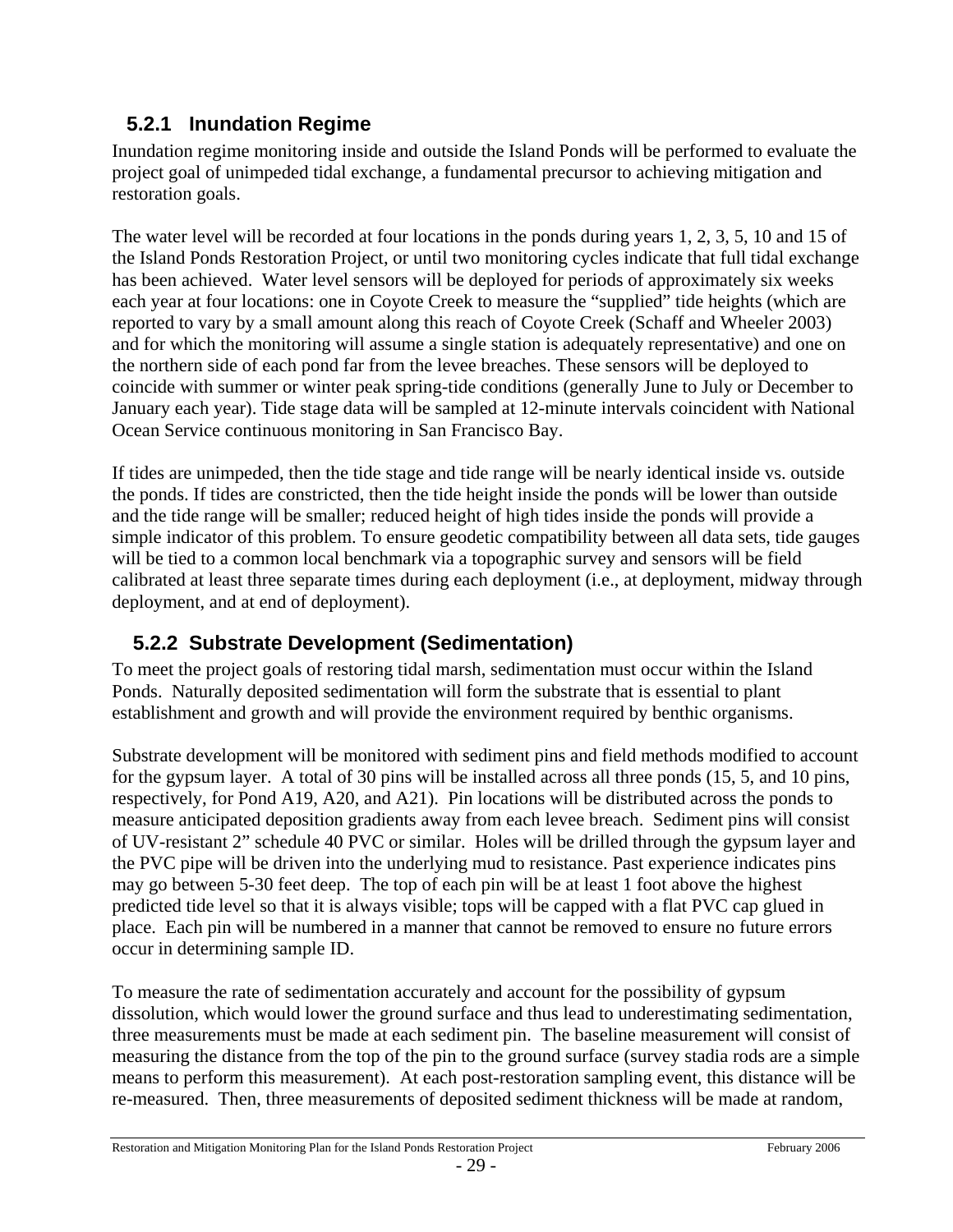undisturbed locations within 10m of each sediment pin. No less than annually during the first three years, the physical top of each sediment pin will be surveyed to reference benchmarks to determine if the pins themselves have shifted vertically. Combining all three measurements will yield a valid measure of net sedimentation and thus substrate development.

Sedimentation data will be processed and analyzed to yield bivariate plots of change over time and simple isopleth maps of sedimentation. The typical measurement uncertainty with sediment pins is 2-3cm and derives from inherent limitations in accurately establishing the representative local ground surface, especially if sampling must be done through water (i.e., sampling at higher tides).

Substrate sampling will occur twice a year, once in April and once in October, for the first two years of the restoration project. Sampling will occur once a year, in October, from year 3 to year 5. After five years, monitoring will occur once every two years until 30 acres of vegetation with 75 percent cover has established; then sediment monitoring will cease.

If the South Bay Salt Pond Restoration Project implements a more detailed sedimentation study at the Island Ponds that will provide at least an equivalent level of data on the schedule and within the turn-around time necessary to meet Island Ponds reporting needs, then the methodology described above may be replaced in part or whole by that more intensive sampling.

### **5.2.3 Channel Network Evolution**

Tidal channel networks must evolve on the Island Ponds in order to facilitate deposition of sediment, establishment of native marsh vegetation, restoration of California clapper rail habitat, and to support the diverse fish and wildlife communities expected to use the restored marshes. Channel networks are thus an indicator of progress towards attainment of restoration and mitigation goals for the Island Ponds Restoration Project. Much of the historic tidal marsh channels remain intact at the Island Ponds (*see* Figure 3), though some are dissected by the borrow ditches and other human interventions. It is anticipated that these existing channels will persist and that small channels will form on top of the pond surface within newly deposited sediments.

Monitoring will consist of extracting channel planform morphology from the aerial photographs collected periodically and rectified to ensure spatial comparability from photo to photo (*see* Aerial Photography, Section 5.2.8). Evolution of channel networks will be measured over time. Parameters to be measured include total surface area of channels and areas of expansion and loss. Monitoring results will be incorporated into a table showing, for each pond, the total pond acreage, total channel coverage, and percent of pond as channel. Maps will show the channel network in each year, the change from prior year that an aerial image was taken, and the change from the baseline (2002 aerial photo shown in Figure 3).

These data will provide planform morphologic data on the channel network. No cross sections are planned. If inundation monitoring indicates inadequate tidal inundation, then cross sections may be added to evaluate channel geometry to assist in determining whether undersized interior channels are contributing to tidal dampening.

Analysis of aerial photographs will take place Years 1, 2, 3, 5, 10, and 15. The early years will yield critical data on the channel network relative to forming full tidal circulation and habitats for clapper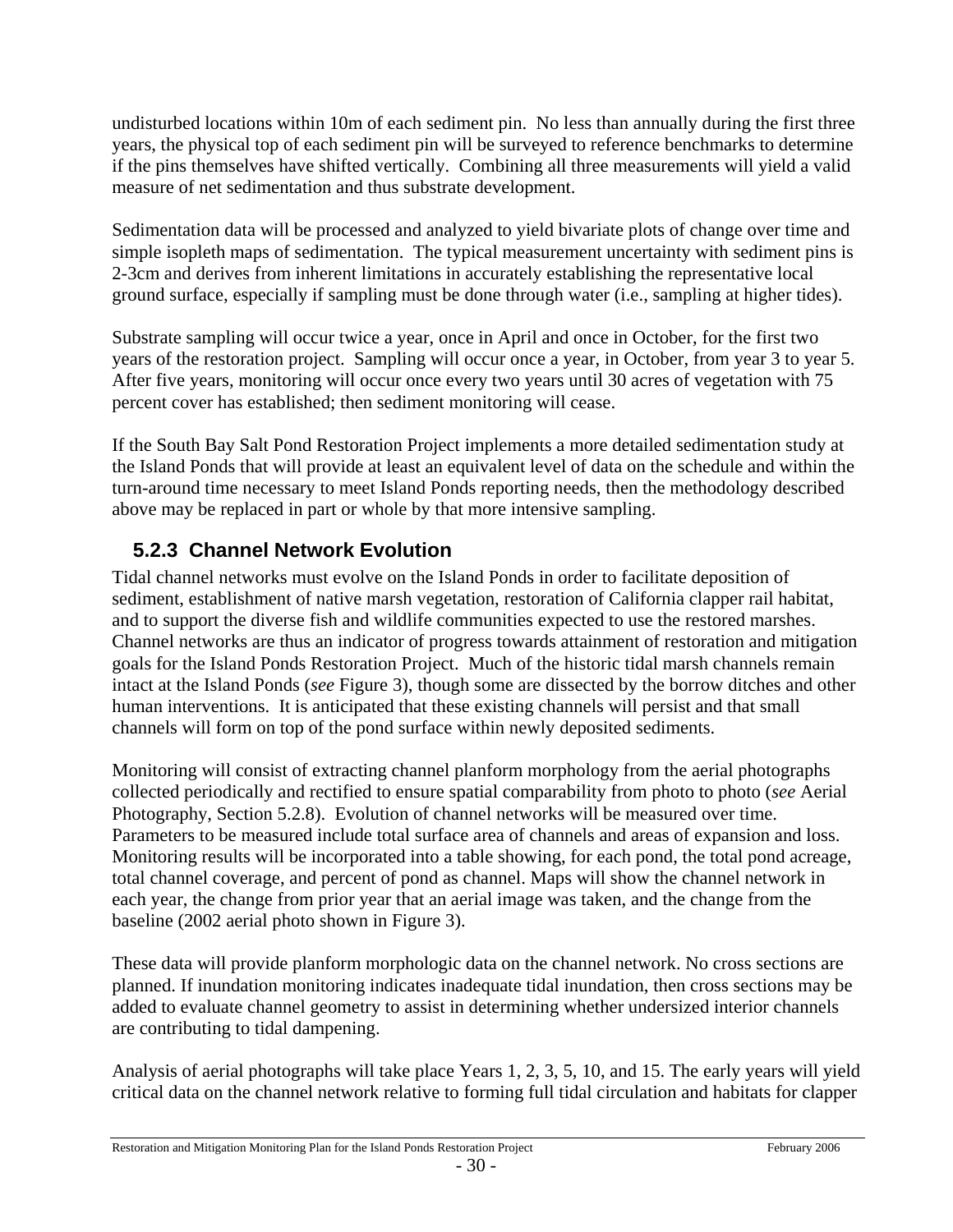rail and many other species. The later years will demonstrate the quantity of these habitats and assist with evaluating inundation regime problems, should they occur. Since this monitoring is based solely on the aerial photographs and there are likely to be more photographs available than are anticipated to be analyzed for channel network development, if unanticipated site evolution problems do occur the other photographs may also need to be analyzed to determine if diminishing channels are contributing to problems.

#### **5.2.4 Native Vegetation Development**

To evaluate progress in achieving the success criteria for tidal marsh restoration, vegetation establishment will be monitored using aerial photographs and field sampling.

**Biennial Aerial Photograph Mapping** - Vegetation monitoring will solely consist of biennial examinations of ortho-rectified aerial photographs until a minimum of 30-acres of vegetation has established in the project area. Aerial photos will be taken during the mid-day hours, at low tide, in the months of July or August in order to capture peak vegetation production under optimal diurnal and tidal conditions (*see* Aerial Photography, Section 5.2.8). Mapping will begin with the first full growing season after tidal flows are re-established. Aerial photos of each pond will be examined by a qualified botanist to delineate locations of plant colonization using GIS software. Subsequently, vegetation boundaries, species composition (dominant/sub-dominant), and estimates of total percent cover will be field-truthed from adjacent levees by a qualified botanist to verify the office mapping and species signatures. Tidal channels large enough to delineate at the 1:200 aerial photograph scale will be designated as open water habitat and not included in the vegetation acreage totals (e.g., borrow ditches, etc.). To allow for future comparison of the island ponds mapping with other marsh mapping in the general vicinity, the methodology used for this monitoring program is consistent with that utilized by the City of San Jose for their annual marsh study (HT Harvey, 2005). Biennial monitoring for this task will continue until the 75 acre, 75% vegetated success criteria are achieved.

**Biennial Quantitative Sampling** - Once a minimum of 30 acres of vegetation establishes in the study area, biennial quantitative sampling will be initiated coincident with the aerial photo mapping. A stratified sampling design will be used to determine the total percent vegetative cover in order to better evaluate the success of the mitigation, and to verify the cover estimates made from the aerial mapping method. Sampling will only occur in native-dominated vegetation patches of 2 acres in size and larger having a minimum of 50% total vegetative cover per patch (referred to as "qualifying patches").

The number, acreage, and estimate of total cover of all qualifying patches will be determined from the aerial photo mapping and field-truthing exercise (*see* above). A stratified sub-sample of qualifying patches will be selected for monitoring. Twenty-five percent of all qualifying patches having 50-75% cover will be sampled and 25% of all patches with estimated 75-100% cover will be sampled. For the safety of the botanical field staff due to logistical constraints, representative patches which are easiest to access will be sampled (e.g., those adjacent to the borrow ditches).

Qualifying patches will be sampled using a 1 meter square quadrat. The minimum sample size needed for each qualifying patch will be determined at the time of sampling so that total site variability is captured without over-sampling. Within each quadrat, total vegetative cover will be measured and cover of each species present will be documented to the nearest 10% cover category.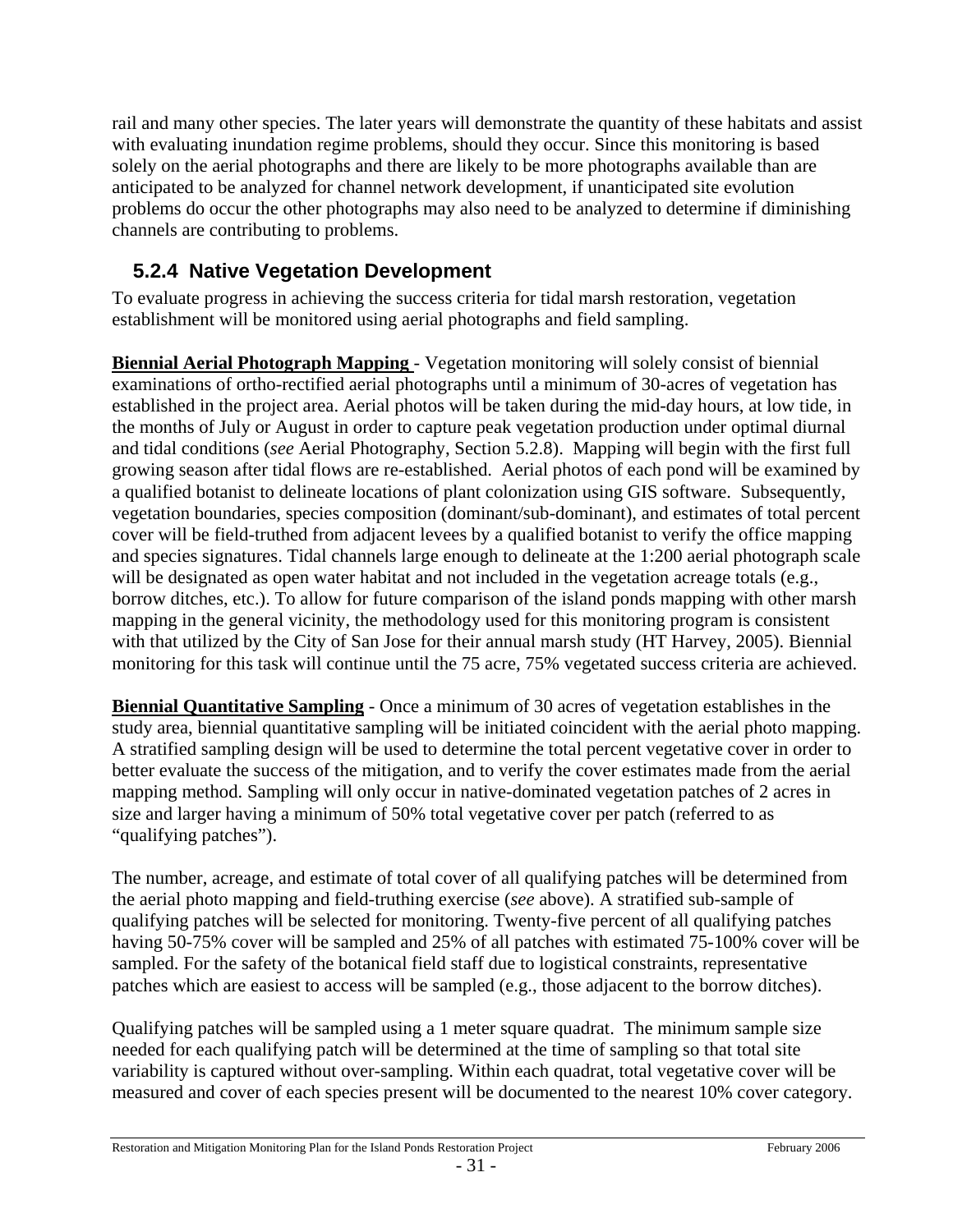Monitoring should occur at low tide to enable the best viewing of the marsh vegetation. In the event that the vegetation structure compromises the ability to accurately estimate percent cover using quadrats, consideration will be given to using the line intercept method.

Monitoring will continue on a biennial schedule until the success criterion is met (i.e., 75 acres at 75% vegetative cover) or sooner if, as the marsh develops, the sampling is deemed unnecessary (e.g., the aerial mapping is accurate enough), unsafe, or infeasible by the adaptive management team (*see* Section 7.3).

#### *Data Analysis and Reporting*

Data from the aerial vegetation mapping will be graphically depicted in a series of maps to show vegetative extent and plant dominance. Data tables for each pond will list total acreage of vegetation, estimated total percent vegetative cover, and dominant plant species. Data collected from the stratified sampling effort will be depicted in table format to show total percent cover for the 50-75% and the 75-100% cover categories, and the extrapolated total percent vegetative cover for the study area. The quantitative sampling results will be compared to the visual cover estimates made during the aerial mapping effort to verify their accuracy and aid in the adaptive management decision of whether further quantitative sampling is necessary. As multiple years of data are obtained, the tables will be organized to allow comparisons between years and to show progress towards the mitigation performance criteria.

#### *Evaluation of Progress toward Performance Criteria*

Progress towards attaining vegetation-related performance criteria (*see* Restoration and Mitigation Performance Criteria, Section 5.1) will be measured by: (1) total acreage of native vegetation established (success criteria: total of 75 acres) and (2) percent total vegetative cover (success criteria: 75% vegetative cover).

#### *Clapper Rail Protection Measures during Sampling*

California clapper rails are not expected to appear at the Island Ponds until the site is heavily vegetated (e.g., >75% cover). When this level of native vegetation cover develops, the vegetationrelated performance criteria will be satisfied. However, if clapper rails are detected while vegetation monitoring is on-going, the timing of vegetation surveys will be altered (to occur between September 1st and January 31st of each year) to avoid impacts; *see* Adaptive Management Framework for Mitigation Compliance, Section 7.3).

### **5.2.5 Levee Breach and Outboard Marsh Channel Width**

The levee breaches and channels through the outboard marsh are expected to erode naturally over time until equilibrium conditions are achieved. The breach monitoring will document the response of breach width to either tidal scour or sedimentation and aid management decisions regarding breach maintenance.

The District will analyze the width of the levee breaches and outboard tidal channel using aerial photographs. The area of the breach and channels will be calculated and the results compiled from year to year to quantify change. Monitoring will be conducted in years 1, 2, 3, 5, 10, and 15 following project construction. Combined with as-built surveys of the levee breaches and outboard marsh channels, subsequent monitoring will allow documentation of anticipated breach and channel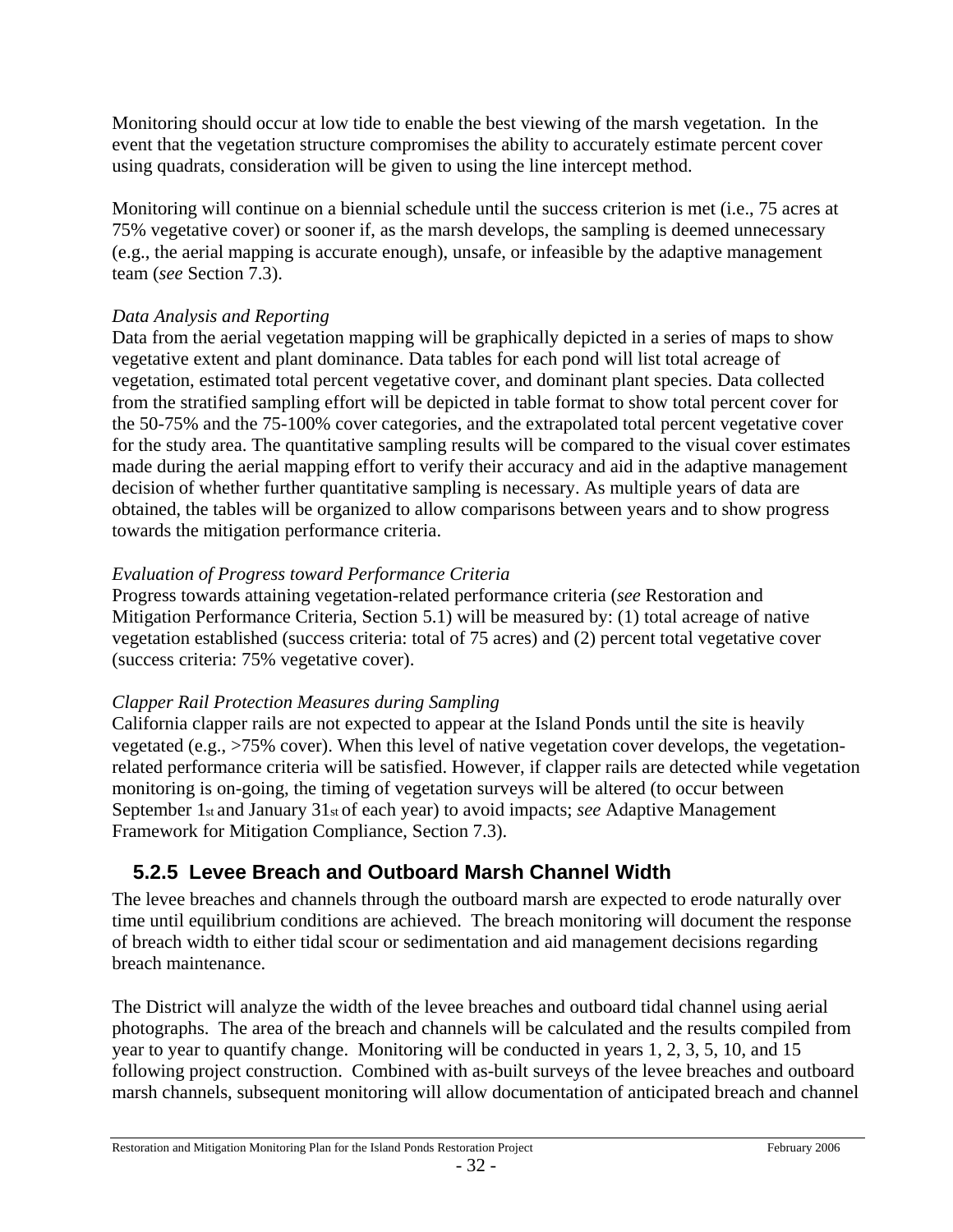erosion. Monitoring will also include a status of side-cast materials at Pond A20; the dimension and condition of side-cast berms and presence of perennial pepperweed will be reported. If monitoring indicates that perennial pepperweed may be adversely effecting the restoration effort or the existing outboard marsh, then the agencies may request an adaptive management meeting to address the issue.

### **5.2.6 Invasive Plant Species Establishment**

Colonization of the Island Ponds restoration site by non-native invasive plant species would jeopardize the success of the island ponds mitigation and restoration. Many of the important ecological benefits of restored tidal marsh vegetation will not be provided by invasive species. In particular, invasive non-native plant species may prevent establishment of native tidal marsh vegetation. Annual monitoring for invasive smooth cordgrass and its hybrids will occur for the duration of the mitigation project (i.e., until vegetation covers 75% of 75 acres). This effort will provide early detection and trigger prompt control efforts, before invasive cordgrass can dominate any portion of the Island Ponds. Other non-native plant species that may occur with increasing frequency in high marsh zones include Perennial Peppergrass, Russian thistle *(Salsola soda),* and New Zealand spinach *(Tetragonia tetragonioides)*. Observations of these and other non-native species will be recorded during the aerial photo monitoring and field-truthing, conducted under the native vegetation development section (*see* section 5.2.4).

Although the Island Ponds are currently at relatively low risk of invasion by non-native cordgrass*,*  invasion of this area in the future is a real possibility. Invasive smooth cordgrass and its hybrids are most likely to colonize the low-marsh vegetation zone as they can grow lower in the tidal zone than native cordgrass. No more than 30 days prior to construction, invasive cordgrass locations identified near Pond A21 in the District's October 2005 surveys and control activities will be resurveyed for signs of patch spread. Since excavated marsh materials are not being disposed off-site, the breaches at Pond A21 have been aligned so that stands of invasive cordgrass will not be affected by construction activity (> 50 meters away) and hence will not purposely contribute to invasion of the restoration area.

Long-term monitoring and treatment activities will occur annually between September  $1<sup>*</sup>$  and January 31<sup>st</sup> to avoid the California clapper rail breeding season. Cordgrass populations that are taller, darker in color, have larger inflorescences, or are growing in a circular pattern will be examined more closely as these signs may indicate the presence of non-native cordgrass. Upon detection, patch size and percent cover will be documented for each stand and sub-one meter GPS coordinates will be collected so that individual locations can be re-evaluated in successive years to determine treatment efficacy. All invasive cordgrass identified in the monitoring efforts will be treated in accordance with the Refuge and the District's Site Specific Invasive Spartina Control Plans prepared by the San Francisco Estuary Invasive Spartina Project (San Francisco Estuary Invasive Spartina Project, 2005).

### **5.2.7 Wildlife**

The ISP anticipates that restoration of the Island Ponds to tidal marsh will provide long-term ecological benefits to native bird (particularly California clapper rail) and mammal species (particularly SMHM). In addition, the District has chosen presence of California clapper rail as a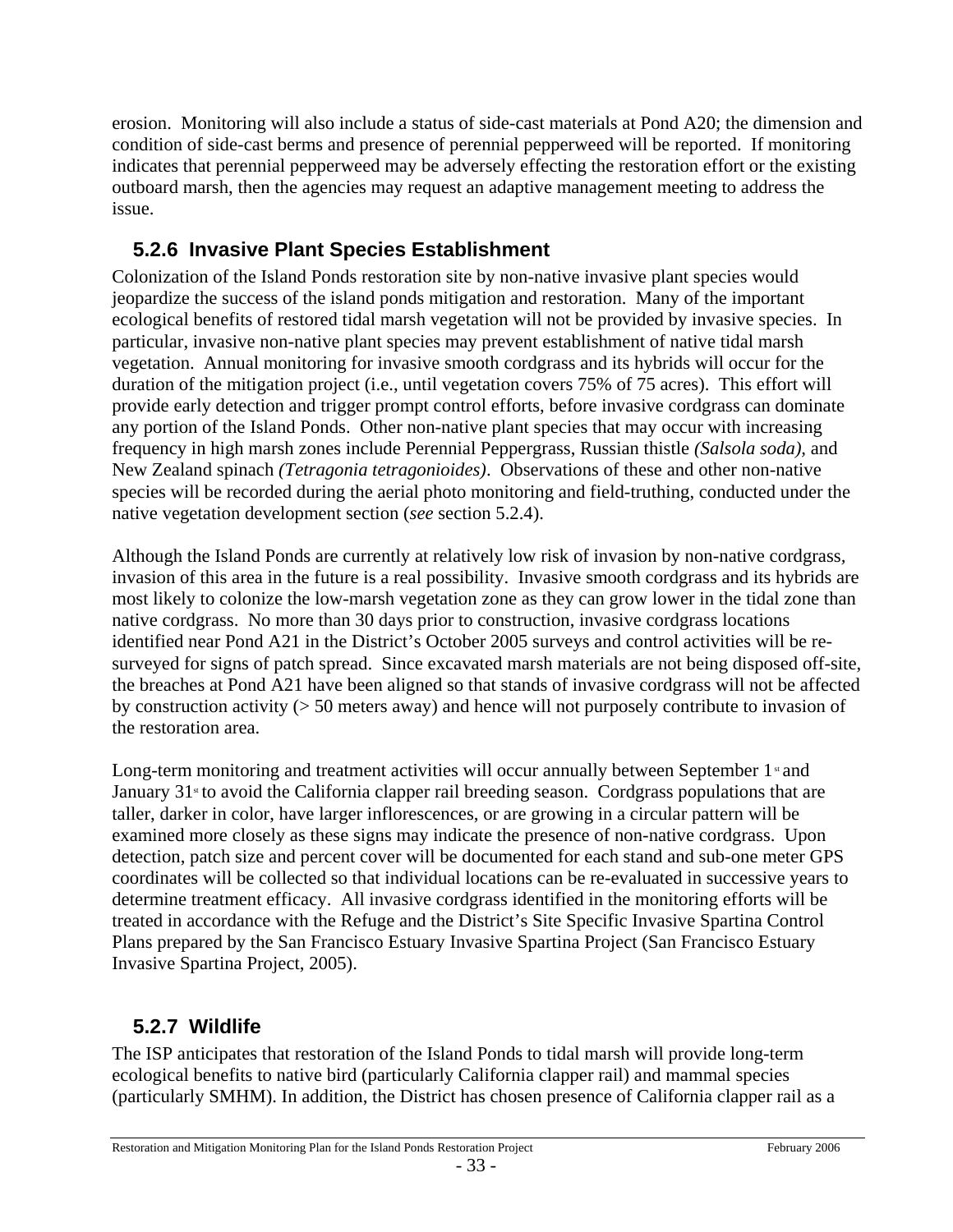performance criterion to measure success of their SMP mitigation requirements. Although there are no performance criteria or success criteria associated with the presence of other wildlife species, the project partners agreed it was prudent to incorporate a wildlife component into this monitoring program. Monitoring for bird and mammal species will reveal whether restoration of tidal exchange at the Island Ponds produces the anticipated benefits to native wildlife species.

**A) California Clapper Rail Monitoring** *–* The Refuge will monitor for California clapper rail use within the Island Ponds using a standard call count protocol (e.g., Point Reyes Bird Observatory protocol). This survey will be conducted annually during the breeding season (per protocol January  $1<sup>st</sup>$  to April 15<sup>th</sup>) as soon as suitable habitat (e.g., tidal marsh with 75% cover of native vegetation) develops on the Island Ponds, though the District and Refuge may elect to start monitoring sooner. Once California clapper rail has been detected within the Island Ponds via the call count protocol, this monitoring requirement will end (*see* Adaptive Management, Section 7.3). The Refuge may then continue monitoring for clapper rail use of the Island Ponds as part of their larger California clapper rail survey program (which involves winter airboat surveys of different parts of the Refuge at least once every 3 years).

**B) SMHM Monitoring** *–* The Refuge will monitor the Island Ponds for SMHM using a standard trapping protocol for this species. Trapping will begin as soon as 5 acres of contiguous suitable habitat (as defined in The SMHM and California Clapper Rail Recovery Plan, USFWS 1984) has become established at this site and will occur once every 5 years until SMHM use of the Island Ponds is confirmed. Surveys will occur between June and August. Survey locations will be determined by the location and accessibility of potential SMHM habitat that develop at the site. The Refuge will develop the survey to meet conditions that are established at the site. Once SMHM are detected on the restored Island Ponds, this monitoring requirement will end, although the Refuge may continue to monitor these Ponds as part of their regular wildlife monitoring activities.

**C) Waterfowl and shorebird species** – The Refuge will monitor shorebird and waterfowl use of the Island Ponds using standard protocols (e.g., Point Reyes Bird Observatory protocols for monitoring birds on salt ponds). These surveys will begin within one year of breaching and will continue quarterly at both low and high tide to track shorebird and waterfowl use of the ponds. Nonthreatened and endangered bird species monitoring will end five years after the Island Ponds have been breached.

**D) Black Rail Monitoring** – Unlike California clapper rail, black rail require well-vegetated midand high-marsh and marsh-upland transition zones. Although the Island Ponds Restoration Project should eventually lead to black rail foraging habitat (and such habitat is called for under the District's SMP permits), this habitat is not expected to evolve during the time-frame of this RMMP. Thus, no formal monitoring for black rail will be conducted at the Island Ponds as part of the Island Ponds Restoration Project monitoring program.

### **5.2.8 Aerial Photography**

Aerial photographs or satellite images at a consistent scale of 1 inch = 200 feet will be obtained for use in several monitoring activities. Images will be taken during the mid-day hours, at low tide in the months of July or August in order to capture peak vegetation production, minimize shadows and glare from sunlight, and maximize visibility of vegetation and tidal channels during the tidal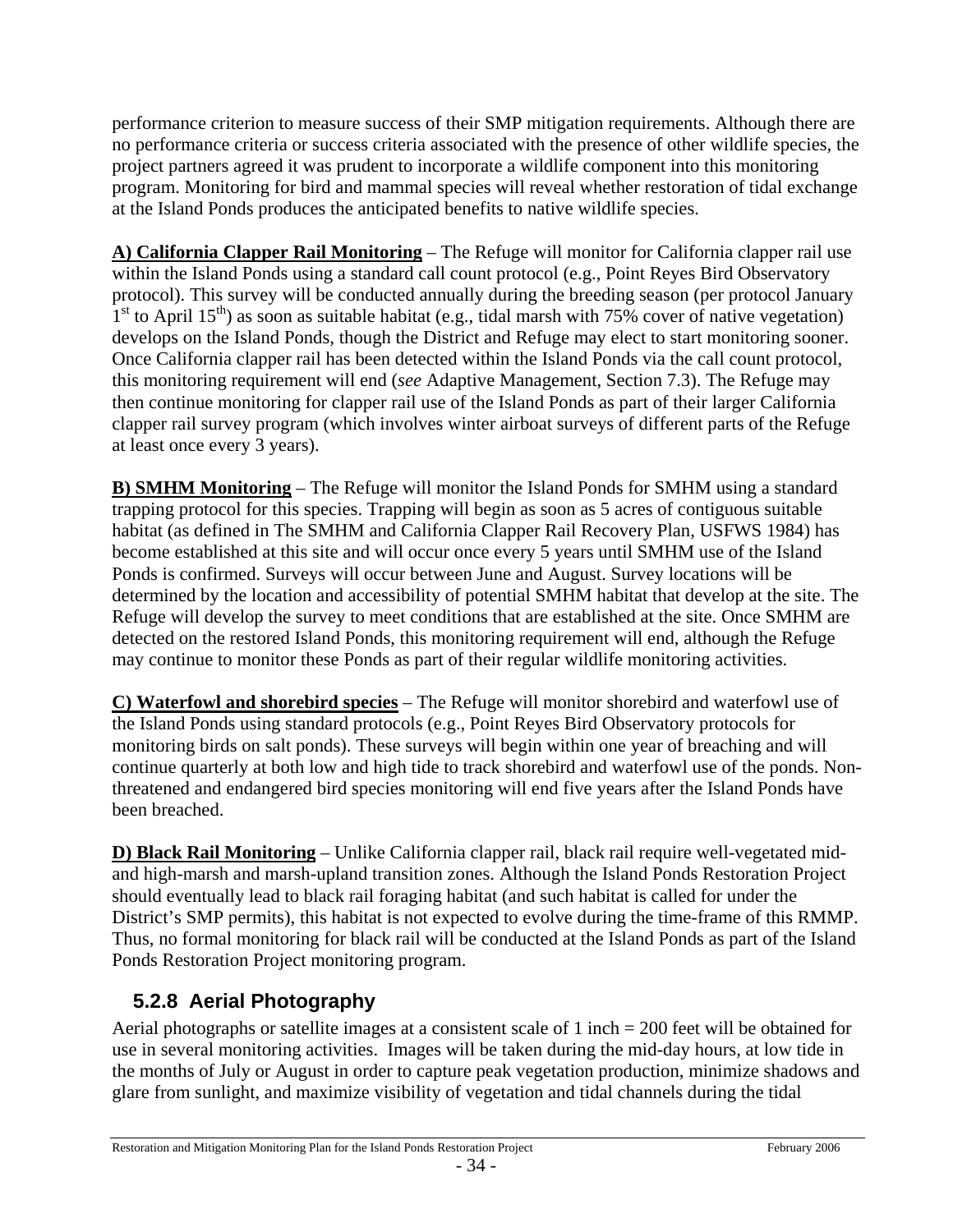regime. Images will be obtained annually in years 1 through 5, 10 and 15. In years 6 through 15, images will be obtained biennially to correspond with the vegetation monitoring (*see* Native Vegetation Development, Section 5.2.4). Photos will be ortho-rectified to ensure spatial comparability from year to year. The spatial extent of the images will include all three Island Ponds plus both sides of Coyote Creek inclusive of levees opposite the Island Ponds; Figure 3 represents the minimum spatial extent necessary to meet all monitoring needs.

Imagery will be collected by airplane-mounted, calibrated, metric cameras or by purchase from a commercial satellite vendor (e.g., Ikonos, which is used by the City of San Jose). Since several other monitoring programs are currently capturing the area needed for this monitoring program, the District and Refuge will coordinate with these other monitoring efforts (City of San Jose and the South Bay Salt Ponds) to share imagery and avoid duplicative work whenever possible.

### *5.3 Possible Off-Site Post-Restoration Adverse Impacts Monitoring*

Another goal of the Island Ponds Restoration Project is to detect adverse impacts of the project. The permits and environmental documents for the ISP document the potential for several off-site adverse impacts. Detection of these potential adverse impacts will trigger evaluation of the need for and approach to corrective measures. Early detection of such adverse impacts (if they occur) will allow for increased management flexibility in addressing these potential problems before they become serious (*see* Adaptive Management Framework for Mitigation Compliance, Section 7.3). Monitoring activities designed to permit early detection of adverse impacts are described below.

Four of these potentially adverse impacts are related to changes in the hydrology of Coyote Creek that may occur after the connection between the Creek and the Island Ponds is restored. At high tides, the Island Ponds will store a volume of water that will flow out Coyote Creek as the tide ebbs. This ebb-flow will produce increased velocities in Coyote Creek after tidal action is restored to the Island Ponds. These additional ebb-tide flows from the Island Ponds will be greatest early in the restoration process, before sedimentation fills some of the volume of these ponds; thus, these potential adverse impacts will become less likely as restoration proceeds.

Two other potential adverse impacts are related to the concern that water in the Island Ponds may overtop remaining levees. Prior to sedimentation and vegetation establishment in the Island Ponds, exceptionally high water levels in the ponds (caused by very high tides) could overtop the remaining levees if high tides correspond to large storm events with high winds. Water overtopping the levees adjacent to the UP rail line levee could lead to erosive damage to the levee, the rail line, the abandoned town of Drawbridge, or some combination of these. The rail line currently is adjacent to tidal marsh and the town of Drawbridge currently sits in tidal marsh. The potential for erosion of the UP rail line levee was not identified in the ISP but was identified by the Consultant Team and the Refuge as a potential adverse impact worth monitoring. As with the other off-site, potential adverse impacts, the likelihood of these problems will decrease as restoration proceeds because sedimentation and vegetation development on the pond will reduce the size of wind-driven waves on the pond surface (i.e., because of reduced wind fetch and increased flow resistance).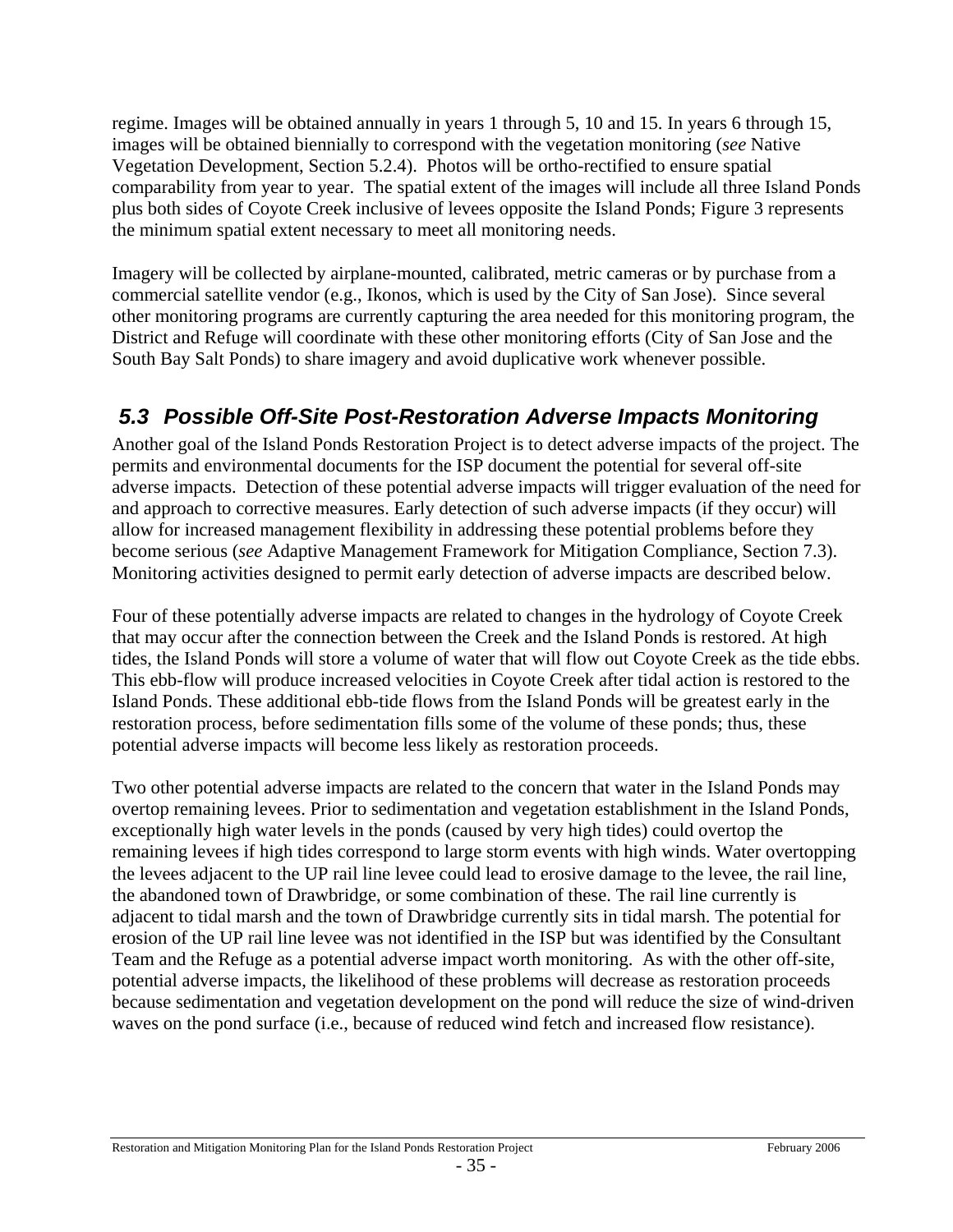### **5.3.1 Rail Bridge Scour**

The ISP EIR/EIS identified scour at the railroad impacts as a possible impact. Additional modeling of scour at the railroad bridge was conducted by Schaff and Wheeler (2003) and described in Section 3.3 of the ISP EIR/EIS (ISP 2004) as "Hydrology Impact -3".

The following two mitigation measures related to the railroad bridge were identified in the ISP EIR/EIS and will be implemented as part of this monitoring program:

"Hydrology Mitigation -1a: A qualified engineer should conduct regular inspections of adjacent mudflats and the railroad bridge piers during the first 5 years following breaching to look for evidence of scour or damage to bridge pier supports. This inspection should be coordinated with regular bridge inspections conducted by Union Pacific. The engineer should prepare inspection reports documenting the results of the inspection and any recommendations for additional work."

"Hydrology Mitigation -1b: If bridge inspections identify excessive scour or damage to bridge piers not related to weather patterns or upstream changes, then a qualified engineer shall develop a plan for protecting the piers and USFWS work with the railroad to implement the plan."

The District will conduct the inspections required by mitigation measure 1a (above) quarterly during the first five years following restoration construction at the Island Ponds and following each major (10-yr) storm event in the first five years. Monitoring activities will be coordinated with UPRR personnel to the extent practical to avoid duplicative efforts. Mitigation measure 1b (above) will be conducted if necessary jointly by the District and Refuge. If problems are detected, then the duration of monitoring will be extended to cover a period of five (5) years following implementation of any corrective measures to ensure their efficacy.

### **5.3.2 Fringing Marsh Scour in Coyote Creek**

The increased tidal prism and associated increased velocities in Coyote Creek that will follow restoration of tidal action to the Island Ponds could result in scour of the fringing marsh along the margins of Coyote Creek. Previous modeling of breaches at the Island Ponds (Schaff and Wheeler 2003) predicted limited erosion of approximately 2-3 feet in depth at the UPRR railroad bridge (discussed separately in Section 5.3.1, Rail Bridge Scour).

The extent of scour of the outboard fringing marsh will be monitored along Coyote Creek, by calculating the area of marsh from aerial photographs taken each year in the first five years following construction and at the final year of monitoring and the results compiled from year to year to quantify change. This analysis will cover the reach of Coyote Creek from the eastern end of Pond A19 to the western end of Pond A21 and include marsh on both sides of Coyote Creek.

### **5.3.3 Scour of Levees Opposite Breaches**

In order to determine if flows out of the Island Ponds levee breaches cause unacceptable erosion to the levees across Coyote Creek (much, but not all, of which currently has outboard fringing marsh), these levees will be monitored.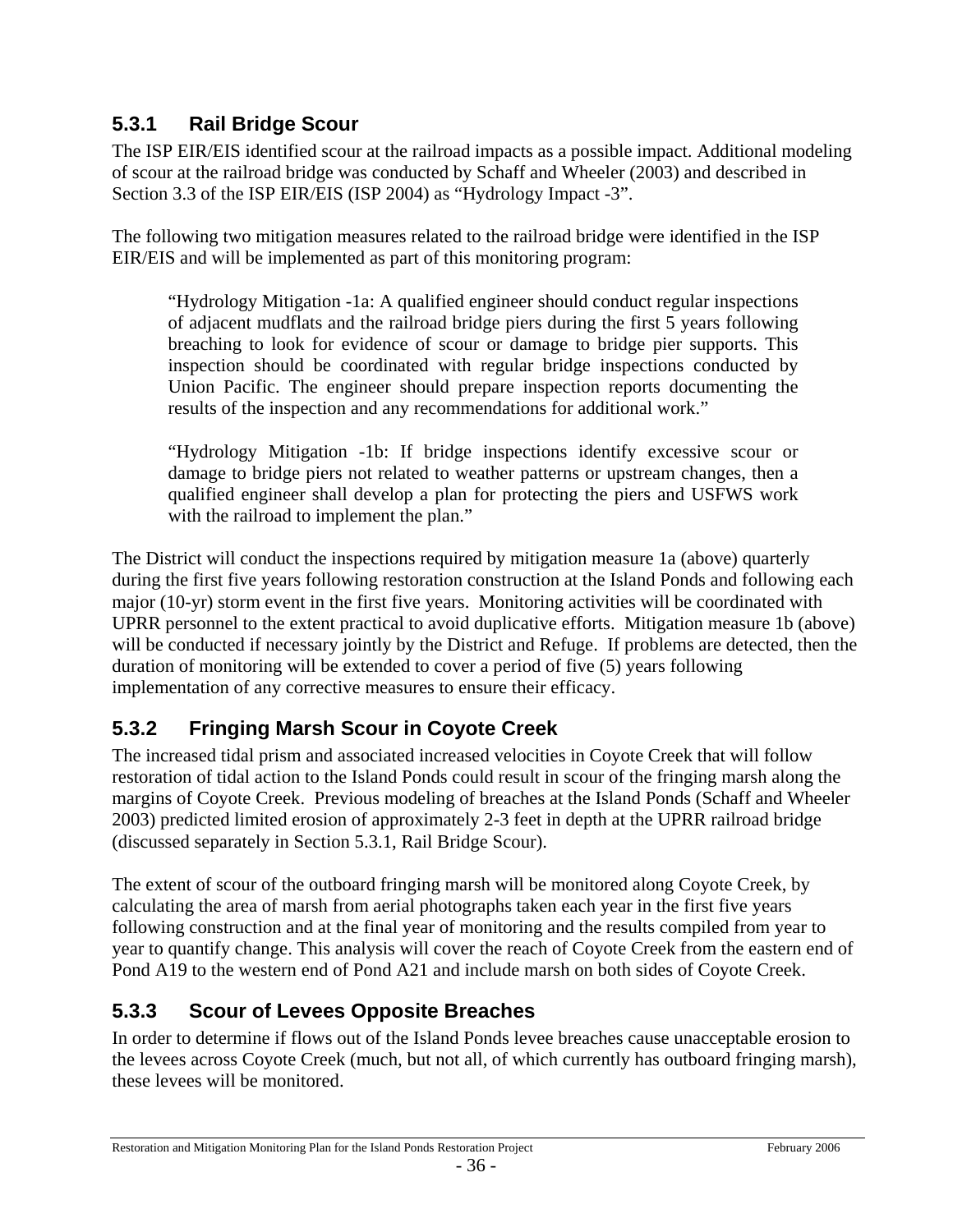The levees in-board of fringing marsh will be evaluated from the annual aerial photography and from an annual visual inspection for the first three years. Where these photographs or inspections indicate outboard marsh retreat to any section of levee, those levee sections may be surveyed if deemed necessary for a three-year period. Data between years will be compared to determine if there is any change.

### **5.3.4 Rail Levee Erosion**

Following breaching of the Pond A21 levee, full tidal exchange will raise water levels in the pond. Wind and wave run-up under high tide conditions in concert with large storm events may produce erosion and localized flooding along the east side of Pond A21 adjacent to the UP Railroad. Monitoring of the rail levee is designed to detect the earliest indication of any erosion caused by water from A21 so that the problem can be remedied before any significant erosion has occurred.

Levee erosion along the east side of Pond A21 will be visually assessed on an annual basis between April and June for the first five years following construction. In addition, a visual inspection will be performed following major (10-yr) storm events that, in concert with high tides, might lead to levee erosion in the first five years. This schedule will allow time to develop plans to correct areas of significant erosion.

The visual inspections will consist of looking for signs of erosion and debris markers of flow elevations. If problems are detected, then an automatic water level recorder may be installed in the area adjacent to the railroad line and Pond A21 in order to determine whether water levels are increasing erosion of the rail line levee. This automatic water level recorder would remain deployed for a minimum of one rainy season.

### **5.3.5 Accelerated Deterioration of Town of Drawbridge**

The remnants of the historic town of Drawbridge are located between Coyote Slough and Mud Slough. The ISP EIR/EIS (2004) found that although introduction of tidal waters to the ponds would not likely affect these remnants, the Refuge is responsible for documentation of cultural resources. Any documentation needed to address potential effects on Drawbridge or other cultural or archaeological resources will be created by the Refuge through correspondence with the California State Historic Preservation Officer.

Deterioration of the town of Drawbridge will be assessed visually by the same registered Civil Engineer surveying the rail line. Thus, this survey will happen on an annual basis between April and June for the first five years following construction. Any evidence of accelerating erosion will be reported to the Refuge.

### **5.3.6 Water Quality**

In coordination with water quality monitoring performed by USGS, the Refuge will perform grab samples within one-foot of the surface and within one-foot of the bottom upstream and downstream of the first breach site (but not for the second breach on A21 and A19) for each of the three ponds. Therefore, testing would be done for three breaches, the first breach on each island. The samples will be tested for salinity, DO, pH, turbidity and temperature. The sampling would occur the day after breaching, 7-days after and then weekly as necessary until the salinity levels return to normal.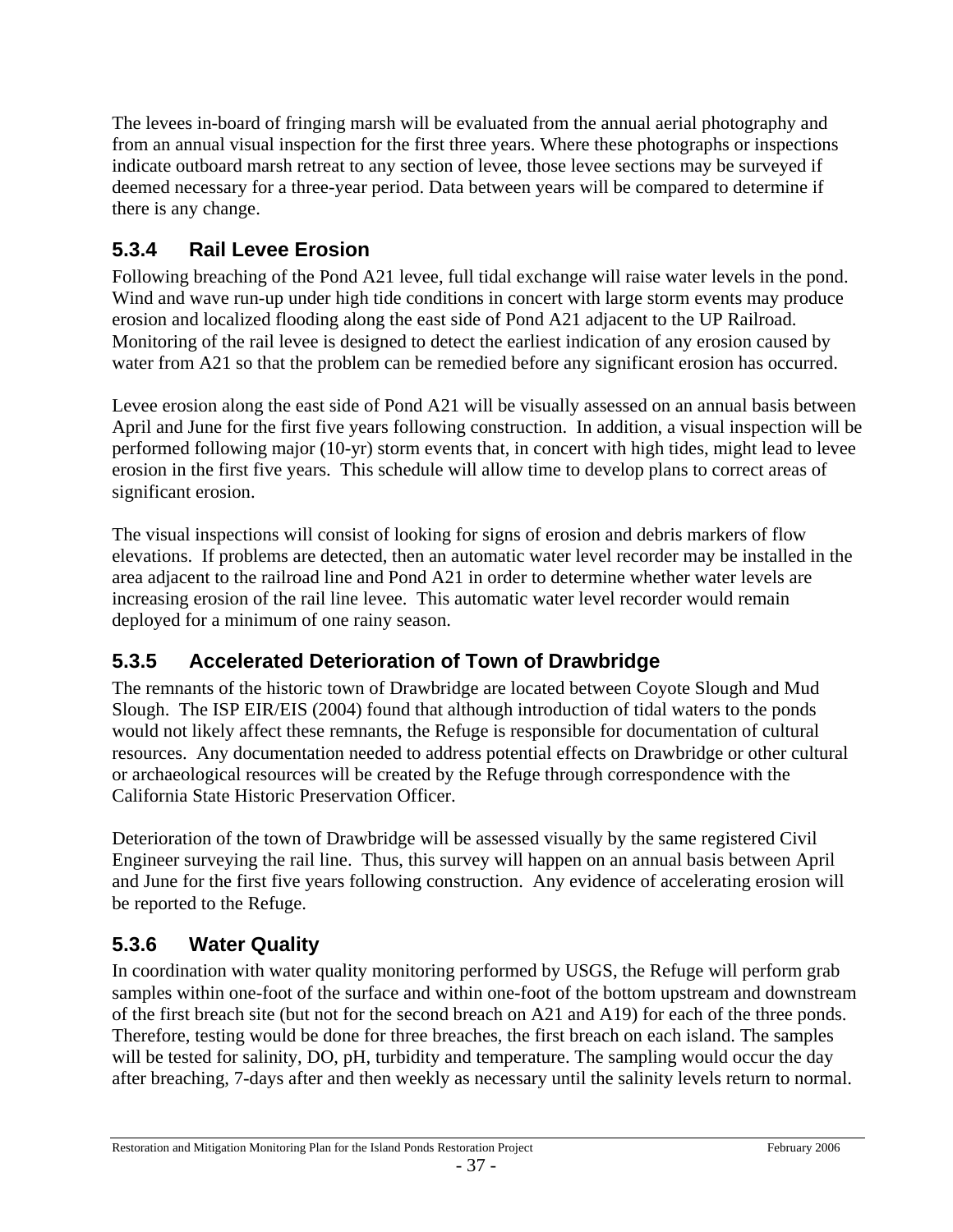In addition, grab samples within one-foot of the surface and within one-foot of the bottom will be taken between the Pond A14 receiving water sample site and the downstream breach on Pond A21; and the Pond A18 intake structure and the up stream breach of Pond A19. Samples will be tested for salinity, DO, pH, turbidity and temperature. The sampling would occur once a month from May to October in the year of breaching. Based on the results of the first year's water quality sampling, the RWQCB may require sampling in future years.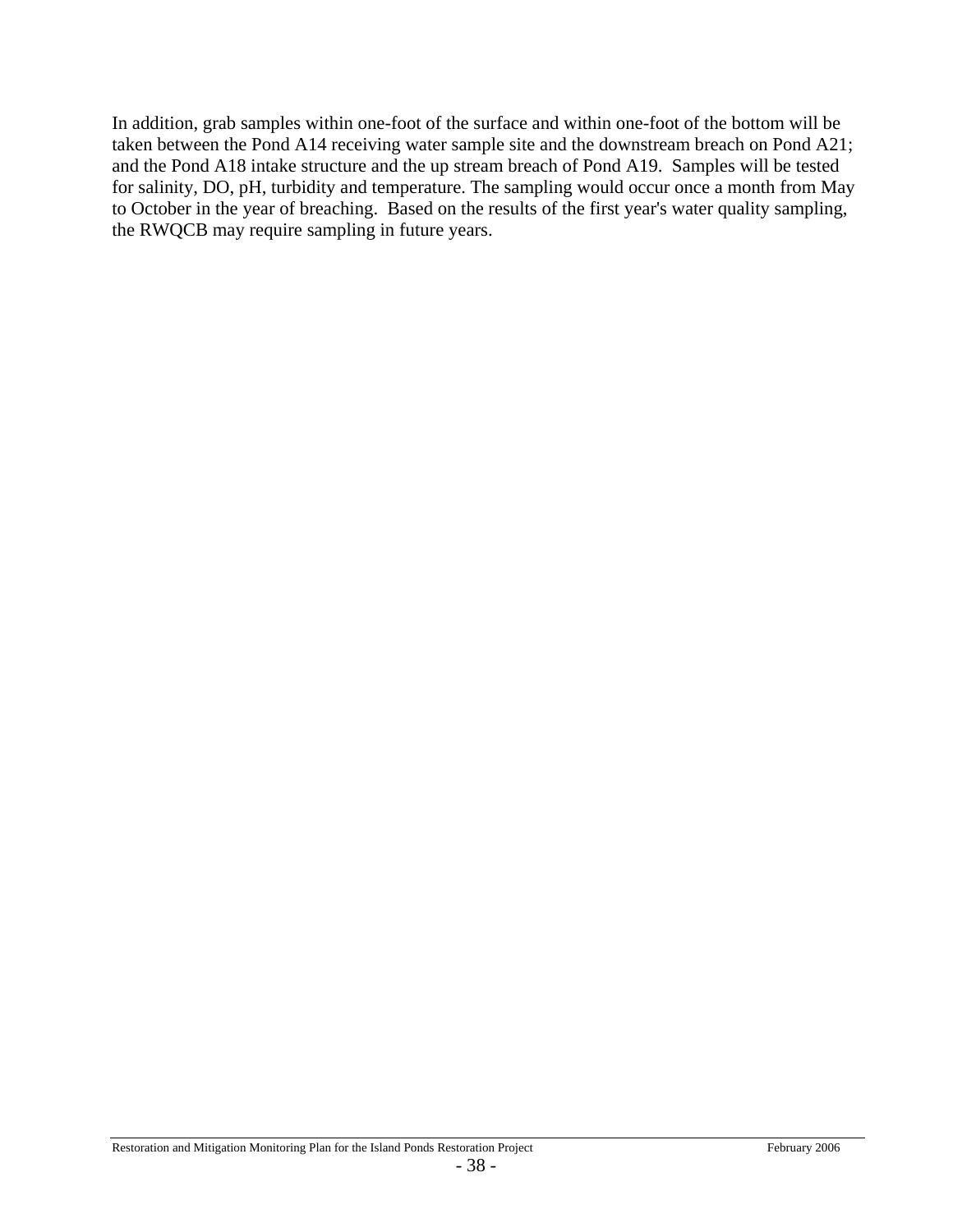# **6 ONGOING MAINTENANCE**

In addition to ongoing monitoring and maintenance activities related to levees and other infrastructure features, the project sponsors will need to plan for recurrent biological management issues. Foreseeable recurrent issues include invasive plant species management and mosquito control.

### *6.1 Invasive Plant Species*

Newly identified stands of invasive cordgrass will be treated aggressively to prevent populations from becoming established in the newly forming marsh. Existing treatment approaches identified in the Refuge and the District's Site Specific Invasive Spartina Control Plans prepared by the San Francisco Estuary Invasive Spartina Project (San Francisco Estuary Invasive Spartina Project, 2005) will be utilized. Surveys and control activities will be performed annually as described in the Invasive Species Monitoring, Section 5.2.6 until they are deemed unnecessary through the adaptive management process, or the success criteria for the mitigation is met.

# *6.2 Mosquito Control*

Salt marsh mosquitoes oviposit primarily in vegetated mid- and high-marsh areas. Tidal salt ponds in the South Bay may provide mosquito breeding habitat, although this potential is reduced in ponds with significant tidal fluctuation (Maffei 2005). Tidal fluctuation of about 1.5 feet will minimize the potential for mosquito breeding throughout the majority of the ponds. Potential breeding habitat will occur primarily in vegetation on the edges of the Island Ponds, where surface water disturbance is lowest, or in those salt pannes that are inundated only at the highest tides. At Island Ponds, the existing borrow ditches are deep; this makes them poor mosquito breeding habitat since mosquito breeding usually makes takes place in shallow water.

Once tidal marsh vegetation patterns can be determined for the Island Ponds, the Refuge will consult with the Alameda County Mosquito Abatement District on mosquito control issues and take action as necessary following the established mosquito control program on the rest of the Refuge.

Because these ponds may be susceptible to breeding of both the summer salt marsh mosquito *(Aedes dorsalis)* and the winter salt marsh mosquito *(Aedes squamiger*)*,* monitoring and control will occur year round (Maffei 2005). Minimal mosquito control will be required prior to development of vegetated mid- and high marsh areas (these are projected to develop no sooner than 5 years after breeching). Since the use of chemical insecticides in tidal areas is generally discouraged, control methods will include (where possible) ditching to improve water circulation or use of bio-control methods. Such methods include use of Altosid (which prevents sexual maturation) and release of insect pathogens, including various strains of bacteria.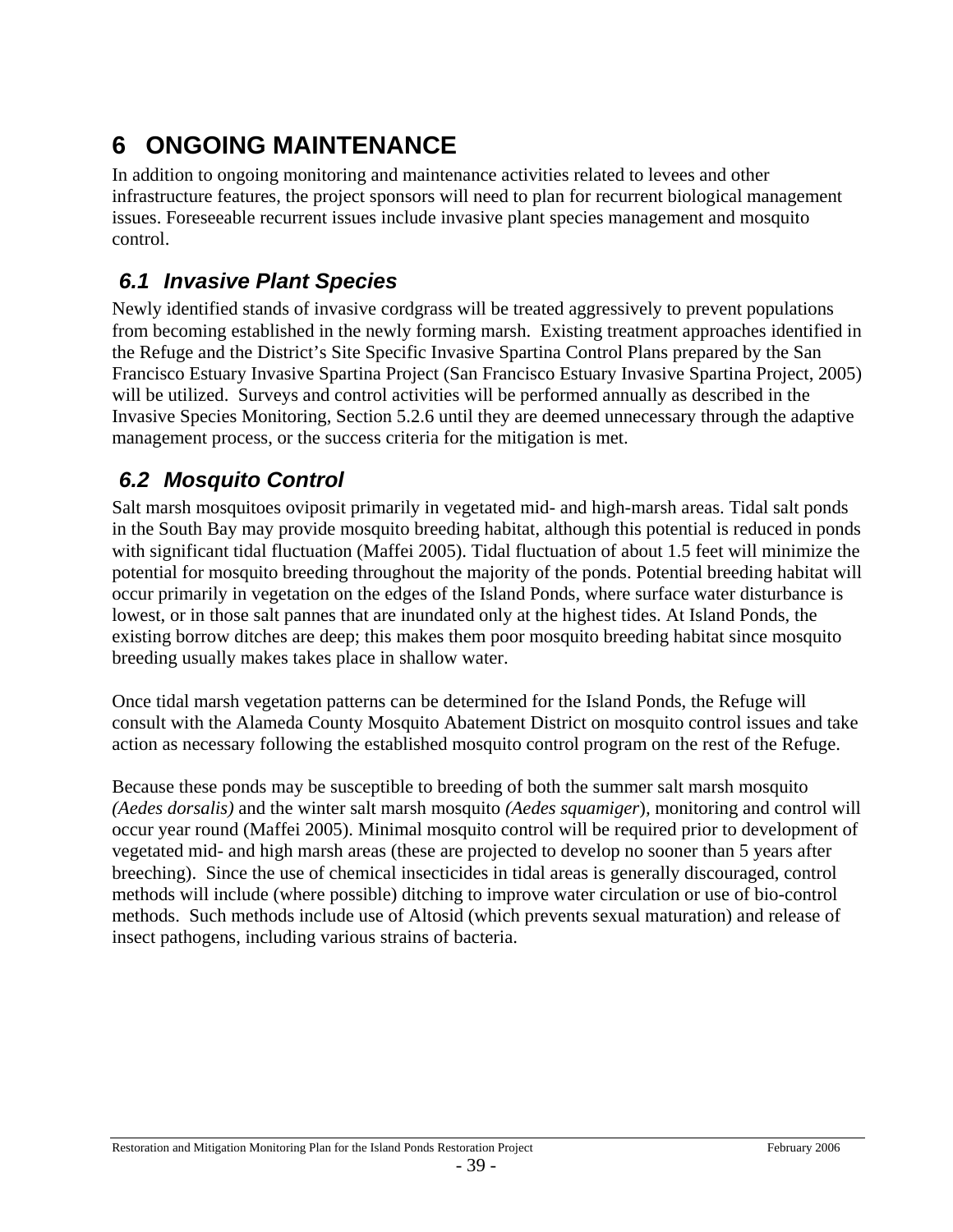# **7 REPORTING AND ADAPTIVE MANAGEMENT**

The annual mitigation and monitoring report deadline is February  $1<sup>st</sup>$  of each monitoring year, with the first annual report due in 2007. The final monitoring report is due 6 months after field monitoring activities conclude, which is currently projected to occur after completion of year 15 of the project. Reporting and adaptive management consist of as-built surveys (Section 7.1), annual monitoring reports (Section 7.2), adaptive management checkpoints based on annual monitoring results (Section 7.3), and final monitoring (Section 7.4).

### *7.1 As-Built Surveys*

Within 90 days of the completion of construction at the Island Ponds, the District will submit documentation of the as-built surveys to all regulatory and resource agencies involved in the Island Pond Restoration Project. These as-built surveys will be conducted in manners sufficient to form the basis for evaluating geomorphic changes at the Island Ponds following levee breaches. The following as-built survey data will be collected and provided:

- **Levee breaches** will document that construction of these features met the design elements specified in the District's Engineering Plans;
- **Constructed outboard marsh channels** will document that construction of these features met the design elements specified in the District's Engineering Plans;
- **Pond surface topography** including both the existing condition and the altered conditions where excavated material has been placed. Surveys of the pond bottom elevations may rely on topographic data developed previously by USGS and/or the District; however, areas where excavated material has been placed will need to be surveyed in order to track the fate of that material and to account for this material in calculations of sedimentation rates.
- **Levees within 50 yards of the removed pumps at Pond A19 and A21** will document the condition of these levees so that any future degradation of these levees can be detected and (if necessary) corrected.

All survey documentation will contain 1 foot topographic contours. A mix of aerial and on-ground optical survey techniques will be used to survey the as-built condition of the features listed above.

### *7.2 Annual Monitoring Reports*

The District and Refuge will submit annual monitoring reports to USACE, USFWS, BCDC, CDFG, and RWQCB by February  $1<sup>st</sup>$  of each year beginning in 2007, the District for the first five year, and the Refuge for the next five. The annual monitoring report format will be based the 2004 Mitigation and Monitoring Proposal Guidelines developed by the San Francisco District of the US Army Corps of Engineers (USACE 2004). The outline below provides an annual report structure that will include the necessary content and detail to evaluate: (1) the status of the Island Ponds Restoration Project; (2) the restoration progress with respect to the performance criteria; and (3) the overall progress toward meeting the restoration and mitigation objectives of the project. Essential components of the annual monitoring report include the following: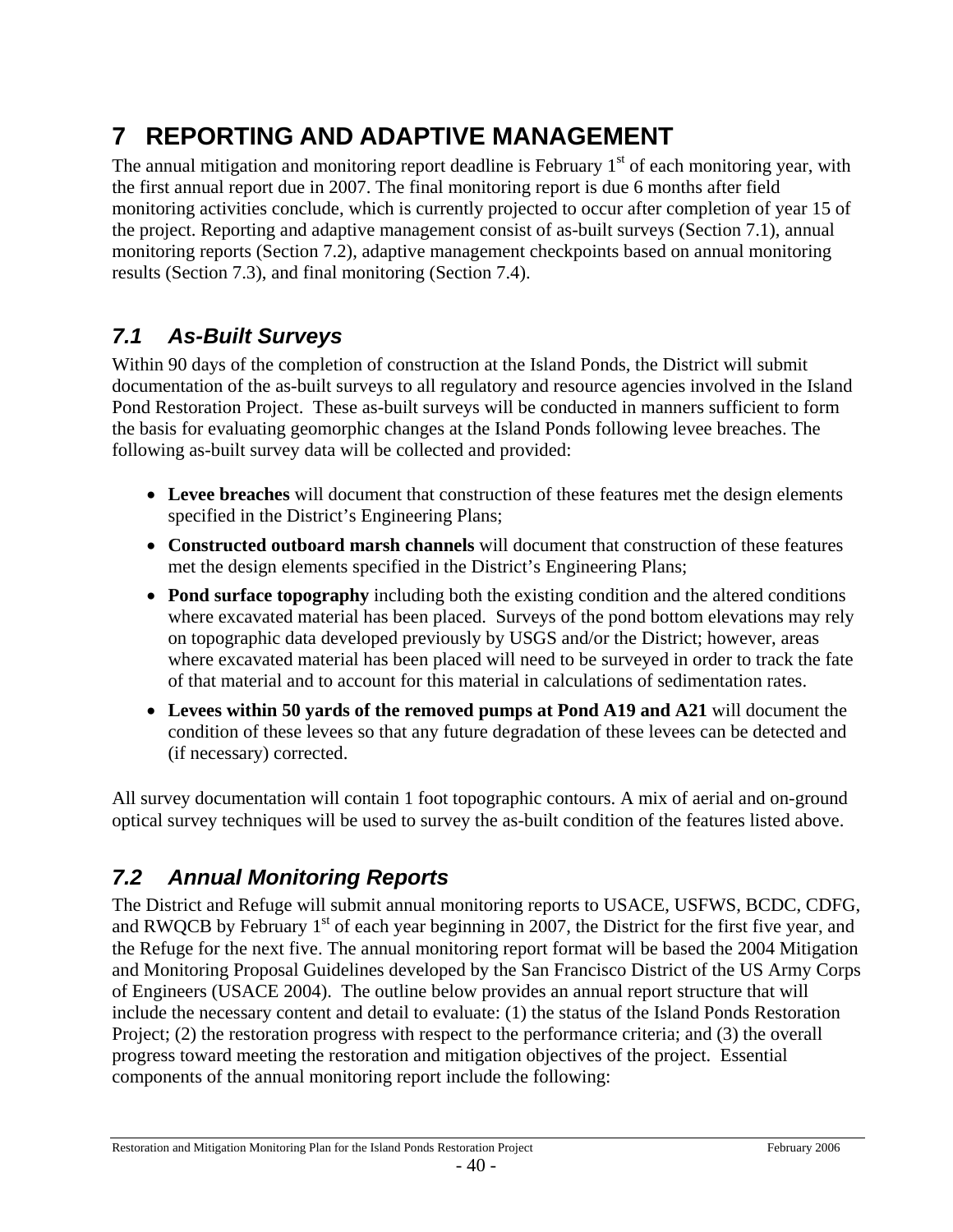#### Project Information

Including: project name; applicant information; consultant information (if appropriate); permit file number for all agencies; acres of impact and type(s) of habitat impacted; construction start date; and mitigation monitoring year.

#### Mitigation Site Information

Including: location of site (including a regional map); specific goals/purpose for the compensatory mitigation site; date mitigation site constructed; summary of dates of previous maintenance and monitoring visits; name, address, and contact phone number for District and Refuge; and, as needed, a summary of remedial action.

#### Figures

Including a location map and site map. The site map will include: habitat types as described in the approved mitigation plan and locations of any photographic stations, landmarks, or sample points. Additional figures will present monitoring results graphically, where applicable, if these figures facilitate data interpretation and analyses.

#### Performance Criteria

Including a list of the performance criteria for the project as described in this report.

#### Tabular Results

Including: tabulated results of monitoring visits, including previous years, for evaluation versus quantifiable success criteria (e.g., unrestricted tidal exchange, acceptable sedimentation levels establishment of appropriate vegetation). Additional tables will also be included, where applicable, to facilitate data interpretation and analyses.

#### Summary of Field Data Collection

Including: a summary of the field data taken to determine compliance with success criteria. The On-Site Restoration section of the monitoring report will include *Methods, Results and Discussion,* and, where applicable*, Lessons Learned* for each of the following:

#### **On-Site Restoration Monitoring:**

- Inundation regime
- Substrate development/sedimentation
- Channel network evolution
- Native marsh vegetation establishment
- Levee breach and outboard channel geometry
- Invasive plant species
- Wildlife

#### **Off-site Possible Adverse Impacts Monitoring:**

- Rail bridge pier scour
- Fringing Marsh Scour in Coyote Creek
- Scour of levees opposite breaches
- Rail levee erosion
- Drawbridge structures deterioration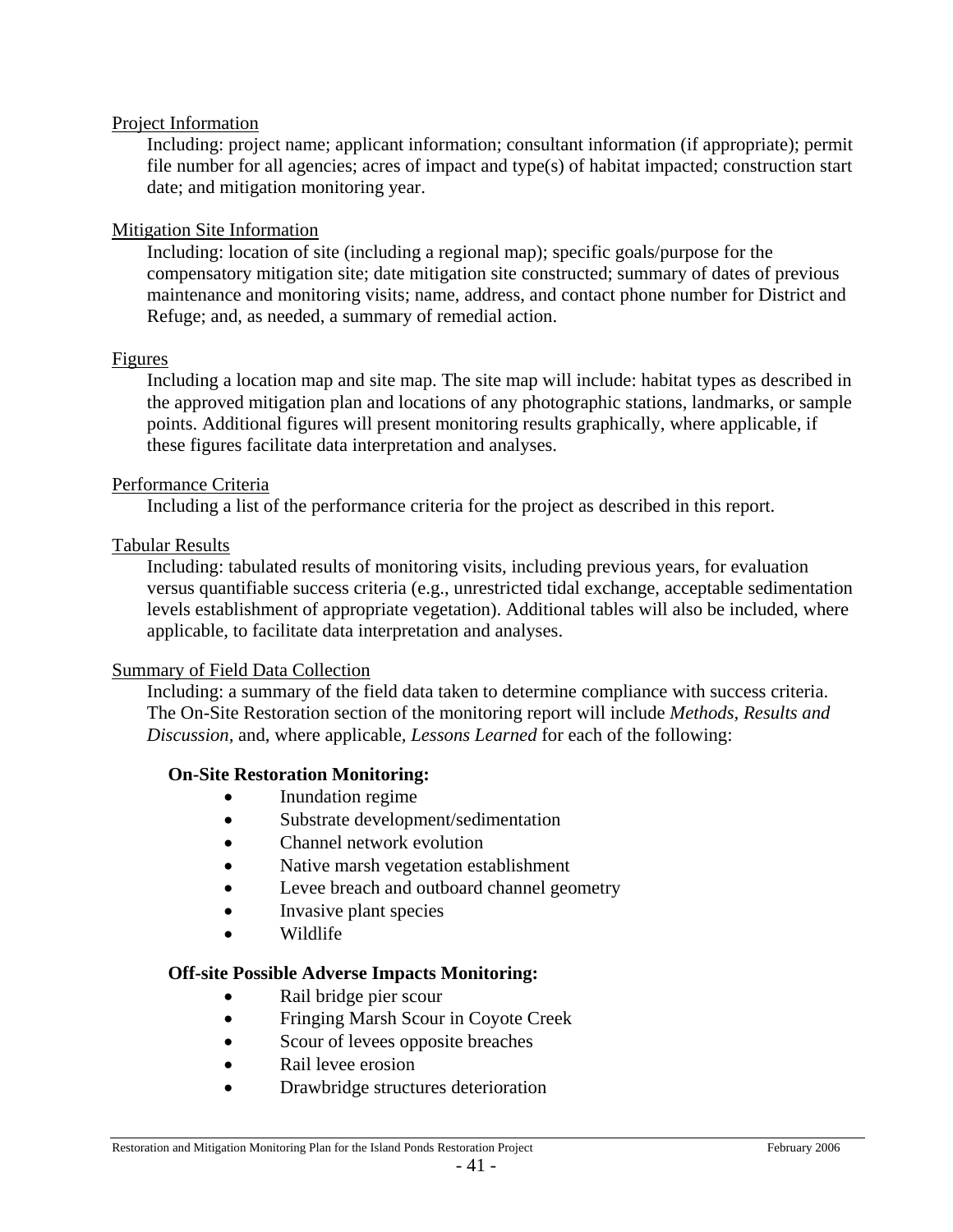Problems Noted and Proposed Remedial Measures

The monitoring report will contain a discussion of problems noted during the previous monitoring year and discussion of proposed remedial measures to address these problems.

# *7.3 Adaptive Management Framework for Mitigation Compliance*

The District, Refuge, and the regulatory and resource agencies agree that restoring the Island Ponds to tidal action will lead to formation of desirable tidal marsh habitats as the ponds fill with sediment, native marsh vegetation colonizes, and a natural community becomes established. Each of these parties also expects that the mitigation requirements of the District and Refuge can be met within the larger 475-acre Island Pond restoration effort. The District, Refuge, and regulatory agencies understand that if initial progress towards compliance is too slow, then the Island Ponds Restoration Project may not succeed in achieving mitigation performance criteria and corrective measures may be necessary.

Based on rough calculations, the time frame necessary for attaining the desired mitigation outcomes is approximately 15 years (*see* Anticipated Outcomes, Section 2.4). Because this project employs a passive restoration approach to the restoration of a complex natural tidal marsh ecosystem, the actual timing of development of the restored marsh could vary from these projections by a wide margin in either direction. Therefore, it will be of great benefit to all parties to utilize an adaptive management approach in carrying out mitigation monitoring.

The goals of this adaptive management approach will be to:

- 1) Provide for periodic progress checkpoints between the District, Refuge, and regulatory and resource agencies to define and evaluate acceptable positive progress, to make adjustments to the monitoring effort (parameters monitored and monitoring frequency and start/end times), and to determine if any corrective measures are necessary. These determinations will be based on evolving site conditions and monitoring results.
- 2) Provide for the appropriate level of compliance monitoring in the face of continually evolving site conditions such that monitoring captures restoration progress while avoiding unnecessary efforts.
- 3) Determine when performance criteria and overall mitigation requirement compliance have been achieved, regardless of numbers of years following breach.

Based on the updated restoration outcome projections described in Anticipated Outcomes (Section 2.4), the monitoring program schedule anticipates that some mitigation monitoring will occur for the entire 15-year period and longer if all performance criteria are not met within 15 years. Within this 15-year period, the following adaptive management steps will take place (some of these adaptive management steps may occur simultaneously if appropriate):

**Adaptive Management Action #1 – Fixed checkpoint at Year 3:** At the conclusion of the third year of monitoring and after submission and review of the Year 3 Monitoring Report, a progress checkpoint meeting will take place between the District, Refuge, and resource and regulatory agencies (including, at least, ACOE, CDFG, RWQCB, BCDC, and USFWS). At this checkpoint, it will be determined whether to initiate, reduce or suspend any monitoring activity and whether any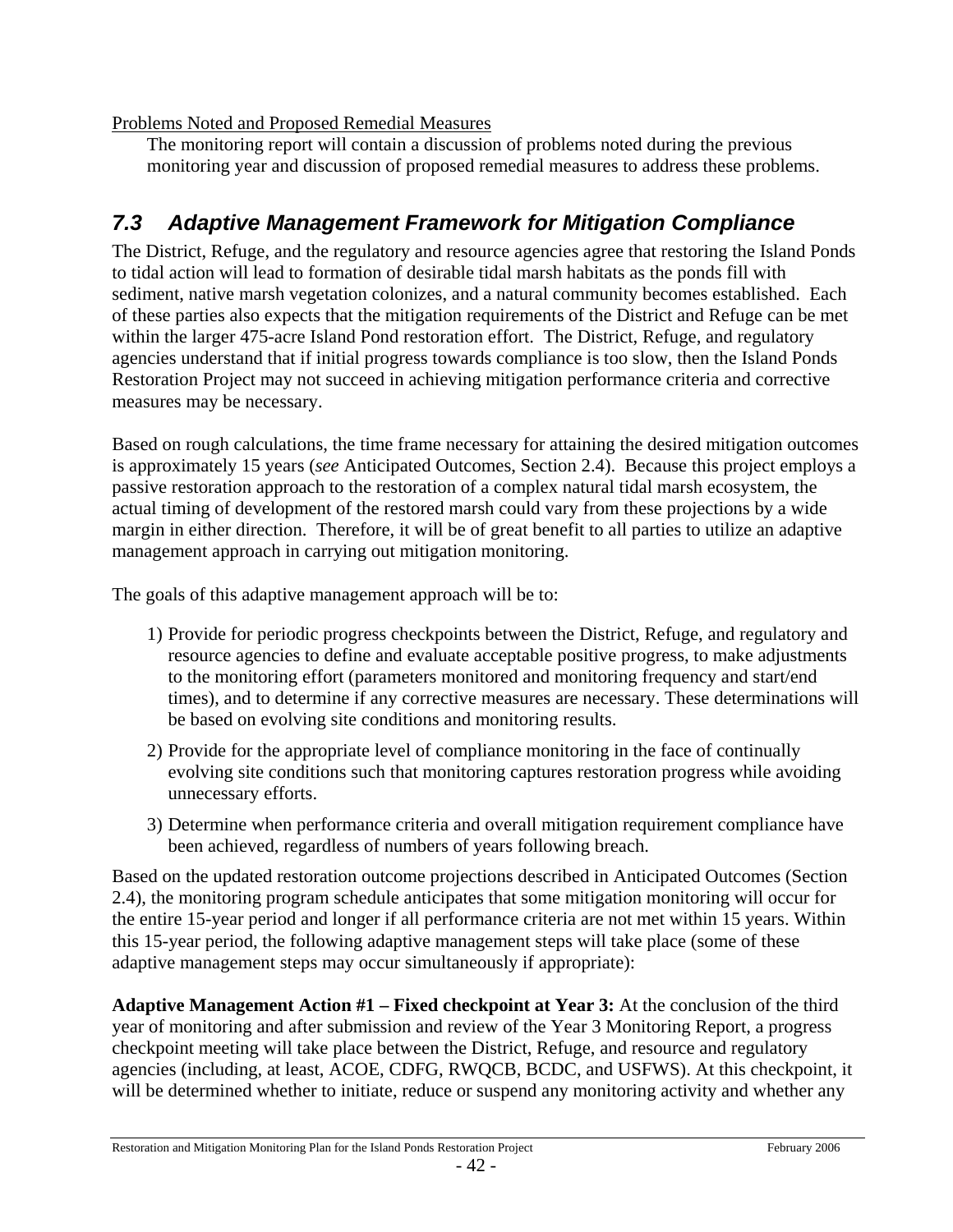corrective measures are warranted to address any undesirable conditions at or near the Island Ponds (*see* Contingencies, Chapter 8).

For this and all subsequent checkpoint meetings, resource and regulatory agencies may identify performance criteria that have been attained and reduce or eliminate the related mitigation monitoring requirements.

**Adaptive Management Action #2 – Floating checkpoint(s) to discontinue adverse impacts monitoring activities:** Within a few years after restoration, monitoring for potential off-site adverse impacts will no longer be necessary as these problems, if they occur at all, are expected to manifest soon after the Island Ponds are restored to tidal action. No *a priori* predictions of the duration of adverse-impact monitoring are possible; but, the monitoring data will provide clear information for determining whether adverse impacts are developing and thus whether further monitoring is still required. Based on field conditions determined during monitoring, some adverse-impact monitoring activities may stop sooner than others. The District or Refuge will petition the resource and regulatory agencies to cease adverse-impact monitoring activities when monitoring results support such a change. The regulatory and resource agencies will review the monitoring results and petition to determine whether to cease or continue monitoring. This meeting may be waived by the agencies if they determine that a discussion of the petition is unnecessary.

**Adaptive Management Action #3 – Floating checkpoint at initiation of ground transect monitoring of vegetation:** When vegetation colonization has progressed to the point of initiating ground-based sub-sampling efforts (*see* Native Vegetation Development, Section 5.2.4), a progress checkpoint meeting will occur between the Refuge, District, and the resource and regulatory agencies (including, at least, ACOE, BCDC, CDFG, and USFWS). At this checkpoint, the feasibility of initiating ground-based quantitative vegetation sampling should be discussed in addition to any suggested modifications to the sampling methodology.

**Adaptive Management Action #4 – Floating checkpoint one year after the initiation of ground-based quantitative vegetation sampling:** One year after ground-based quantitative vegetation sampling efforts have commenced (*see* Native Vegetation Development, Section 5.2.4), a progress meeting will occur between the Refuge, District, and the resource and regulatory agencies (including, at least, ACOE, BCDC, CDFG, and USFWS). At this checkpoint, it will be determined whether to modify, reduce or discontinue quantitative vegetation monitoring based on the prior years data collection and analysis.

**Adaptive Management Action #5 – Floating checkpoint at detection of California clapper rails:** When California clapper rail surveys identify presence of this organism in the Island Ponds, a progress checkpoint meeting will take place. At this point in time, all monitoring results will be reviewed to provide a comprehensive determination of overall progress toward meeting the full suite of performance criteria (*see* Restoration and Mitigation Performance Criteria, Section 5.1). If vegetation monitoring is ongoing at this point, all parties may consider whether the timing of vegetation monitoring should change so as to avoid disturbing California clapper rails.

**Adaptive Management Action #6 – Fixed checkpoint at Year 10:** At the conclusion of the  $10^{th}$ year of monitoring and after submission and review of the Year 10 Monitoring Report, a progress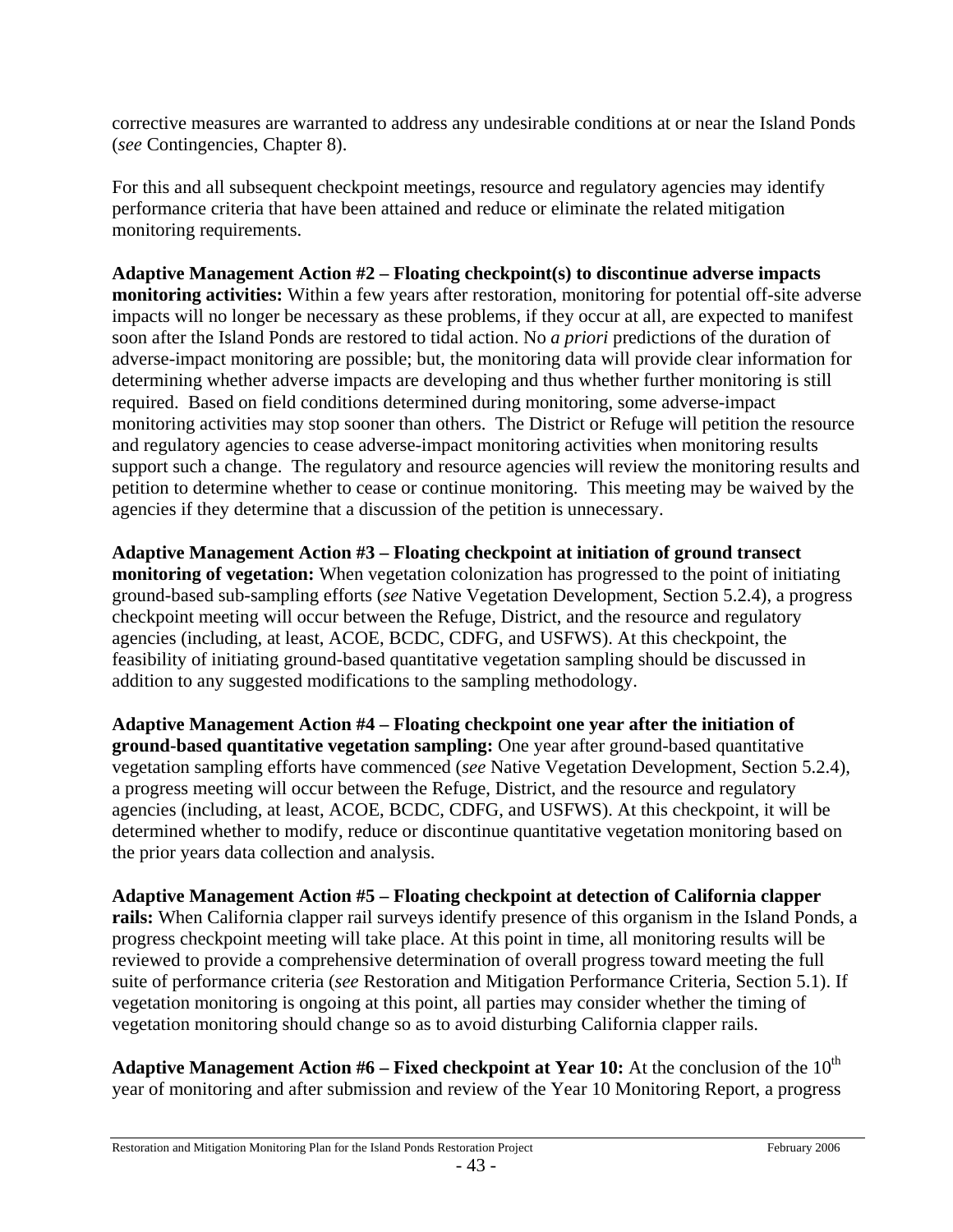checkpoint meeting will take place between the District, Refuge, and resource and regulatory agencies (including, at least, ACOE, CDFG, RWQCB, BCDC, and USFWS). At this checkpoint, it will be determined which, if any, performance criteria have not been attained and whether to initiate, reduce, or suspend any monitoring activity. This meeting should provide all parties with a clear understanding of the restoration trajectory to that point and allow for refined projections of the probable time required to attain mitigation requirements.

It is possible that all performance criteria for the Island Ponds will have been attained prior to 10 years after restoration construction is completed at the Island Ponds. In this case, Adaptive Management Action #6 supersedes the need for this checkpoint.

**Adaptive Management Action #7 – Final floating checkpoint at compliance with all performance criteria:** When the District and Refuge believe all mitigation performance criteria have been attained, they will request a final checkpoint meeting to review this determination with each of the regulatory and resource agencies that have issued permits for the ISP, SMP, and LGRP. Prior to that meeting, the Refuge and District will prepare and submit a draft Final Monitoring Report (*see* Final Monitoring, Section 7.4). If the regulatory and resource agencies concur that all performance criteria have been attained, then the mitigation monitoring activities identified in this RMMP will cease.

### *7.4 Final Monitoring*

The final monitoring report will be prepared when all performance criteria have been satisfied or when regulatory agencies release the Project Proponents from their mitigation obligations. No more than six months after the final monitoring activities conclude, this report will be submitted to the USACE, BCDC, USFWS, CDFG, and RWQCB. This final report will provide a summary of the on-site mitigation monitoring and off-site adverse impact monitoring. The report will compare the site conditions to the performance criteria established in this RMMP. As with annual reports, the final report will present a schedule of monitoring activities performed, monitoring methods, monitoring results, and a discussion of lessons-learned for each monitoring parameter. The final monitoring report will present this information in sufficient detail that regulatory agency staff can evaluate progress against performance criteria established for the Island Ponds and assess the success or failure to of this project in meeting its mitigation goals. The final monitoring requirement will be submitted to the agencies prior to the Final Checkpoint Meeting (*see* Adaptive Management Framework for Mitigation Compliance, Section 7.3)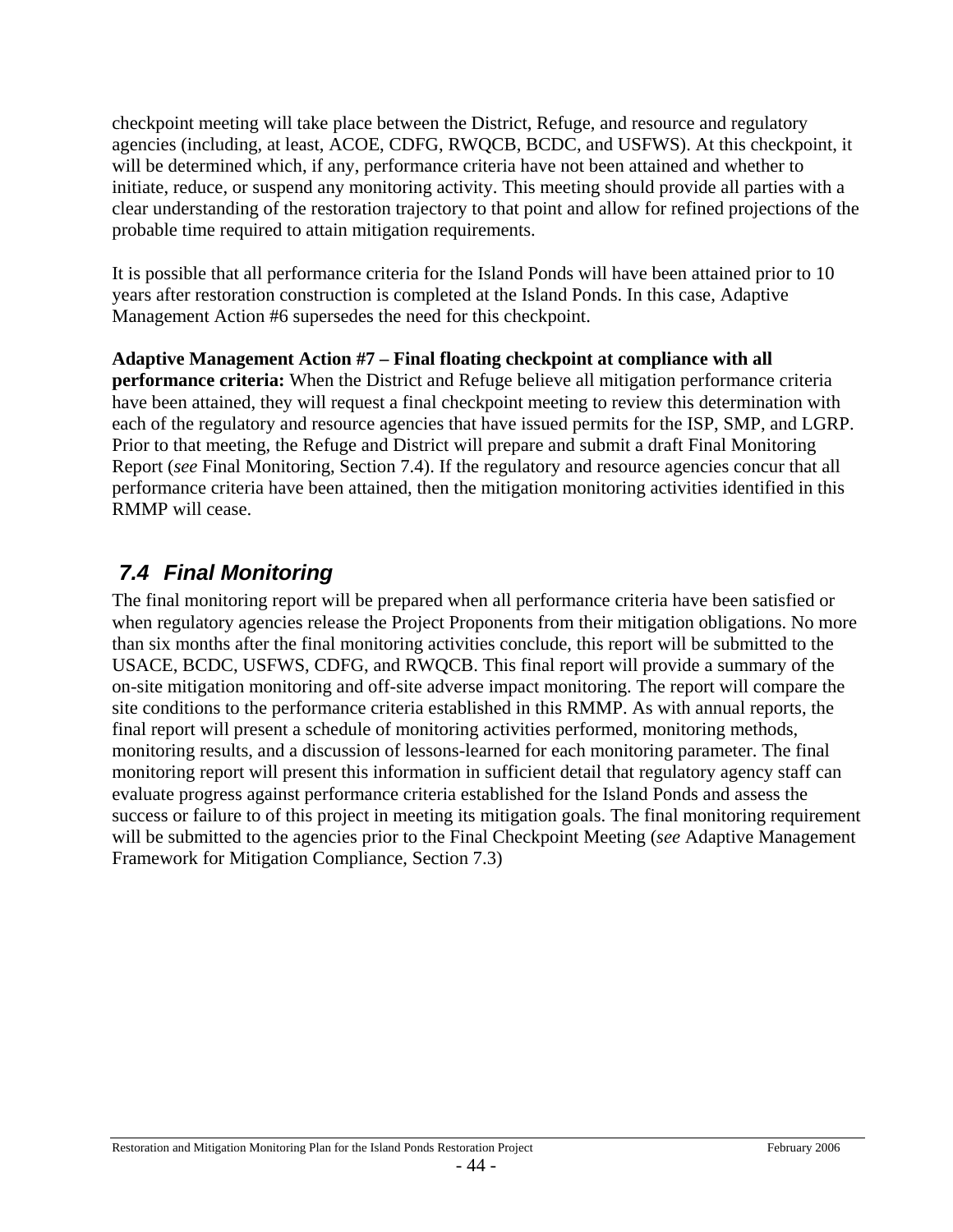# **8 CONTINGENCIES**

This section presents contingency measures that could be implemented if desired outcomes fail to materialize or if adverse outcomes occur. Because actual future conditions impairing restoration outcome cannot be predicted in their entirety, additional or alternative corrective measures not described here may be most appropriate. From a pragmatic perspective, relatively few corrective actions can be implemented for a reasonable cost and thus the District and Refuge will confer with the regulatory and resource agencies to determine whether to implement contingency measures, taking into account the specific conditions of the Island Ponds and the state of knowledge about field conditions. Thresholds of action are built into every contingency measure. These thresholds are part of the performance criteria (Section 5.1); field monitoring data (Section 5.2) will reveal restoration and mitigation status and conditions relative to these criteria. Any action taken would be to address the underlying cause(s) of the problem. Addressing the underlying cause requires having the field data necessary to evaluate the range of possible causes. Funding of possible contingency measures will come from the District and/or the Refuge.

### *8.1 On-site*

Contingency measures for the following on-site problems have been identified:

- 1) Inadequate tidal circulation (Section 8.1.1)
- 2) Inadequate substrate for plant growth (Section 8.1.2)
- 3) Non-native invasive species (Section 8.1.3)
- 4) Inadequate native vegetation cover establishment (Section 8.1.4)

### **8.1.1 Inadequate Tidal Circulation**

One possible problem in achieving the restoration targets would occur if tidal circulation did not reach levels sufficient to facilitate the natural sedimentation rates necessary to: (1) raise pond elevations, (2) provide a natural substrate for plant colonization, and (3) provide intertidal habitats within channels and on the marsh plain. Inadequate tidal exchange would be due to one or more of the following problems: (1) undersized levee breaches, (2) undersized channels across the outboard marsh, or (3) constricted tidal circulation inside the ponds due to post-restoration sedimentation within the existing channels and borrow ditches or channel capture by the invasive *Spartina alterniflora* and its hybrids with the native *S. foliosa*.

Monitoring of the inundation regime inside the Island Ponds (*see* Inundation Regime, Section 5.2.1) will provide the data to determine whether inadequate tidal exchange is occurring. Monitoring levee breach and outboard marsh channel morphology (*see* Levee Breach and Outboard Marsh Channel Geometry, Section 5.2.5), interior channel network evolution (*see* Channel Network Evolution, Section 5.2.3), and non-native plant species establishment (*see* Invasive Plant Species Establishment, Section 5.2.6) would provide the data to determine which of these problems was causing inadequate tidal exchange and they would also inform decisions regarding potential corrective management options.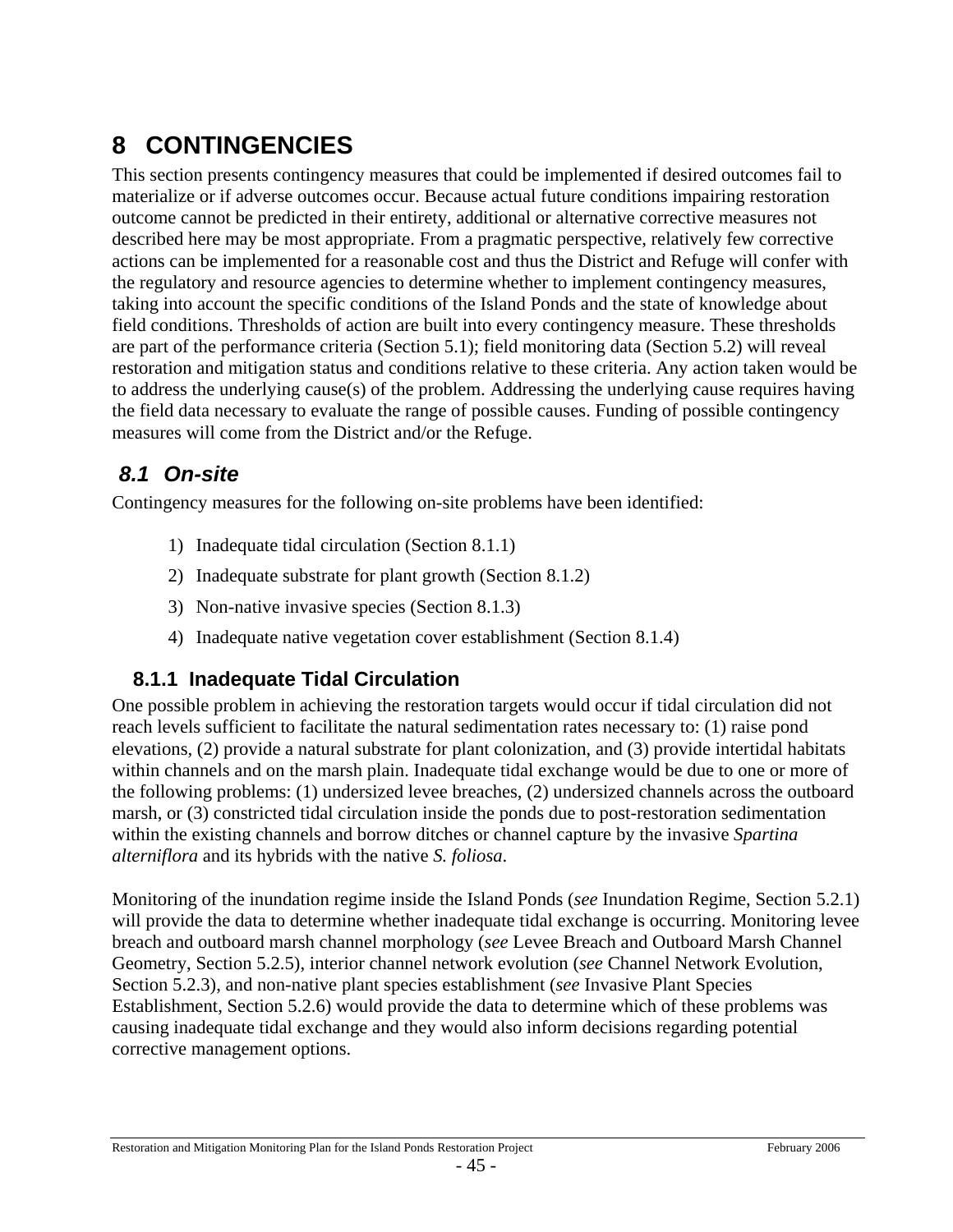Corrective measures for undersized levee breaches or undersized outboard marsh channels would be to mechanically enlarge these openings to allow more tidal exchange. This excavation work would require mobilizing appropriate construction equipment and determining appropriate disposal of excavated material (presumably in the same manner as at the time of breach and outboard marsh channel construction; *see* Design Elements, Section 4.1). These corrective measures will bear comparatively high costs. Therefore, it will be critical to evaluate the annual trends in levee breach and outboard channel geometry over time to determine whether natural processes, if allowed to continue without intervention, would resolve the problem within a time-frame acceptable to all parties.

Corrective measures for constricted tidal circulation within the Ponds that is not due to undersized breaches or outboard marsh channels would be to control the invasive cordgrass (*see* Non-Native Invasive Plants, Section 8.1.3) or to dredge deposited sediment within the existing channels. Dredging the channels would require equipment mobilization and material disposal as described above and likely would be fairly costly. Interior channel dredging may prove to be infeasible except perhaps just inside each levee breach. Consequently, more detailed field topographic data of the channels would be warranted before considering any dredging, to determine the necessary extent of this work. Dredging interior channels would be considered a comparatively extreme action and it will be implemented only if its beneficial outcome is nearly certain and its absence is clearly a significant detriment to achieving target ecological outcomes.

### **8.1.2 Inadequate Substrate for Plant Growth**

One possible impediment to achieving the restoration targets would occur if suitable substrate for plant growth (assumed to be a minimum of about 1 foot of natural sediments) failed to develop. This substrate could derive from natural deposition (sedimentation) and/or the natural marsh soils beneath the gypsum. Inadequate substrate would interfere with marsh vegetation establishment and the ecological targets would not be met. These problems could be caused by (1) inadequate tidal exchange (*see* Inadequate Tidal Circulation, Section 8.1.1), (2) pond elevations being too high relative to the tides (a better understanding is anticipated with completion of the District's December 2005 topographic survey; *see* Section 3.5.1, Pond Elevations), or (3) lack of gypsum dissolution (if pond elevations higher than currently believed).

**Pond Elevations Too High.** Our limited understanding of baseline conditions could mean that Island Pond elevations are too high relative to the tidal regime. No corrective measures can be taken if this cause is determined to be the underlying problem. Validating the baseline USGS pond bathymetric survey data relative to a geodetic datum (*see* Pond Elevations and Local Tides, Section 3.5) would provide the data to determine whether high pond surface elevations relative to the tides is the source of the problem. At the time of preparing this Draft RMMP, this data validation step has not occurred though it is expected to be completed prior to production of the Final RMMP (N. Nguyen, District, *personal communication*, December 2005).

**Lack of Gypsum Dissolution.** If the gypsum layer does not dissolve at an adequate rate *and* pond elevations are comparatively low *and* inadequate sedimentation is occurring on the pond surface *and* there is sufficient tidal exchange, then further examination of gypsum dissolution would be warranted. Sedimentation monitoring (*see* Substrate Development, Section 5.2.2) will yield data on gypsum dissolution at each monitoring location and thus provide insight into this possible problem.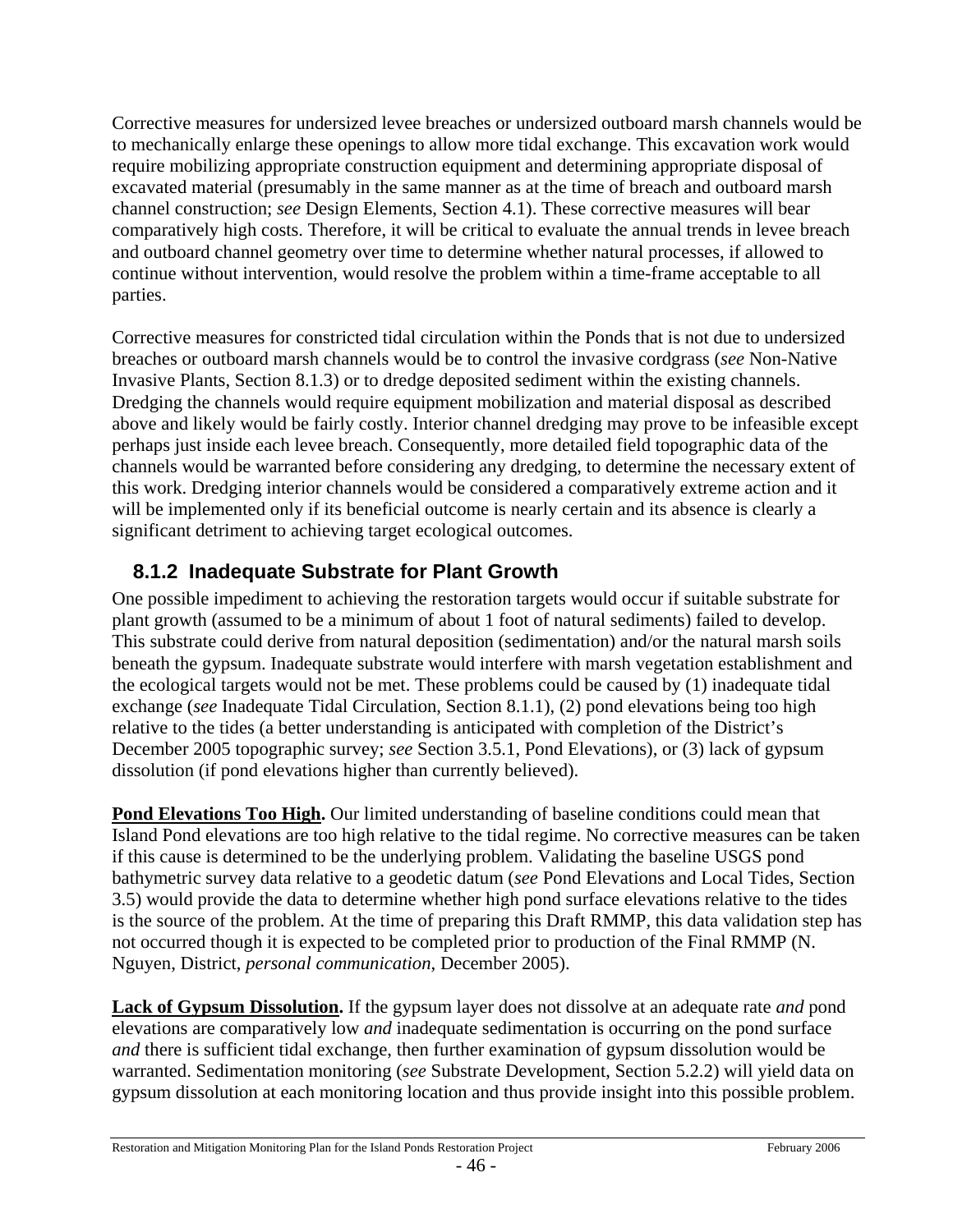The only corrective measure for lack of gypsum dissolution is mechanical breakup of the gypsum. Engineering review of appropriate equipment and methods would be necessary to determine what approaches, if any, were feasible. However, before any such measures are considered, more precise data on gypsum dissolution would be appropriate in order to determine whether natural processes, if allowed to continue without intervention, would resolve the problem within a time-frame acceptable to all parties. Obtaining more precise gypsum dissolution data would entail developing and implementing a scientifically valid monitoring protocol that minimizes uncertainties in data interpretation and application.

This potential cause may be eliminated pending the results of the District's December 2005 topographic survey; *see* Section 3.5.1, Pond Elevations).

### **8.1.3 Non-native Invasive Plants**

In the event that measures prescribed in this plan are insufficient to control smooth cordgrass (*see* Section 5.2.6), the District and the Refuge will continue to coordinate with the San Francisco Estuary Invasive Spartina Project and/or other bay-wide control efforts to ensure the most effective treatment regime possible.

In the event that perennial pepperweed or other invasive plant species threaten the success of the mitigation project, the District and the Refuge will discuss the feasibility of adding a control component through the adaptive management process for this project. Coordination with adjacent landowners and/or bay-wide control programs will be vital to the success of an effective treatment program for the island ponds.

#### **8.1.4 Inadequate Native Vegetation Establishment**

One barrier to achieving the restoration targets would be if native tidal marsh vegetation failed to establish to a suitable extent. This problem could be caused by (1) inadequate tidal exchange (*see* Inadequate Tidal Circulation, Section 8.1.1), (2) inadequate substrate formation (*see* Inadequate Substrate for Plant Growth, Section 8.1.2), (3) excessive non-native invasive plant species establishment (*see* Non-native Invasive Plants, Section 8.1.3), or (4) lack of colonizing source material (not likely a concern for the major plant species due to extent of tidal marsh near the project site).

The corrective measures for inadequate native vegetation cover are to implement all the appropriate contingency measures listed above following careful review of all monitoring data to determine the source of the underlying problem. If native tidal marsh vegetation fails to establish within a timeframe that is acceptable to the regulatory and resource agencies following implementation of corrective measures, then further investigations into underlying causes not considered here would be warranted. Such other possible causes could include substrate quality (e.g., chemical composition), water quality (e.g., chemical composition, salinity), or extreme grazing on vegetation.

### *8.2 Off-Site*

Contingency measures for the following off-site problems have been identified:

- 1) Railroad Bridge Scour (Section 8.2.1)
- 2) Sedimentation in Adjacent Tidal Waterways (Section 8.2.2)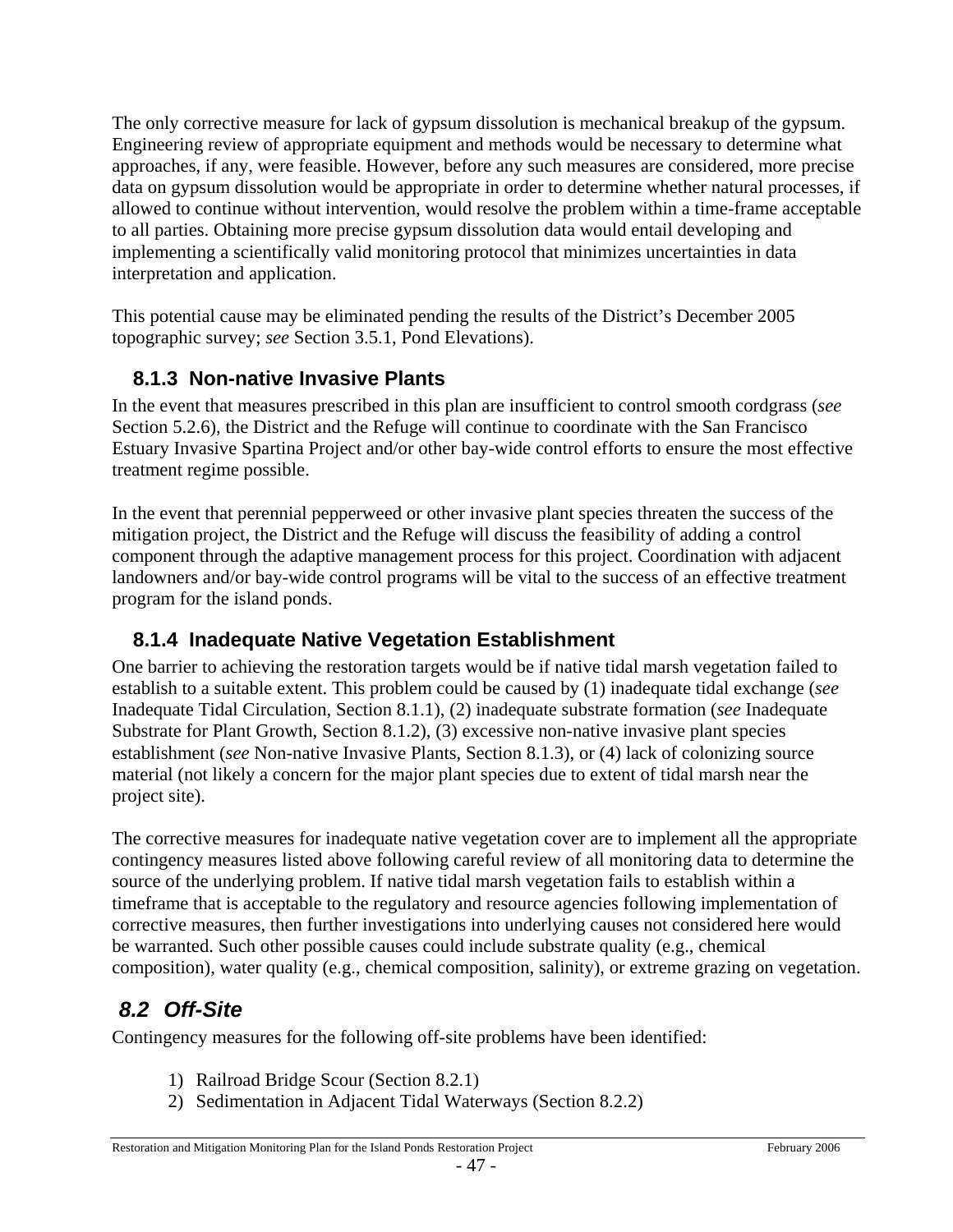- 3) Scour of Levees Opposite Breaches (Section 8.2.3)
- 4) Rail Line Erosion (Section 8.2.4)
- 5) Accelerated Deterioration of the Town of Drawbridge (Section 8.2.5).

#### **8.2.1 Railroad Bridge Scour**

Railroad bridge scour contingencies were developed as described in Section 5.3.4 above. The primary contingency consists of retaining a qualified engineer to develop a bridge pier protection plan and implementing that plan before the bridge piers are undercut.

#### **8.2.2 Fringing Marsh Scour in Coyote Creek**

If monitoring detects loss of fringing marsh in Coyote Creek on either bank that reaches a significant level (e.g., 10% the area of the Island Ponds, or about 48 acres), then the Refuge and District will confer with the regulatory and resource agencies to determine if unanticipated conditions at the Island Ponds are causing excessive scour and whether any corrective measures may be warranted. If these higher levels of marsh scour are detected, they will be evaluated within a larger temporal and spatial context to account for other possible causes of marsh scour.

#### **8.2.3 Scour of Levees Opposite Breach**

If the monitoring program indicates that the fringing marsh opposite the breaches is eroding as a result of high-velocity cross-channel flows emanating from the Island Pond levee breaches, then an analysis will be performed to determine the cause and possible solutions to the problem. For example additional levee breaches may be added on the larger ponds to reduce the duration of focused cross-channel flows. Alternatively, levee strengthening may be employed to protect the adjacent pond levees. A technical report and evaluation of management alternatives will be developed and submitted to the resource and regulatory agencies for approval.

#### **8.2.4 Rail Line Erosion**

In the event that monitoring of the railroad line or ballast indicates excessive erosion along the tracks then the east side of the Pond A21 levee will be raised and/or repaired as needed to protect the RR tracks. Construction design or plans will be developed by a registered Civil Engineer to provide the existing level of protection to the railroad tracks.

#### **8.2.5 Accelerated Deterioration of Town of Drawbridge**

In the event that unforeseen impacts occur among the remnants of the town of Drawbridge, USFWS archaeological staff will consult with the California State Historic Preservation Office promptly.

### *8.3 Financial Assurance*

The District and the Refuge share financial responsibility for implementation and monitoring of this project. Some of the monitoring will be performed by District and Refuge staff as part of their assigned tasks. For other tasks requiring large expenditures or contracted labor, the Refuge has special funding set aside, in addition to its yearly congressional allocation, to assure implementation. The District has budgeted construction costs for the current fiscal year, and will fund projected monitoring and maintenance costs related to District mitigation requirements as part of annual budget items.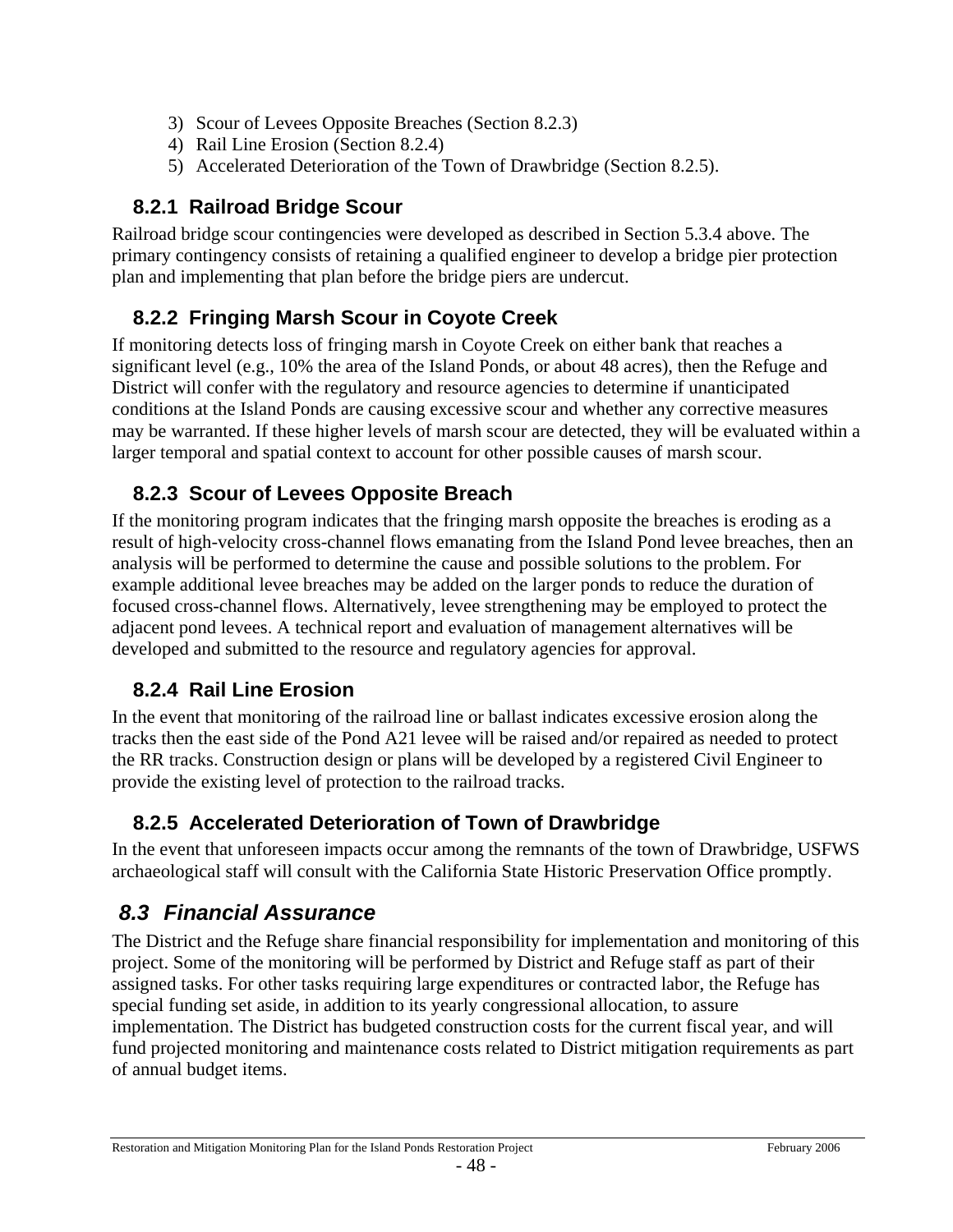# **9 COMPLETION**

When the required monitoring period is complete and the District and Refuge believe that their respective mitigation requirements have been fulfilled, they shall each notify the resource and regulatory agencies in writing of their proposed completion status at the time of submitting their proposed Final Monitoring Report (*see* Adaptive Management Framework for Mitigation Compliance, Section 7.3). The District and Refuge will be released of their respective mitigation requirements only upon receipt of written notice from the regulatory agencies.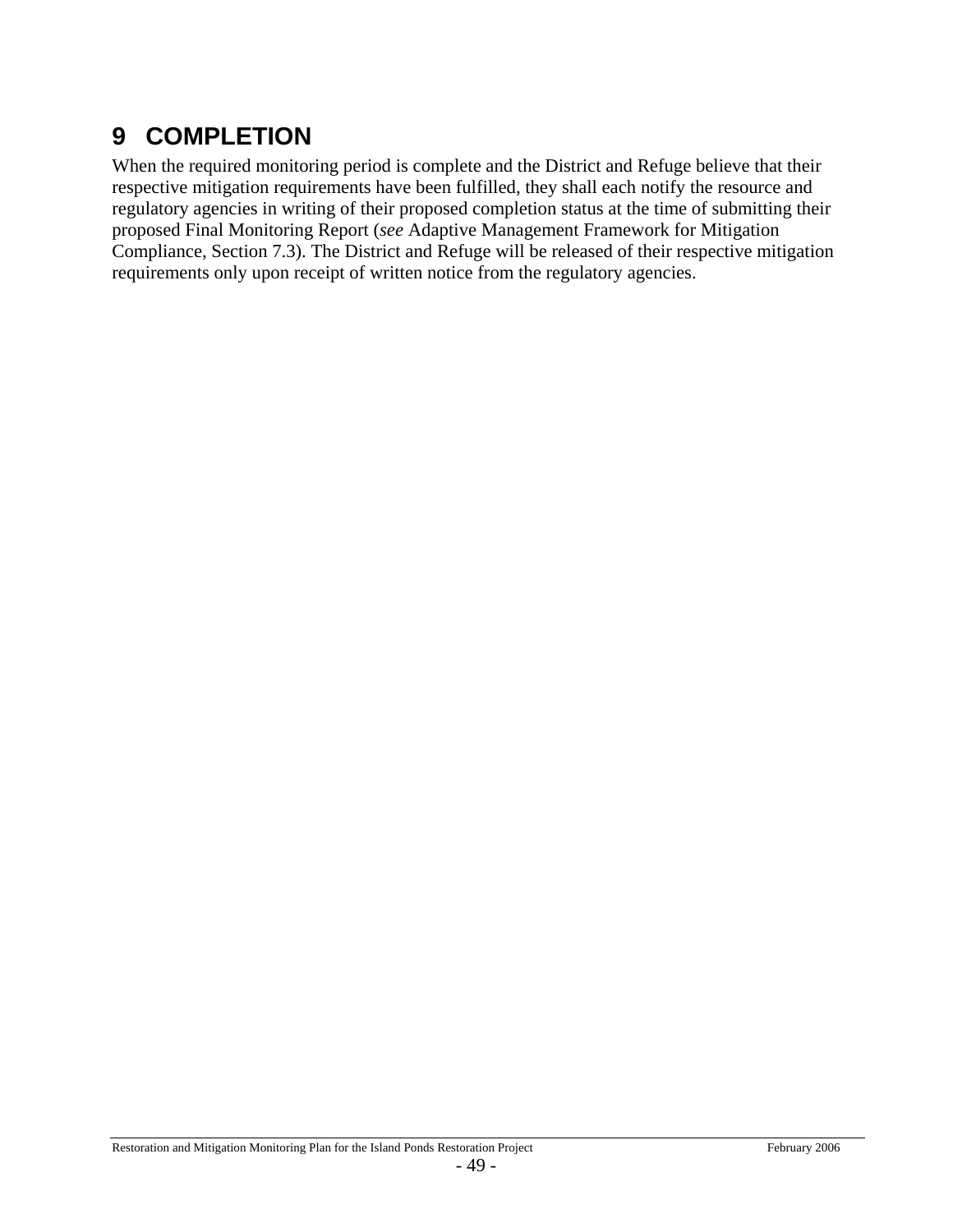# **REFERENCES CITED**

- BCDC (SF Bay Conservation and Development Commission). 2003. Lower Guadalupe River Flood Prevention Program, Permit 5-02. June 26.
- \_\_\_\_\_. 2004a. Letter of Conditional Concurrence for Consistency Determination No. CN 10-03 (as amended 11/19/04). November 19.
- \_\_\_\_\_. 2004b. Amendment Nos. One and Two to BCDC Consistency Determination No. CN 10-03; U.S. Fish and Wildlife Service's Initial Stewardship Plan for the South Bay Salt Ponds. November 19.
- \_\_\_\_\_. 2004c. Checklist for Permit Compliance. Permit No. CN 10-03. Permittee: USFWS. April 29.
- CDFG (California Department of Fish and Game). 2003. Draft Agreement for Lower Guadalupe Flood Prevention Project. Notification Number R3-2002-0732. April 28.
- CDFG and USFWS (US Fish and Wildlife Service). 2004. South Bay Salt Ponds Initial Stewardship Plan (ISP), Section 7 Consultation with NOAA Fisheries. (memo to USACE re: avoidance of adverse effects of treated wood leachate on migrating salmonids). April 30.
- City of San Jose. 2005. Water Pollution Control Plant. Environmental Services Division. Website located at http://www.sanjoseca.gov/esd/wpcp.htm. Accessed on November 22, 2005.
- Collins, J., May, M., Smith, D., Klohr, S., and K. Zaremba. 2001. Guidelines to Monitor the Distribution, Abundance, and Treatment of Non-Indigenous Species of Cordgrass in the San Francisco Estuary.
- Evens, Jules. 2005. Personal Communication with Stuart Siegel. November 7, 2005.
- Foxgrover, Amy C. and Bruce E. Jaffe. 2005. South San Francisco Bay 2004 Topographic LiDAR Survey: Data Overview and Preliminary Quality Assessment.
- Gill, S.K. and J.R. Schultz, eds. 2001. Tidal datums and their applications. NOAA Special Publication NOS CO-OPS 1. National Oceanic and Atmospheric Administration, National Ocean Service, Silver Springs, MD. February.
- HT Harvey. 2003. Marsh Plant Associations of South San Francisco Bay: 2003 Comparative Study. Prepared for City of San Jose Environmental Services Department. November 25.
	- \_\_\_\_\_. 2005. Island Ponds (Ponds A19, A20, A21) Tidal Marsh Establishment Projections: Project Number 2456-01 Final Report. Prepared for Santa Clara Valley Water District. January 14.

Restoration and Mitigation Monitoring Plan for the Island Ponds Restoration Project February 2006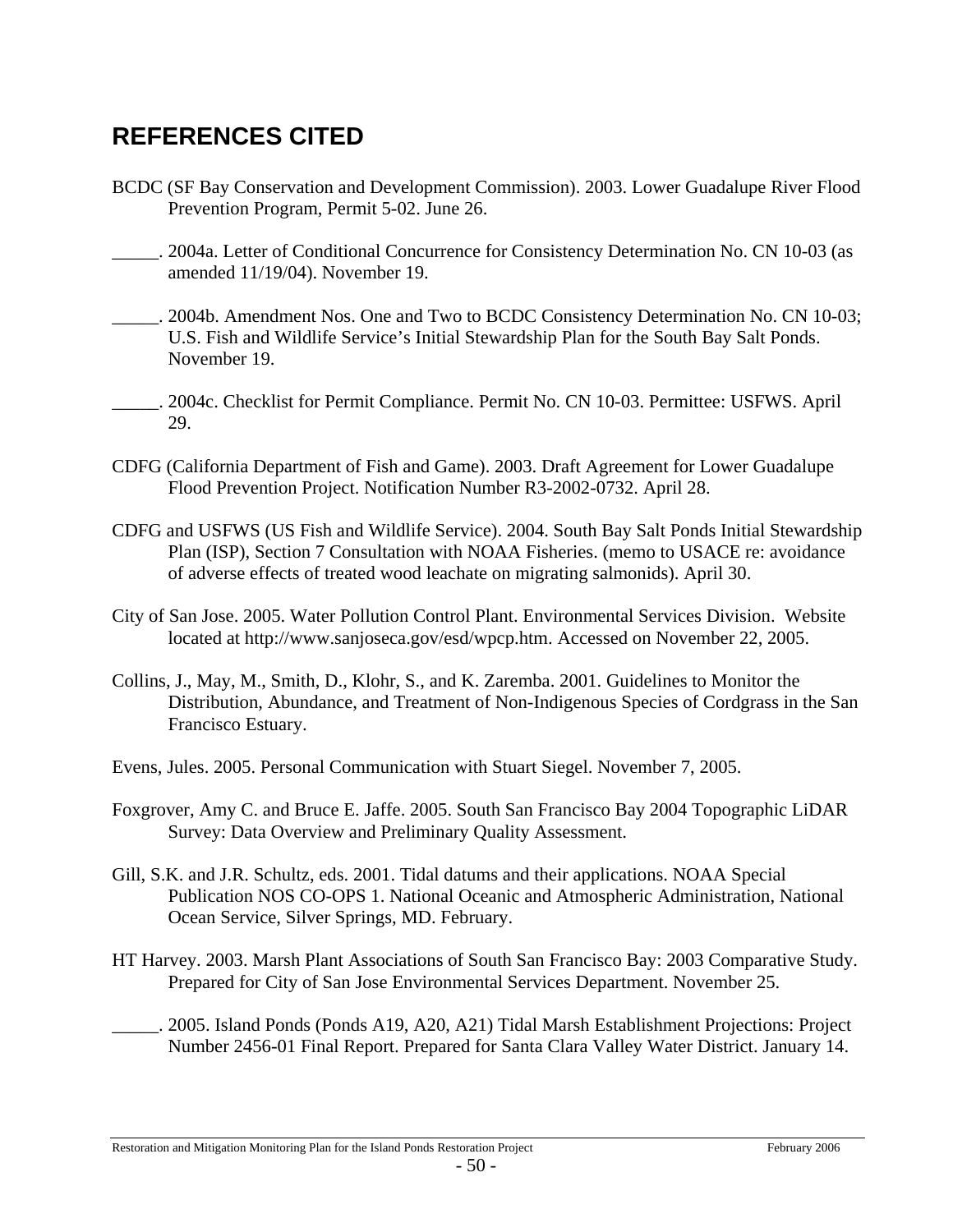- \_\_\_\_\_ 2005. Marsh plant associations of South San Francisco Bay: 2005 Comparative Study. Prepared by Ronald R. Duke, Patrick Boursier, John Bourgeois, Donna Ball, Brian Cleary, and Mark Lagarde. Prepared for City of San Jose, Environmental Services Department, San Jose / Santa Clara Water Pollution Control Plant. Project No. 477-28. San Jose, CA. Available at: http://www.sanjoseca.gov/esd/PDFs/ComparativeStudy-Final2005.pdf
- Hansen S.R. and Associates. 2003. Evaluation of the Potential for Salinity Impacts on Bay Shrimp Associated with Circulation of Saline Pond Water During the Initial Stewardship Period. Located in Appendix G of the Final Initial Stewardship Plan EIR/EIS. March 2004.
- ISP (Interim Stewardship Plan). 2003. South Bay Salt Ponds Initial Stewardship Plan. Prepared by Life Science! Woodland, CA. Prepared for US Fish and Wildlife Service and California Department of Fish and Game. December.
- \_\_\_\_\_. 2004. Environmental Impact Report/Environmental Impact Statement for the South Bay Salt Ponds Initial Stewardship Plan. Prepared by Life Science! Woodland, CA. Prepared for US Fish and Wildlife Service and California Department of Fish and Game. March.
- Maffei, Wes. 2005. Personal communication with Tetra Tech ecologist David Munro. Director, Napa County Mosquito Abatement District.
- Mitsch, W.J. and J.G. Gosselink. 2000. Wetlands. Third edition. John Wiley and Sons, New York. 920pp.
- NGS (National Geodetic Survey). 2005. VERTCON North American Vertical Datum Conversion Utility. Website accessed http://www.ngs.noaa.gov/TOOLS/Vertcon/vertcon.html. November 2005.
- NMFS (National Marine Fisheries Service National Oceanic and Atmospheric Administration). 2002a. Section 7 Consultation under the federal Endangered Species Act.
- \_\_\_\_\_. 2002b. Section 7 Consultation under the federal Endangered Species Act. Biological Opinion regarding the USACE issuance of 10-year permit to SCVWD Stream Maintenance Program. July 3.
- \_\_\_\_\_. 2003. Section 7 Consultation under the federal Endangered Species Act. Biological Opinion regarding the USACE issuance of permit to SCVWD Lower Guadalupe River Flood Protection Project. April 17.
- \_\_\_\_\_. 2004. ESA Section 7 Consultation for South Bay Salt Pond Initial Stewardship Program (ISP) re: threatened *Oncorhynchus* spp. potential effects. Reference 151422SWR04SR9172. May 12.
- NOAA (National Oceanographic and Atmospheric Association). 2000. Tidal Datums and Their Applications, NOAA Special Publication NOS Co-Ops 1, Silver Spring, Maryland.

Restoration and Mitigation Monitoring Plan for the Island Ponds Restoration Project February 2006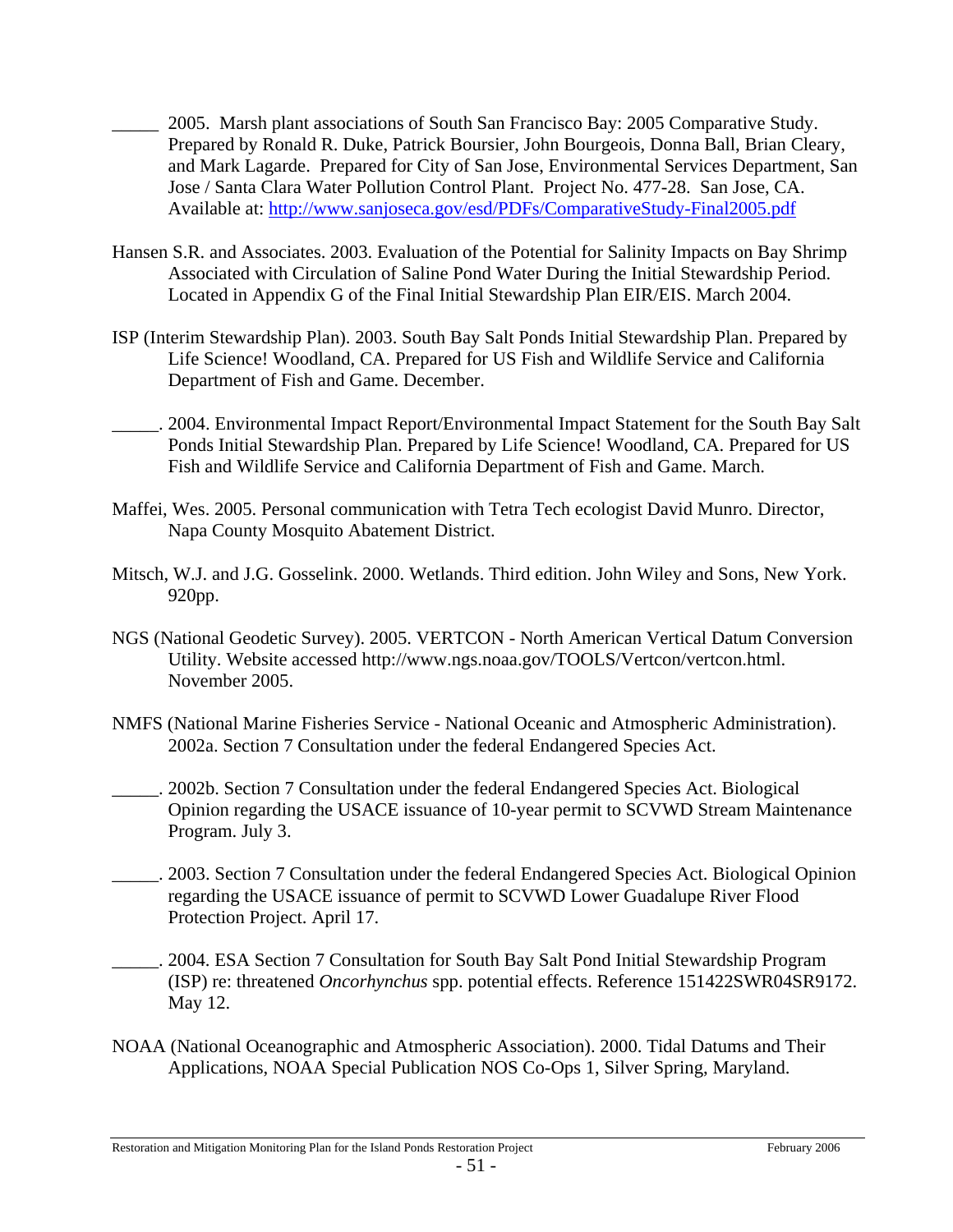- PWA (Philip Williams & Associates, Ltd.) and P.M. Faber. 2004. Design Guidelines for Tidal Wetland Restoration in San Francisco Bay. The Bay Institute and California State Coastal Conservancy, Oakland, CA. December 29.
- PWA. 2005. Flood Management and Existing Conditions Report. Prepared by PWA with Brown and Caldwell, EDAW, HT Harvey. Submitted to California State Coastal Conservancy, US Fish and Wildlife Service, California Dept. of Fish and Game. March.
- RWQCB (Regional Water Quality Control Board) San Francisco Bay Region 1993. Standard Provisions and Reporting Requirements for Non-NPDES Wastewater Discharge Permits. August. Included as Attachment E of Waste Discharge Requirements for: US Fish & Wildlife Service and California Dept. of Fish & Game South San Francisco Bay Low Salinity Salt Ponds, Alameda, Santa Clara, and San Mateo Counties. Order # R2-2004-0018.
- . 2002a. Waste Discharge Requirements and Water Quality Certification for: Santa Clara Valley Water District, Lower Guadalupe River Flood Protection Project, Cities of San Jose and Santa Clara, Santa Clara County
- \_\_\_\_\_. 2002b. Santa Clara Valley Water District Multi-Year Stream Maintenance Program, Santa Clara County.. Site No: 02-43-C0332. File No. 2188.07 (PFA). March 05
- \_\_\_\_\_. 2004a. Waste Discharge Requirements for: US Fish & Wildlife Service and California Dept. of Fish & Game South San Francisco Bay Low Salinity Salt Ponds, Alameda, Santa Clara, and San Mateo Counties. Order # R2-2004-0018. March 17.
- \_\_\_\_\_. 2004b. Waste Discharge Requirements for: US Fish & Wildlife Service and California Dept. of Fish & Game South San Francisco Bay Low Salinity Salt Ponds, Alameda, Santa Clara, and San Mateo Counties. Order # R2-2004-0018. March 17. Attachments A, B.
- 2004c. Self-monitoring Program for US Fish & Wildlife Service and California Dept. of Fish & Game, South San Francisco Bay Low Salinity Ponds Alameda, Santa Clara, and San Mateo Counties; Order # R2-2004-0018. Attachment C.
- \_\_\_\_\_. 2004d. Fact Sheet for Waste Discharge Requirements for US Fish & Wildlife Service and California Dept. of Fish & Game South San Francisco Bay Low Salinity Salt Ponds Alameda & Santa Clara County. Order # R2-2004-0018. Attachment D.
- \_\_\_\_\_. 2004e. Water Quality Certification for the South Bay Salt Ponds Initial Stewardship Project, in Alameda, Santa Clara, and San Mateo Counties. File No. 2188.7 (bkw), Site No. 02-43- C0458. ACOE No: 27701S. May 12.
- \_\_\_\_\_. 2004f. Addendum to Water Quality Certification for the South Bay Salt Ponds Initial Stewardship Project, in Alameda, Santa Clara, and San Mateo Counties. File No. 2188.7 (bkw), Site No. 02-43-C0458. ACOE No: 27701S October 5.
- San Francisco Estuary Invasive Spartina Project. 2005. Invasive Spartina Control Plans for the San Francisco Estuary 2005-2007 Control Seasons: Site 5 Control Plan: Coyote Creek and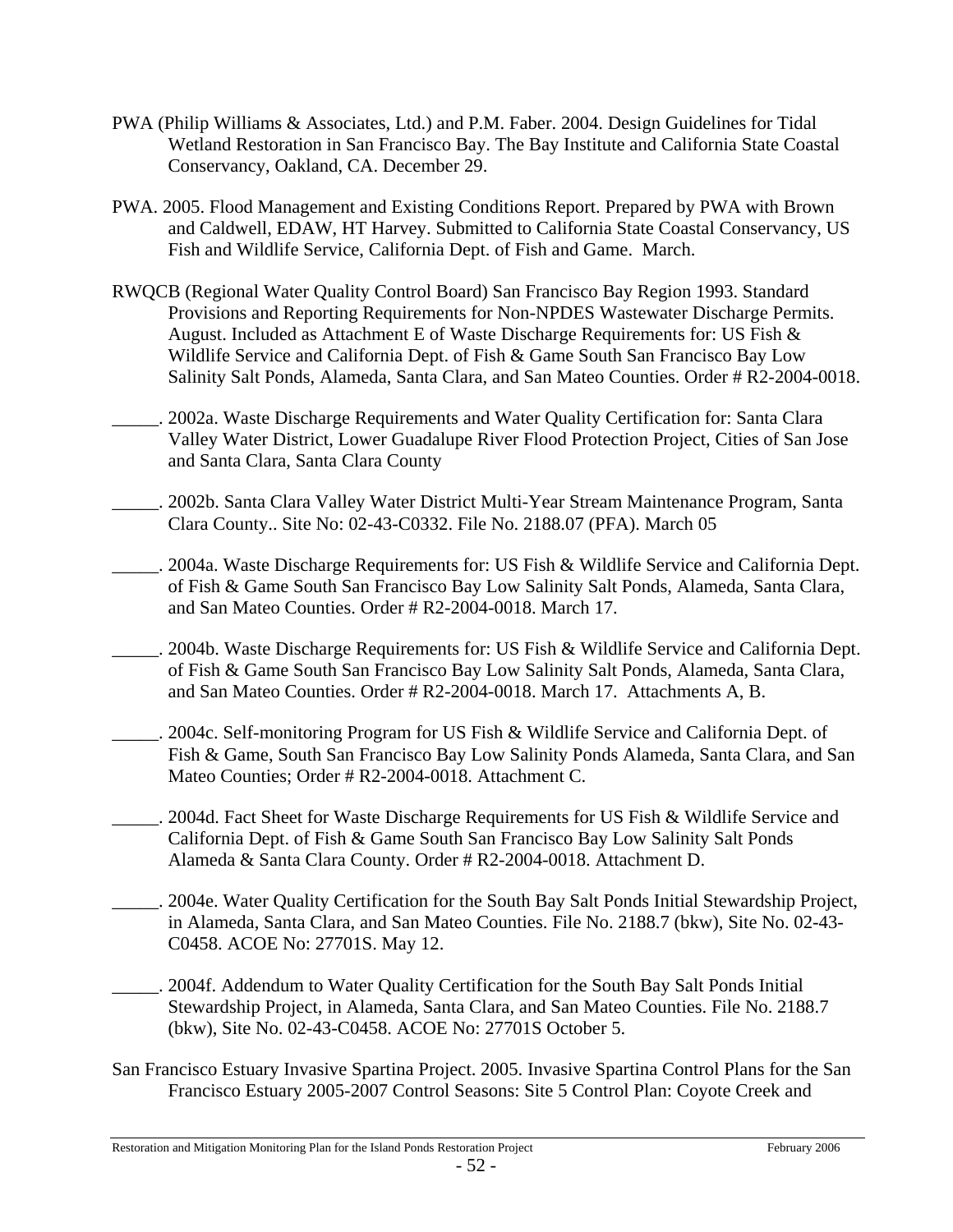Mowry Slough Area, Alameda County; and Site 15 Control Plan: South San Francisco Bay Marshes, Santa Clara County. Available at http://www.spartina.org/control/sites.php

- SBSPRP (South Bay Salt Pond Restoration Project) Science Plan. 2004. South Bay Salt Pond Restoration Project Draft Science Plan. Accessed from www.southbayrestoration.org/pdf\_files/ national\_sci\_panel/03NSP\_ SciPlanOct014.pdf. October 1. Accessed on November 14, 2005.
- SCBWMI (Santa Clara Basin Watershed Management Initiative) 2001. Watershed Characteristics Report. Watershed Management Plan, Volume One (Unabridged). Prepared by the Santa Clara Basin Watershed Management Initiative - a stakeholder group organized to protect and enhance the Santa Clara Basin watershed. February.
- Schaff and Wheeler. 2003. Alviso Island Pond Breach Initial Stewardship Plan Study. Prepared by Ed Gross of Schaff and Wheeler. Prepared for Cargill Salt. September 2003. Included in Technical Appendices (Appendix K) of South Bay Salt Ponds Initial Stewardship Plan Draft Environmental Impact Report/Environmental Impact Statement Technical Appendices. December.
- SCVWD (Santa Clara Valley Water District). 2001. Stream Maintenance Program; Mitigation Monitoring and Reporting Program.
- \_\_\_\_\_. 2002a. Coyote Creek Watershed Stewardship Plan. First Compilation. February.
- \_\_\_\_\_. 2002b. Draft Lower Guadalupe River Flood Control Protection Project Mitigation and Monitoring Plan. (J&S 09-230.) August 7.
- \_\_\_\_\_. 2005a. Stream Maintenance Program, Manual of Best Management Practices. 2005 Version.
- \_\_\_\_\_. 2005b. Tidal Wetland Mitigation/Restoration Project (Island Ponds) Preliminary Design Memorandum. November.
- Siegel, S.W. and P.A.M. Bachand. 2002. Feasibility Analysis of South Bay Salt Pond Restoration, San Francisco Estuary, California. Wetlands and Water Resources, San Rafael, CA.
- Trulio, Lynne A. and D. Clark (Lead authors) 2005. South Bay salt pond restoration project draft adaptive management plan. Developed by South Bay salt pond restoration project Science Team. October 28.
- Tucker, Thomas J. 2004. Moffatt Nichol-Coastal Conservancy South Bay Salt Pond Restoration Project Survey Report.
- USACE (U.S. Army Corps of Engineers). 2002a. Nationwide Permit General Conditions. March 18.
	- \_\_\_\_\_. 2002b. 2002 Nationwide Permit #27: Stream and Wetland Restoration Activities. March 18.

Restoration and Mitigation Monitoring Plan for the Island Ponds Restoration Project February 2006